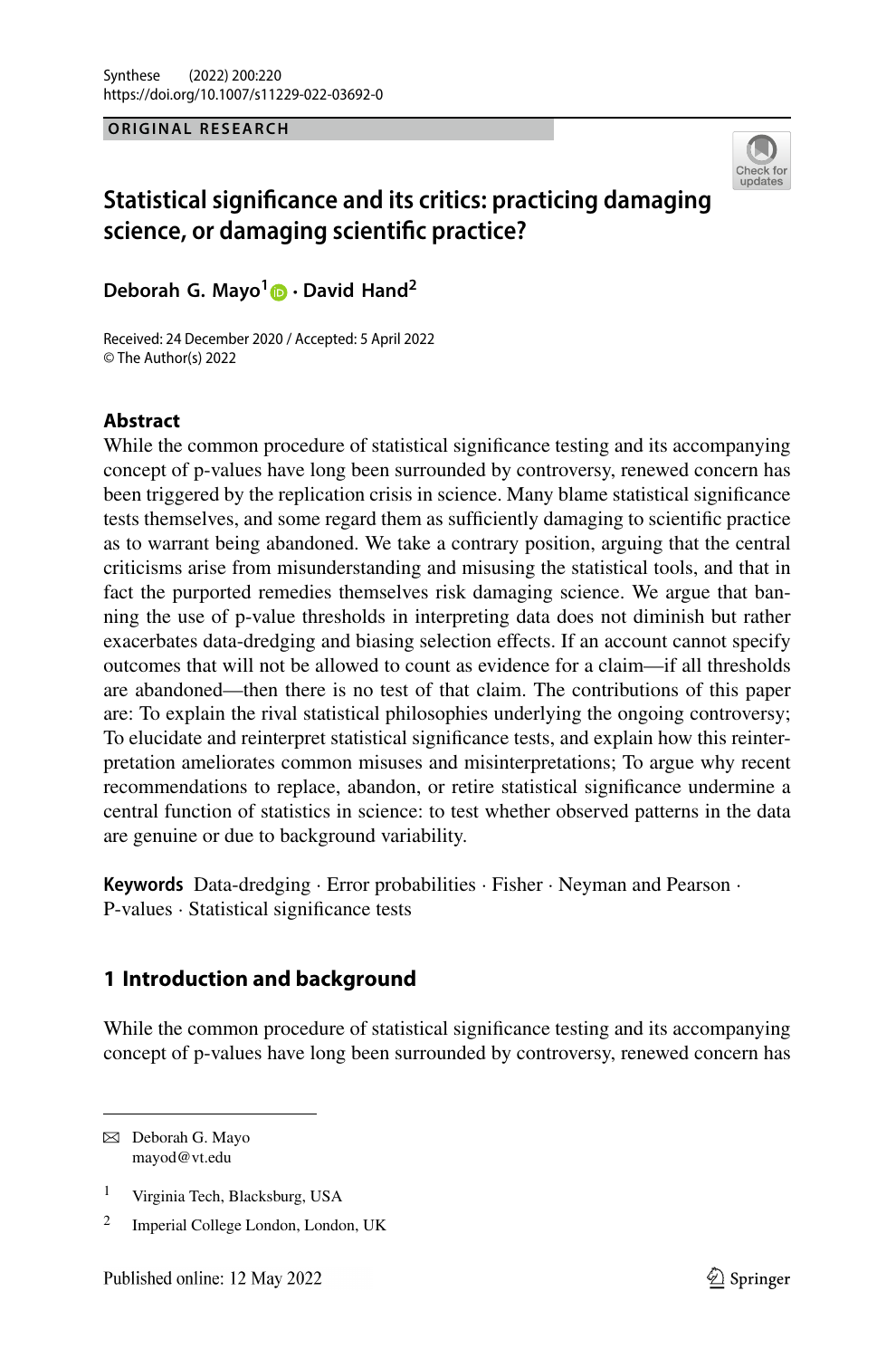been triggered by the so-called replication crisis in some scientific fields. In those fields, many results that had been found statistically significant are not found to be so (or have smaller effect sizes) when an independent group tries to replicate them. This has led many to blame the statistical significance tests themselves, and some view the use of p-value thresholds as sufficiently damaging to scientific practice as to warrant being abandoned. We take a contrary position, arguing that the central criticisms arise from misunderstanding and misusing the statistical tools, and that in fact the purported remedies themselves risk damaging science. In our view, if an account cannot specify outcomes that will not be allowed to count as evidence for a claim—if all thresholds are abandoned—then there is no test of that claim.

In this paper we propose to explain why some of today's attempts to fix statistical practice are actually jeopardizing reliability and integrity. Even where critics of statistical significance tests are mainly objecting to misuses and misinterpretations, recommended fixes often grow out of controversial underlying conceptions about the nature and role of statistics in science. Philosophers of science are immersed in many areas beset with uncertainty and statistical models and methods are pervasive. Getting a handle on the current controversies in statistical foundations is important to the success of such projects, hence this special issue on *Recent Issues in Philosophy of Statistics: Evidence, Testing, and Applications.* The controversy has generated a huge and unwieldy literature over many years. We will use the recent and ongoing controversy involving the American Statistical Association (ASA) as a vehicle for us to highlight the central issues and zero in on the current state of play in the debates.

To outline our goals, we begin with some background. In 2016 the American Statistical Association (ASA) issued a *Statement on P-Values and Statistical Significance* intended to highlight classic misinterpretations and abuses (Wasserstein & Lazar, [2016,](#page-32-0) hereafter, 2016 ASA Statement). The six principles<sup>1</sup> it offers are a mix of statements of familiar properties of p-values, well-known misunderstandings, and guidance on the correct usage. But in March 2019, an Executive Director's editorial introducing 43 papers in a special issue of *The American Statistician* ("Statistical Inference in the 21st Century: A world beyond '*p* < 0.05'"), declared that: "[the 2016 ASA Statement] stopped just short of recommending that declarations of 'statistical significance' be abandoned" (Wasserstein et al., [2019,](#page-32-1) p. 2, hereafter, WSL 2019). They announce: "We take that step here….[I]t is time to stop using the term 'statistically significant' entirely. …" (WSL [2019,](#page-32-1) p. 2). They do not propose to ban p-values, but they do propose banning the phrases "statistical significance/statistically significant" and hold

6. By itself, a *p*-value does not provide a good measure of evidence regarding a model or hypothesis.

<span id="page-1-0"></span><sup>1</sup> The six Principles from the 2016 ASA Statement on *p*-values (pp. 131–132):

<sup>1.</sup> *P*-values can indicate how incompatible the data are with a specified statistical model.

<sup>2.</sup> *P*-values do not measure the probability that the studied hypothesis is true, or the probability that the data were produced by random chance alone.

<sup>3.</sup> Scientific conclusions and business or policy decisions should not be based only on whether a *p*-value passes a specific threshold.

<sup>4.</sup> Proper inference requires full reporting and transparency.

<sup>5.</sup> A *p*-value, or statistical significance, does not measure the size of an effect or the importance of a result.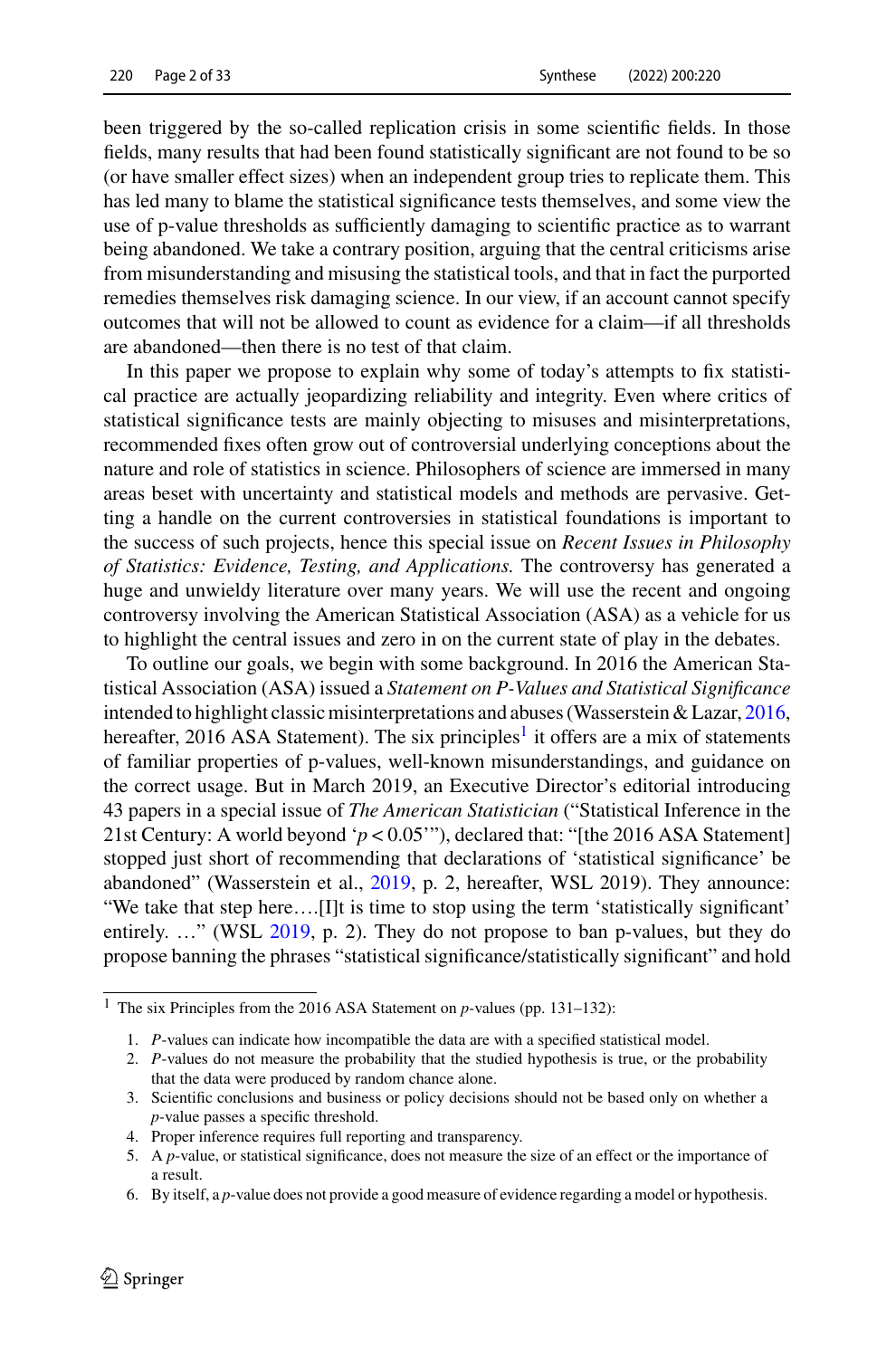that "whether a *p*-value passes any arbitrary threshold should not be considered at all when deciding which results to present or highlight" (ibid.). We may call this the "no threshold view".

Our main focus is on the no threshold view (WSL 2019) as well as other criticisms of statistical significance. (Our reference toWSL 2019 refers only to the opening sections, not the summaries of papers in the issue.) We shall also consider accounts that retain p-value thresholds, but call for appraising or using them in Bayesian computations. Since all of these positions vary and even disagree with one another, we will identify the relevant theses as we proceed.

The process that professional societies use to argue against a methodology that is widespread in science matters a good deal when it comes to the very goal they are supposed to be championing—trust in science. To claim, as WSL 2019 does, that a declaration of statistical significance is the "antithesis of thoughtfulness" (p. 4) is misleading and uncharitable. We will argue that abandoning a concept or tool which can be of great value when it is used properly merely because it has been misused in the past is itself the apotheosis of thoughtlessness. Further, we argue that a trustworthy critique of statistical significance tests should specifically consider the responses of testers themselves.

Concerned that WSL 2019 might be taken as a continuation of the 2016 ASA Statement, in 2019 the Board of the ASA appointed a President's Task Force on Statistical Significance and Replicability. It was put in the odd position of needing to "address concerns that [the Executive Director's editorial, WSL 2019] might be mistakenly interpreted as official ASA policy" (Benjamini et al., [2021\)](#page-28-0). Their recently published report concludes: "P-values and significance testing properly applied and interpreted, are important tools that should not be abandoned" (ibid.). We concur, but will go far beyond their one-page report to give detailed arguments for advancing this position. The goals of our paper are:

- To explain the key issues in the ongoing controversy surrounding statistical significance tests;
- To reinterpret statistical significance tests, and the use of p-values, and explain how this reinterpretation ameliorates common misuses that underlie criticisms of these methods;
- To show that underlying many criticisms of statistical significance tests, and especially proposed alternatives, are often controversial philosophical presuppositions about statistical evidence and inference;
- To argue that recommendations to replace, abandon, or retire statistical significance tests are damaging to scientific practice.

Section [2](#page-3-0) sets out the main features of statistical significance tests, emphasizing aspects that are routinely misunderstood, especially by their critics. In Sects. [3](#page-6-0) and [4](#page-12-0) we will flesh out, and respond to, what seem to be the strongest arguments in support of the view that current uses of statistical significance tests are damaging to science. Section [3](#page-6-0) explores five key mistaken interpretations of p-values, how these can lead to damaging science, and how to avoid them. In Sect. [4](#page-12-0) we discuss and respond to central criticisms of p-values that arise from presupposing alternative philosophies of evidence and inference. In Sect. [5](#page-17-0) we argue that calls to replace, abandon, or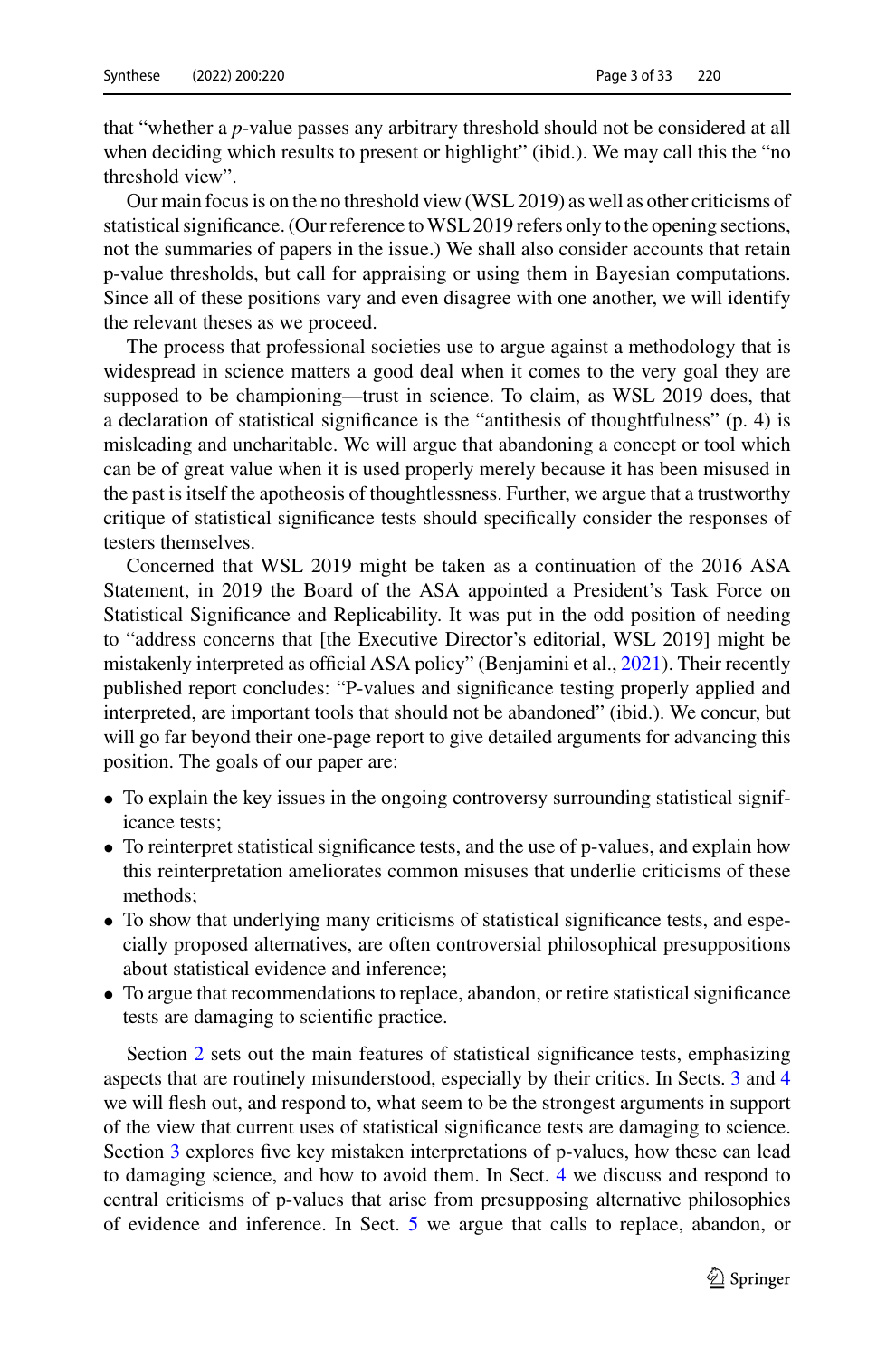retire statistical significance tests are damaging to scientific practice. We argue that the "no threshold" view does not diminish but rather exacerbates data-dredging and biasing selection effects (Sect. [5.1\)](#page-17-1), and undermines a central function of statistics in science: to test whether observed patterns in the data can be explained by chance variation or not (Sect. [5.2\)](#page-20-0). Section [5.3](#page-21-0) shows why specific recommendations to retire, replace, or abandon statistical significance yield unsatisfactory tools for answering the significance tester's question. Finally, in Sect. [6](#page-25-0) we pull together the main threads of the discussion, and consider some implications for evaluating statistical methods with integrity.

## <span id="page-3-0"></span>**2 P-values and statistical significance**

Statistical significance tests are part of a rich piecemeal set of tools intended to assess and control the probabilities of misleading interpretations of data—often called *error probabilities*. Because of this role, the tools may be described as *error statistical*, a much more apt and inclusive term than "frequentist". The set includes simple Fisherian tests, Neyman–Pearson (N–P) formulations of hypothesis tests, confidence intervals, randomization, resampling methods and much else. Statistical significance tests address the particular error of mistaking a feature of the data that has arisen because of random variability for a genuine underlying effect. As Fisher [\(1956,](#page-29-0) p. 79) wrote: "[tests of significance] are constantly in use to distinguish real effects of importance to a research programme from such apparent effects as might have appeared in consequence of errors of random sampling, or of uncontrolled variability, of any sort, in the physical or biological material under examination". As Yoav Benjamini puts it, significance tests are our "first line of defense against being fooled by randomness" [\(2016,](#page-28-1) p. 1).

### **2.1 Elements of statistical significance tests**

A statistical hypothesis *H* is a claim about some aspect of the process that might have generated the data. For example, a common statistical hypothesis, *H*0, has the form that an experimental intervention has "no effect" or produces "no difference". The ubiquity of this "no effect" hypothesis explains why Fisher's term *null hypothesis* is often used. A more apt term is Neyman and Pearson's *test hypothesis*, because we do not want to limit ourselves to "no effect" since it is often quite artificial. Still, we use "null" for brevity. For example, a general form of test hypothesis asserts that some characteristic of the process that generated the data has a value  $\delta$  that is less than some value of interest δ'. In discussing a Covid-19 trial run by AstraZeneca (AZ), statistician Stephen Senn notes that "the null hypothesis that is being tested is not that the vaccine has no efficacy but that its efficacy does not exceed 30%" (Senn, [2020\)](#page-32-2). In general:

The immediate objective is to test the conformity of the particular data under analysis with  $H_0$  in some respect to be specified. To do this we find a function  $d$  $= d(x)$  of the data, to be called the *test statistic*, such that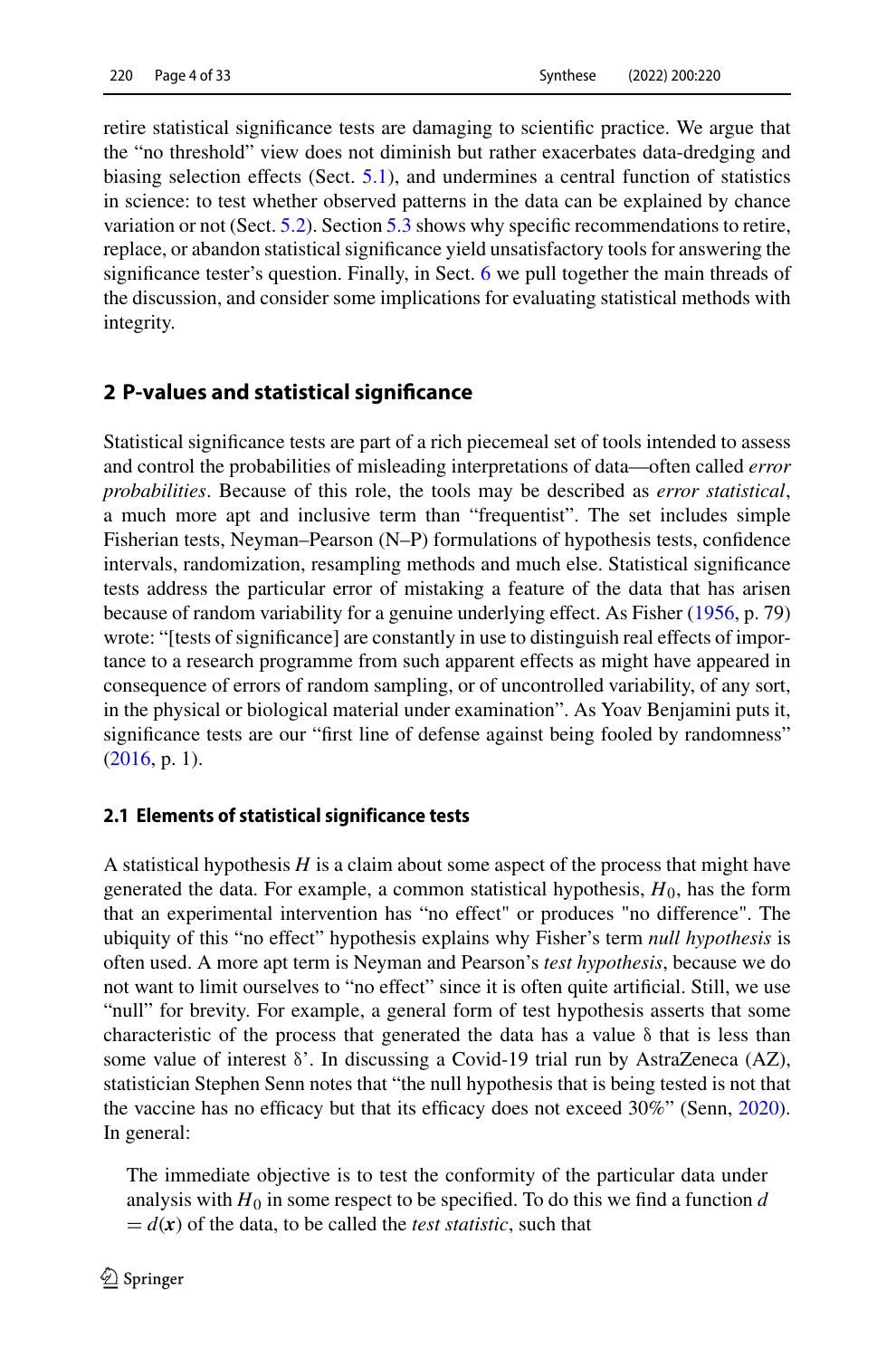- the larger the value of *d* the more inconsistent are the data with  $H_0$ ;
- the corresponding random variable  $D = d(X)$  has a (numerically) known probability distribution when  $H_0$  is true. (Mayo & Cox, [2006,](#page-31-0) p. 81, T replaced with D, *y* with *x*)

The observed *significance level* or p-*value* associated with  $d(\mathbf{x}_0)$  is the probability of getting at least as extreme a value as  $d(x_0)$  computed under  $H_0$ , where  $x_0$  is the observed sample.

p - value = 
$$
Pr(d(X) \ge d(x_0); H_0)
$$
.

In words, the p-value is the probability that the test would have produced a result differing from  $H_0$  at least as much as the one observed, if  $H_0$  is the case.

Note that we compute the probability of  $(d(X) \geq d(x_0))$  under the assumption *H*<sub>0</sub>, stressing the inequality. We cannot just look at the probability of the particular observation,  $Pr(d(X) = d(x_0); H_0)$  because any continuous observation is going to be improbable under  $H_0$ . Yet it is very common to find formulations of statistical significance tests that describe tests as declaring a result  $x<sub>0</sub>$  statistically significant if  $x_0$  is not likely to occur assuming the null hypothesis is true. This is wrong. We would not declare a result statistically significant simply because it is improbable under  $H_0$ .<sup>[2](#page-4-0)</sup> If we did, a test would very probably declare results statistically significant erroneously, violating the error probability guarantees.

The reasoning, Cox and Hinkley [\(1974,](#page-29-1) p. 66) explain, is this:

Suppose that we were to accept the available data as evidence against  $H_0$ . Then we would be bound to accept all data with a larger value of [*d*] as even stronger evidence. Hence  $p_{obs}$  [the observed p-value] is the probability that we would mistakenly declare there to be evidence against  $H_0$ , were we to regard the data under analysis as just decisive against *H*0.

Note that what is being accepted or not are claims that the data provide evidence against  $H_0$ —not claims to accept or reject  $H_0$  itself. To "accept" or "reject" a hypothesis is really just a shorthand for these claims about evidence, at least in contexts of scientific inference.

We recommend this reading in relation to a given test T: A p-value is the probability test T would have given rise to a result more incompatible with  $H_0$  than  $d(\mathbf{x}_0)$  is, were the results due to background or chance variability, as described in  $H_0$ . It is a counterfactual claim. The error probability is accorded to the test *procedure*, not to the observed data. In other words, we understand the capacities of the test by considering how it would behave with other data generated under *H*0.

<span id="page-4-0"></span><sup>2</sup> They also should not be using "likely". Although in ordinary English we use "probable" and "likely" interchangeably, in statistics they have very different meanings. The likelihood of a hypothesis given data *x* measures the probability or density of *x* computed under that hypothesis. Unlike with probability, several incompatible hypotheses can all have high or even maximal likelihood.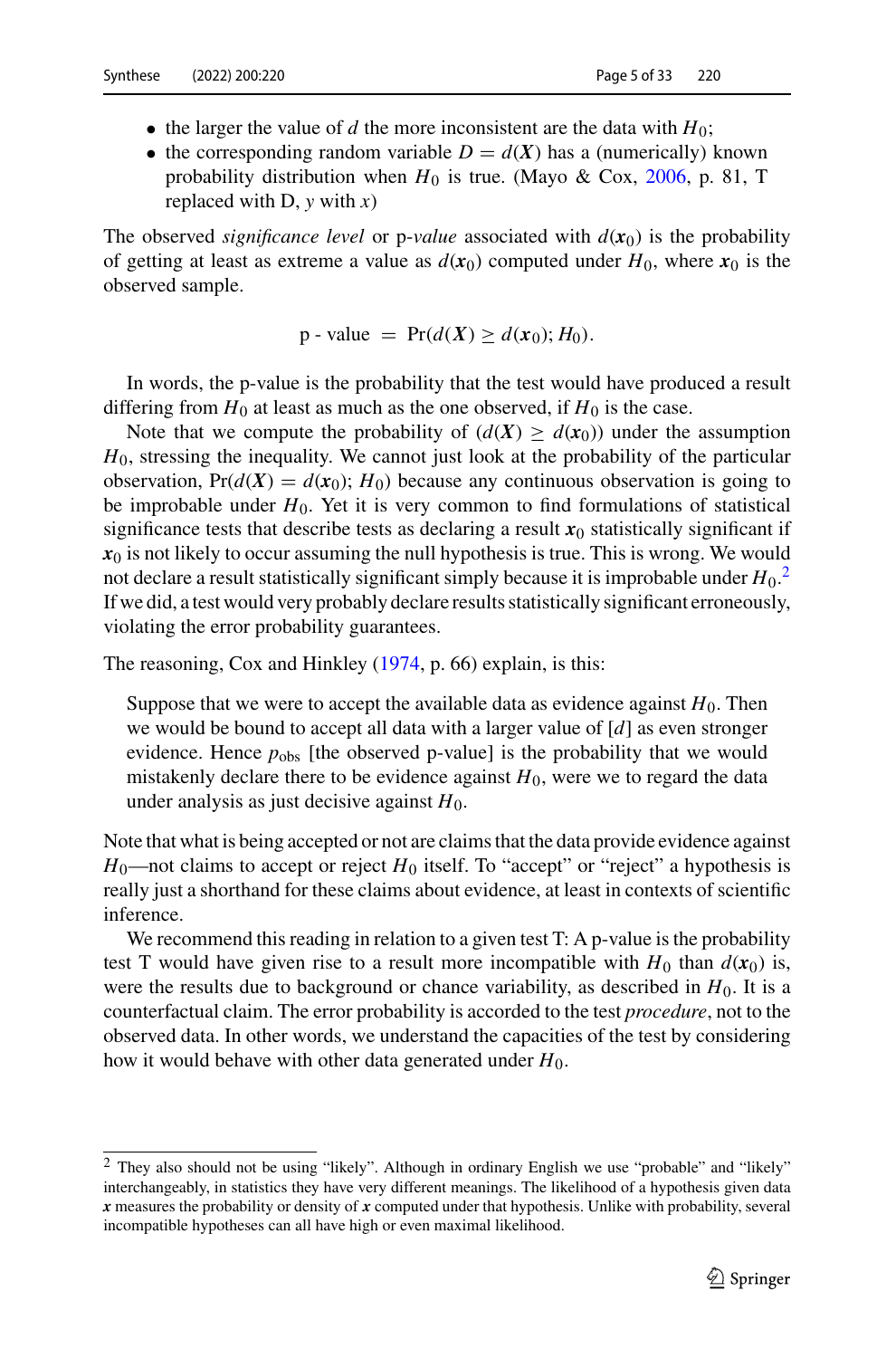#### **2.2 Neyman and Pearson (N–P) tests**

Neyman and Pearson (N–P) tests introduce the alternative statistical hypothesis *H*<sup>1</sup> where  $H_0$  and  $H_1$  are typically assertions about parameters within a model. For example,  $H_0$  might assert the vaccine efficacy  $\delta$  is less than or equal to 30%, and  $H_1$  assert that  $\delta$  is greater than [3](#page-5-0)0%.<sup>3</sup> The N–P test prespecifies a p-value at or beyond which *H*<sup>0</sup> is rejected—thereby controlling the *Type 1 error* probability, the probability of erroneously rejecting  $H_0$ . Introducing the alternative hypothesis  $H_1$  also allows control of the *Type 2 error*: failing to find statistical significance when there is a genuine discrepancy δ' from *H*0. The complement is the test's *power* to detect δ'. Having fixed a threshold for the maximal Type 1 error probability, N–P sought tests to minimize the Type 2 error probability or, equivalently, maximize the test's power to detect alternatives. A sensible test must have a higher probability of rejecting  $H_0$  when  $H_1$  is true than when  $H_0$  is true.

Their success at finding tests with good if not optimal error probabilities established a new pattern for appraising statistical methods that continues to be important in statistics and machine learning. However, it also encouraged the perception that hypothesis tests, rather than being tools for inference, are rules for deciding if a hypothesis should be rejected or accepted according to how well tests would perform in some long run of applications. Call this the *performance* construal of N–P tests. But, it is not the only, or the best, way to view them. The truth is that N–P were trying to provide a more rigorous framework for Fisherian tests. Wanting to distinguish their account from inductive logics of the day,  $4$  they viewed the "decision" to interpret data as a kind of action. Instead of inductive inference, Neyman [\(1957\)](#page-31-1) spoke of *inductive behavior*.

#### **2.3 Performance vs probativeness**

David Cox usefully connects Fisherian and N–P tests by considering the p-value as a function to be computed under alternatives  $H_1$  as well as under  $H_0$ .

In the Neyman–Pearson theory of tests, the sensitivity of a test is assessed by the notion of *power*, defined as the probability of reaching a preset level of significance considered for various alternative hypotheses. In the approach adopted here the assessment is via the distribution of the random variable *P*,… for various alternatives. (Cox, [2006,](#page-29-2) p. 25)

In other words, the p-value can refer both to the random variable P and also to its particular value. Once the p-value is known, one can compute  $Pr(d(X) \ge d(x_0); H')$ for various alternatives  $H'$  of interest. Cox stresses that the calibration of tests in terms of how often we would erroneously interpret data is solely to convey the meaning of terms. We agree. In scientific contexts, the relevance of the overall performance of the tool is not merely to ensure we will avoid erroneously interpreting data in the long run. It is informative for understanding *the capacities* of the tools that apply in the

<span id="page-5-1"></span><span id="page-5-0"></span> $3 H_1$  is made up of all positive discrepancies from 30%, it is composite. Each particular value may be written as  $\delta'$ .

<sup>4</sup> This includes not only Bayesian accounts but Fisherian fiducial accounts. See Mayo [\(2018,](#page-31-2) Excursion 5).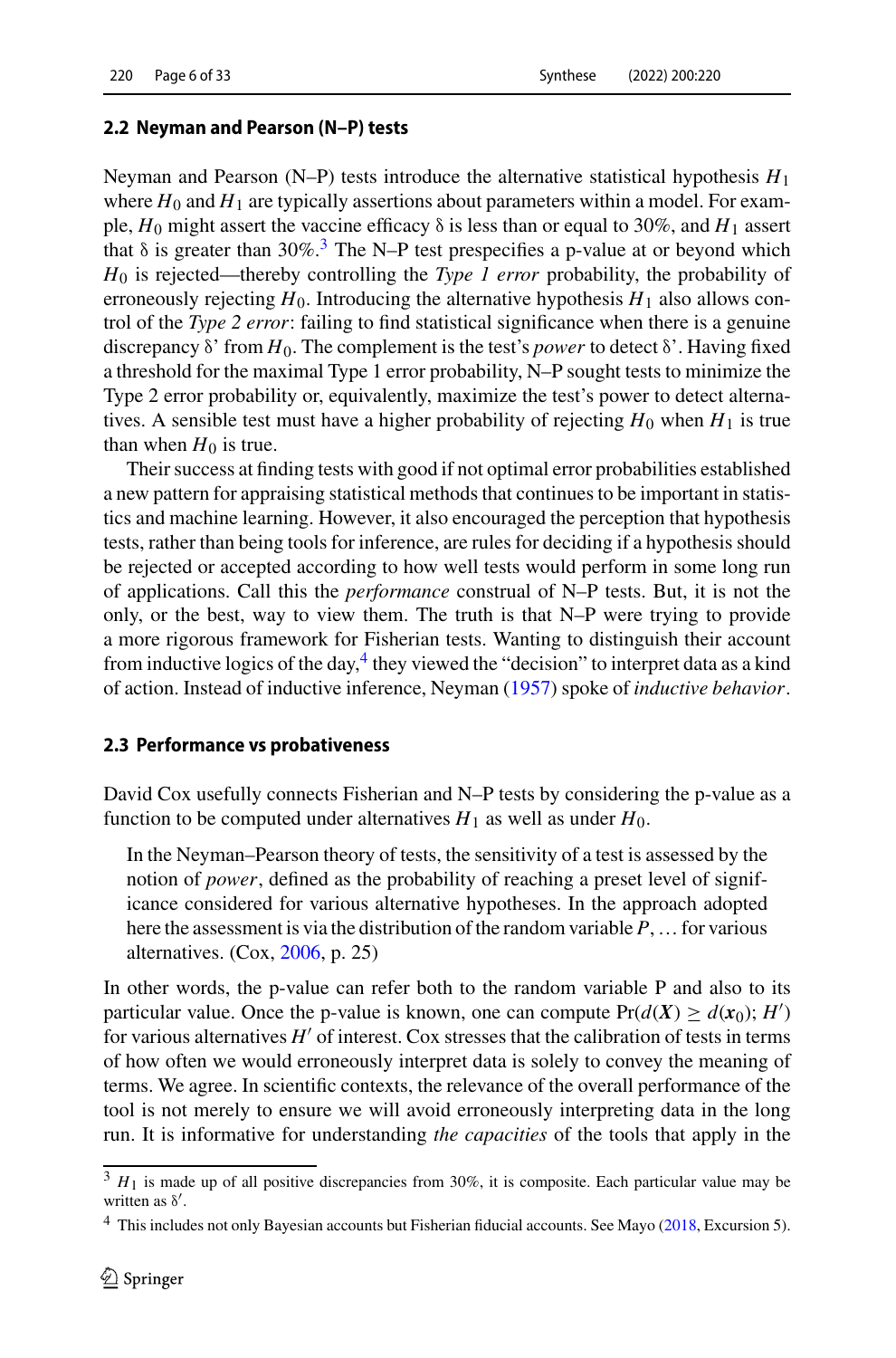case at hand. (For a full development of this philosophy of statistics, see Mayo, [1996,](#page-31-3) [2018;](#page-31-2) Mayo & Spanos, [2011.](#page-31-4))

Minimally if a tool is incapable of having uncovered the falsity of, or flaws in, a claim, then finding none fails to provide evidence for that claim. This gives a minimal requirement for a good test or evidence. This applies whether we are dealing with a formal test, a method of estimation, or one of prediction:

*Minimal requirement for evidence:* We have evidence for *H* only if *H* passes a test that probably would have found evidence of flaws in *H*, if they are present.

This probability is the strength or *severity* of the test *H* has passed with the data being considered. We also hold the converse of this claim: Data *x* provide evidence for a claim *H* to the extent that *H* has passed a severe test with x. In this way, a test's error probabilities are used to evaluate how well or poorly probed claims are. We dub this the *probativeness* use of error probabilities. Good long-run performance is a necessary but not a sufficient condition for a test to calibrate probativeness. In our view, a probative test will generally involve combining several subsidiary tests, deliberately designed to unearth different flaws.

The reasoning supplies a statistical *falsification* of *H*0*.* If the test would produce even larger differences than  $d(x_0)$  fairly frequently assuming  $H_0$  to be true (that is, the p-value is not small), then there is little evidence of incompatibility with  $H_0$ . We would then have no reason to suppose  $H_0$  to be a poor explanation of the data. By contrast, if the p-value is small (and what should be regarded as "small" will depend on the research aims and context), then with high probability the test would have produced a smaller difference than we observed, were  $H_0$  in fact adequate. To put this in Popperian terms, if  $H_0$  very probably would have "survived" the test, if true, and yet the test yields a result discordant with *H*0, then it gives an indication of *the denial of H*0. In speaking of statistical falsification, Popper notes that although extremely rare events may occur:

such occurrences would not be physical effects, because, on account of their immense improbability, *they are not reproducible* at *will* … If, however, we find *reproducible* deviations from a macro effect . . . deduced from a probability estimate …. then we must assume that the probability estimate is *falsified*. (Popper, [1959,](#page-31-5) p. 203)

### <span id="page-6-0"></span>**3 Damaging misrepresentations and how to avoid them**

#### **3.1 Statistical significance is erroneously taken to mean scientifically important**

A central criticism is that calling something "significant" in ordinary English connotes importance. Placing "statistical" before "significance" is intended to have the diminutive effect to avoid misinterpretation. It is saying merely that the observed effect or difference is not readily explained by random or chance variability. "Statistical significance was never meant to imply scientific importance", WSL 2019 correctly observes (p. 2). To the authors, the confusion between the statistical and ordinary language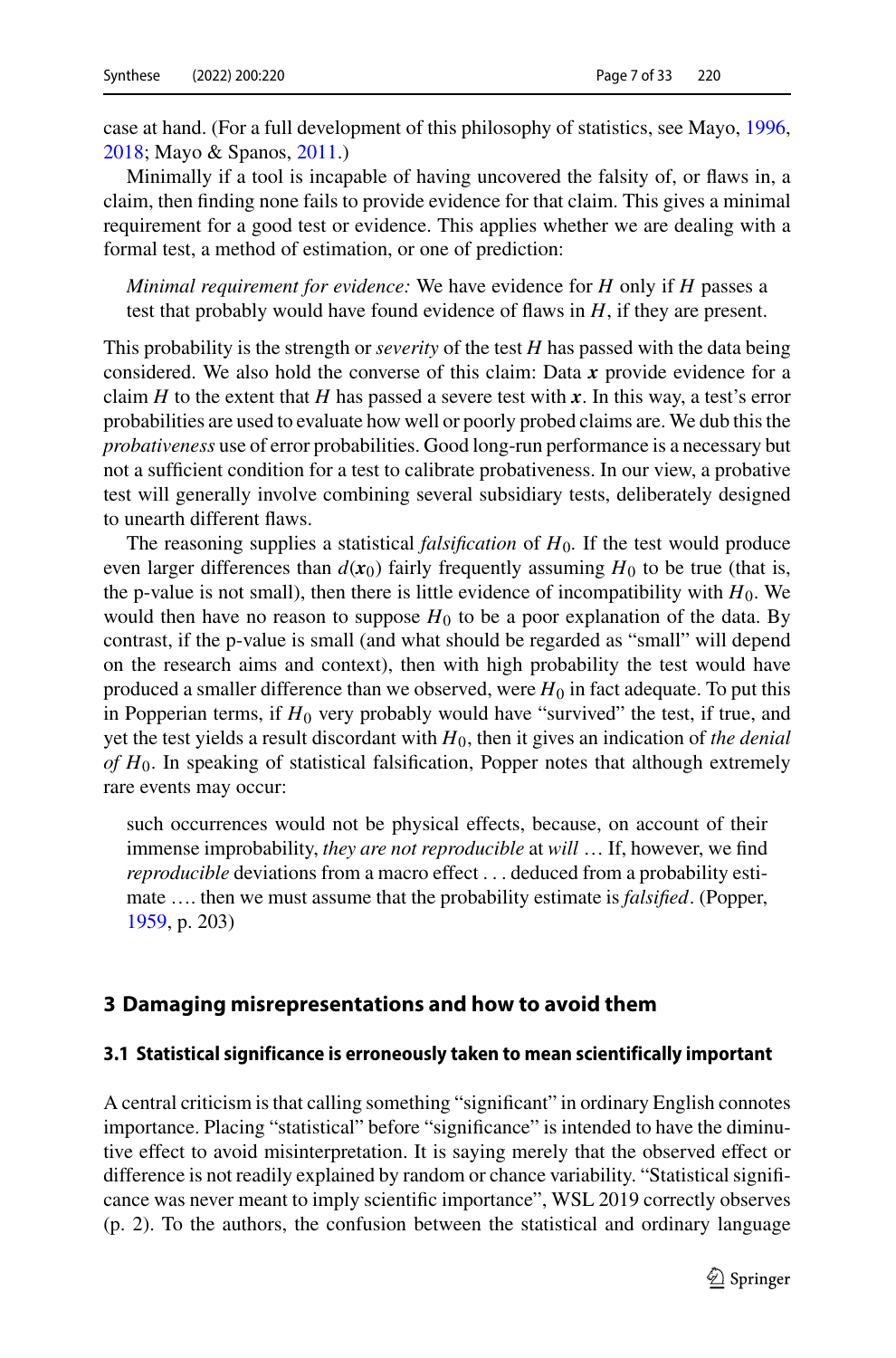meanings of the word is itself grounds to avoid it. A term other than significance might well be preferred, for example "is statistically distinguishable from", or "is statistically inconsistent with", random error, at the given level. But any words used are going to be open to misinterpretation (as with "probable", "likely", and "confidence").

Particularly pernicious is the practice of inferring a substantive research claim from a single statistically significant result. It is this fallacy that is at the heart of why statistical significance tests are often blamed for a high rate of failed replication:

[T]he high rate of nonreplication of research discoveries is a consequence of the convenient, yet ill-founded strategy of claiming conclusive research findings solely on the basis of a single study assessed by formal statistical significance, typically for a *p*-value less than  $0.05$ . ... (Ioannidis,  $2005$ , p. 0696)

In fact, even to obtain grounds for a genuine statistical effect requires more than the isolated p-values that Ioannidis describes. From the start, R.A. Fisher emphasized:

[W]e need, not an isolated record, but a reliable method of procedure. In relation to the test of significance, we may say that a phenomenon is experimentally demonstrable when we know how to conduct an experiment which will rarely fail to give us a statistically significant result. (Fisher, [1935a,](#page-29-3) p. 14)

In fields beset by nonreplication, many researchers have not heeded their chief protagonist back in the 1970s, who warns "[T]he almost universal reliance on merely refuting the null hypothesis as the standard method for corroborating substantive theories in the soft areas... is basically unsound, poor scientific strategy..." (Meehl, [1978,](#page-31-6) p. 817).

Even with respect to inferring the existence of a genuine effect, the p-value should not be used rigidly. In good practice, conventional choices, such as 0.01, 0.025, 0.05, are set when they are found to correspond to useful Type 1 and 2 error probabilities for a given field and stage of research. We should not confuse prespecifying minimal thresholds in each test, which we uphold, with fixing a value to use routinely (which we would not). Granted, conventional choices for thresholds may often be used thoughtlessly. Neyman and Pearson advised that tests be used with "discretion and understanding" [\(1928,](#page-31-7) p. 58), claiming "it is doubtful whether the knowledge that  $P<sub>z</sub>$  [the p-value associated with test statistic *z*] was really 0.03 (or 0.06) rather than 0.05,... would in fact ever modify our judgment... regarding the origin of a single sample (ibid., p. 27). Even Neyman's first student, Erich Lehmann, who was responsible for developing the influential behavioral-decision formulation of tests, recommends that post-data, researchers report the observed p-value, which "gives an idea of how strongly the data contradict the hypothesis. It also enables others to reach a verdict based on the significance level of their choice" (Lehmann & Romano, [2005,](#page-30-1) pp. 63–64). We agree, but to make this choice wisely requires considering the effect sizes (or population discrepancies) indicated by achieving a given significance level.

#### **3.2 The p-value does not measure the size of a population effect**

Damaging misunderstandings occur from supposing a small p-value indicates a large magnitude of a population effect, while supposing a lack of statistical significance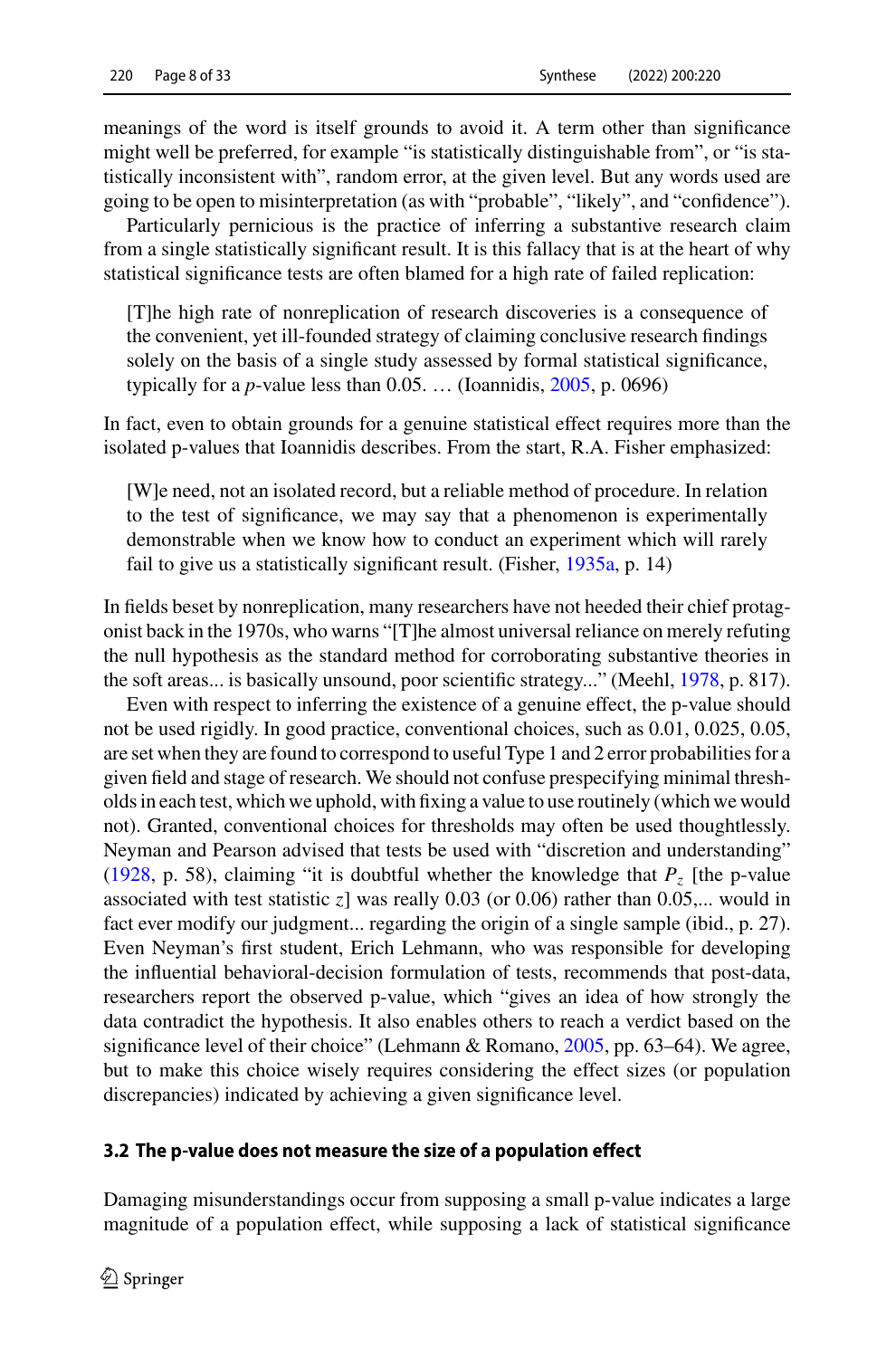means a small population effect size. A p-value is a probability, not a measure in units of the hypothesized parameter. At most it is to be taken as a report of evidence of the existence of an inconsistency with the null hypothesis. Determining how large an inconsistency is indicated is a distinct step. However, error statistical methods do provide ways to carry out this step. A simple way, using only p-values, is to consider, not just a single null hypothesis, but several discrepancies from that null hypothesis.

Suppose we are testing the mean  $\mu$  of a Normal distribution:  $H_0: \mu \leq \mu_0$  versus  $H_1$ :  $\mu > \mu_0$ , with a random sample of size n. This is a 1-sided test, because only positive discrepancies from  $\mu_0$  are being probed. We observe,  $\bar{x}$ , the value of the sample mean,  $\overline{X}$ , and compute how much it differs from  $\mu_0$  in standard error (SE) units. That is, the test statistic *d* is  $(\overline{X} - \mu_0)/SE$ . If the p-value is small, it is indicative of *some* discrepancy from  $H_0$ , but we are concerned about the magnitude of that discrepancy. That is, we are interested in alternatives of the form  $\mu_1 = \mu_0 + \gamma$  ( $\gamma$  being a discrepancy parameter). A general error statistical testing principle is:

*Error statistical testing principle (i)* (for avoiding a magnitude error): If there is a fairly high probability that *d* would have been larger than observed (a probability  $>$  .5), even if  $\mu$  is no greater than  $\mu_1$ , then *d* is a poor indication that  $\mu > \mu_1$ , where  $\mu_1 = \mu_0 + \gamma$  (with  $\gamma > 0$ ).

There is good evidence that  $\mu > \mu_1$  if (and only if) this probability is low.

For a toy example, let  $H_0: \mu \leq 0$  versus  $H_1: \mu > 0$ , and let the SE equal 1. The 2-SE cut-off giving a p-value of approximately  $0.025$  is  $2(0 + 2SE)$ . If *d* (which in this case is just  $\overline{X}$ ), is 2 or greater, the result is statistically significant at level 0.025. Suppose *d* is 2. A useful benchmark for a poorly warranted discrepancy is to consider a  $\mu_1$ greater than  $\overline{X}$ , e.g.,  $\overline{X}$  + 1SE (i.e., 3). The hypothesis  $\mu > 3$  will be poorly warranted because the probability that *d* is even larger than 2, under the assumption that  $\mu = 3$  is fairly high 0.84.<sup>[5](#page-8-0)</sup> By reporting various benchmarks, tests can avoid magnitude errors in interpreting p-values. (See Mayo, [2018;](#page-31-2) Mayo & Spanos, [2006,](#page-31-8) [2011.](#page-31-4))

One can arrive in much the same place using confidence intervals developed by Neyman [\(1937\)](#page-31-9) to estimate a range of values of a parameter. Like tests, they can be 1 or 2-sided. The (2 SE) confidence interval estimation *rule* is to estimate the mean  $\mu$  of a Normal distribution as the sample mean X plus or minus 2 SE, i.e.,  $\mu = (X \pm 2SE)$ . Applications of this method result in covering the true  $\mu$ , whatever it is, around 95% of the time. (Note the 0.025 is doubled because both sides are considered.) The 2 sided interval in our example with  $X = 2$  is  $[0 < \mu < 4]$ . There is a direct duality between tests and confidence intervals: a confidence interval (CI) at level 1– c consists of parameter values that are not statistically significantly different from the data at significance level c. One could obtain the lower (1-sided) CI bound (at level  $1 - c$ ) by asking: what parameter value is the data statistically significantly greater than at level c?

We endorse the common practice of reporting a CI along with a p-value. The trouble is that merely reporting a confidence interval does not distinguish the warrant associated with hypotheses about different points in the interval. So we think that CI

<span id="page-8-0"></span><sup>&</sup>lt;sup>5</sup> The standard Normal variate Z is  $(\bar{X} - \mu)/SE$  which would be  $(2 - 3)/1 = -1$ *.* Pr(Z > −1) =  $0.84.$  1SE =  $\sigma/\sqrt{n}$ .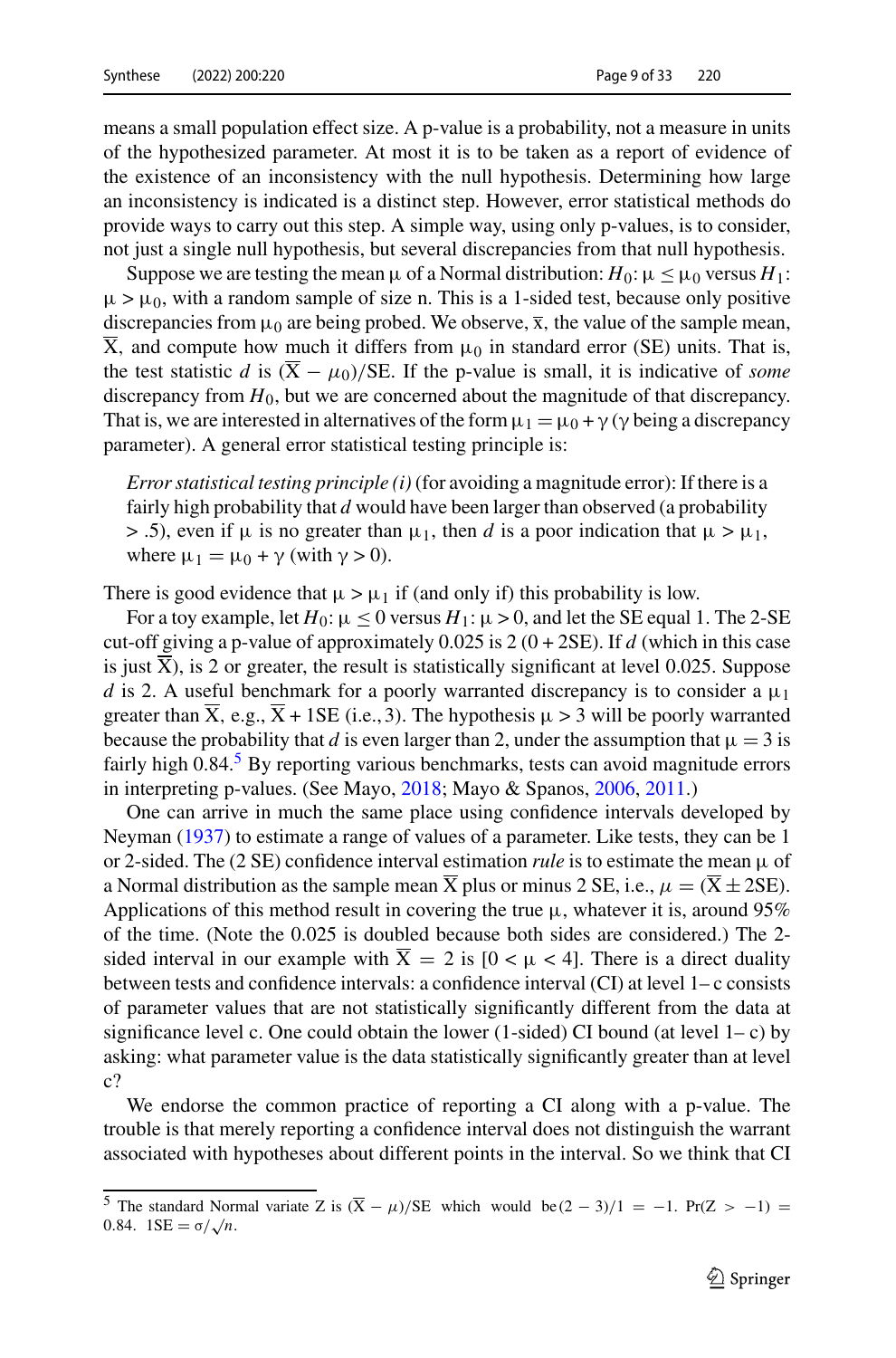advocates would benefit from considering several different thresholds for confidence levels, not just the standard  $0.95<sup>6</sup>$  $0.95<sup>6</sup>$  $0.95<sup>6</sup>$ 

## **3.3 A statistically insignificant result (a non-small p-value) is not evidence for** *H***<sup>0</sup>**

A well-known fallacy is to take the failure to find evidence against a claim as evidence for it. As the title of one influential paper calls out: "Absence of evidence is not evidence of absence" (Altman & Bland, [1995\)](#page-28-2). After all, a test may have little capability of issuing a statistically significant result, even if meaningful effects were to exist. Amrhein et al. [\(2019\)](#page-28-3), in an editorial in *Nature* heralding WSL 2019, find this fallacy sufficiently damning to ["retire"](#page-23-0) the concept of statistical significance. The premise for their argument is that "a statistically non-significant result does not 'prove' the null hypothesis (the hypothesis that there is no difference between groups or no effect of a treatment)" (p. 305).

The remedy is not to retire the tool but rather explain why it is fallacious—and error statistical requirements enable just that. A rule that allowed inferring, from a statistically insignificant result, that  $H_0$  is proved, or even well warranted, would have high Type 2 error probabilities. This is especially so in their example (with its point null and composite alternatives).<sup>7</sup> We consider Amrhein et al.  $(2019)$  further in Sect. [5.3.](#page-21-0)

Granted, formulating tests as a binary classification "reject *H*" and "accept *H*" is responsible for considerable confusion, but for Neyman the term "acceptance" was merely shorthand: "The phrase 'do not reject *H*' is longish and cumbersome... My own preferred substitute for 'do not reject *H*' is 'no evidence against *H* is found'" (Neyman, [1976,](#page-31-10) p. 749). N-P developed power, and power analysis, to block the fallacy of nonsignificance. Interestingly, Neyman criticizes Fisher for occasionally moving from a large p-value to inferring the null hypothesis as: "much too automatic [because]... large values of *P* may be obtained when the hypothesis tested is false to an important degree" [\(1957,](#page-31-1) p. 13). Thus, a researcher needs to specify the test so that meaningful effects have a good chance of triggering significance at the level chosen (typically by ensuring the sample size is large enough). A companion principle is:

*Error statistical testing principle (ii)* (for avoiding fallacies of non-significance): If there is a low probability (i.e., less than .5) that *d* would have been larger than observed, even if  $\mu$  is as great as  $\mu_1$ , then *d* is not a good indication that  $\mu < \mu_1$ , where  $\mu_1 = \mu_0 + \gamma$  (with  $\gamma > 0$ ).

The severity with which  $\mu < \mu_1$  has passed is less than 0.5. The data begin to indicate that  $\mu < \mu_1$  (for a given  $\mu < \mu_1$ ) only to the extent that this probability is high, e.g., 0.8, 0.9, 0.95, 0.99, etc. Rather than set a single cut-off, with data *d* in hand, we recommend reporting the severity associated with different assertions of form  $\mu < \mu_1$ , varying the values of  $\mu_1$ .

<span id="page-9-1"></span><span id="page-9-0"></span><sup>6</sup> An approach that gives confidence intervals for all confidence levels is that of confidence distributions, first suggested in Cox [\(1958\)](#page-29-4) and developed more recently in Thornton and Xie [\(2022\)](#page-32-3).

 $7$  There is always a small enough discrepancy from a null such that the power to detect it is small—close to α.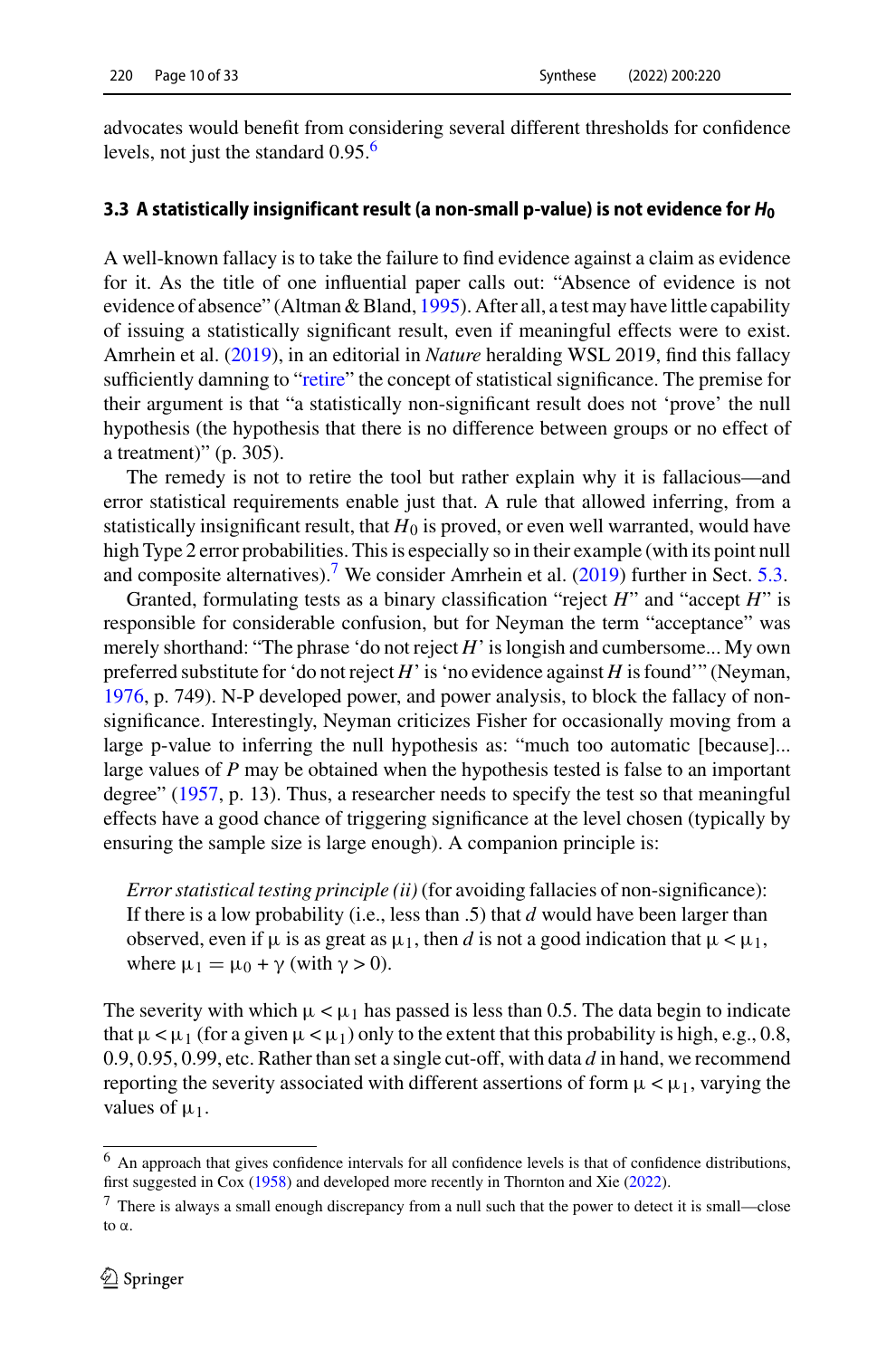## **3.4 P-values are uninterpretable if there has been p-hacking, data-dredging or a variety of biasing selection effects**

The most damaging mistake, and one that is surely the main culprit behind many failures to replicate, is selective reporting and exploiting a variety of selection effects (e.g., Gelman & Loken, [2014;](#page-29-5) Ioannidis, [2005;](#page-30-0) Simmons et al., [2011\)](#page-32-4). These gambits—often placed these days under the label of "p-hacking"—increase a test's Type 1 error probability. A report of a small p-value suggests the results are very difficult to achieve under the assumption of background variability alone. However, impressive-looking results are easy to achieve if one can ignore unwelcome results, alter what is being tested post-data, or exploit a variety of sources of researcher flexibility (e.g., exclusion criteria, data dredging, stopping rules). To the extent that the calculation does not take account of the selection process, then the p-value has been miscalculated. It is not a genuine p-value.

Suppose, for example, that N sets of differences are examined, and all but the one that appears large enough to test are erased. With a single hypothesis the possible results are the values of a single  $d(X)$ ; now the possible results are all the hypotheses that might be found to reach a small significance level, say 0.05. The probability of finding at least one such *nominally* statistically significant difference  $d_i(x_0)$  out of N (in either direction), even though all N null hypotheses are true, will be much greater than 0.05. For example, with 20 independent samples from populations with true differences of 0, the probability of finding at least one statistically significant difference at the 0.05 level is 1 − Pr(all 20 are non-significant). This is  $1 - (0.95)^{20}$  $= 1 - 0.36$  or 0.64.<sup>[8](#page-10-0)</sup>

Perhaps the oldest method for dealing with this is the Bonferroni correction, dating from the first half of the twentieth century. This requires setting the significance level to p/N, with N the number of factors or, in medical testing, endpoints. There are many more sophisticated approaches, and this continues to be a research area in its own right. One example of a less conservative approach, developed by Benjamini and Hochberg [\(1995\)](#page-28-4), is based on the *false-discovery rate* (FDR): the expected proportion of the N hypotheses tested that are falsely rejected. Often, selection effects have been so tortuous that it is not possible to ascertain a correct p-value but, even then, it is poor practice not to report that selection has occurred. (See 5.1.)

#### **3.5 A p-value can be invalidated by violations of the underlying model**

As with other statistical methods, statistical significance tests depend on the assumptions underlying the model. Although assumptions of a statistical model must be met adequately in order for the p-value to operate in a test of  $H_0$ , it is not required that we have an exactly correct model—whatever that would mean. A model need not be true in order to learn true things by means of it. It is required only that the error probabilities

<span id="page-10-0"></span><sup>8</sup> This is discussed by Hanan Selvin in Morrison and Henkel's classic volume, *The Significance Test Controversy* [\(1970\)](#page-31-11). He also notes that if a sufficient number of the N data-dredged hypotheses reach nominal significance, the overall or family-wise *p*-value may still be low.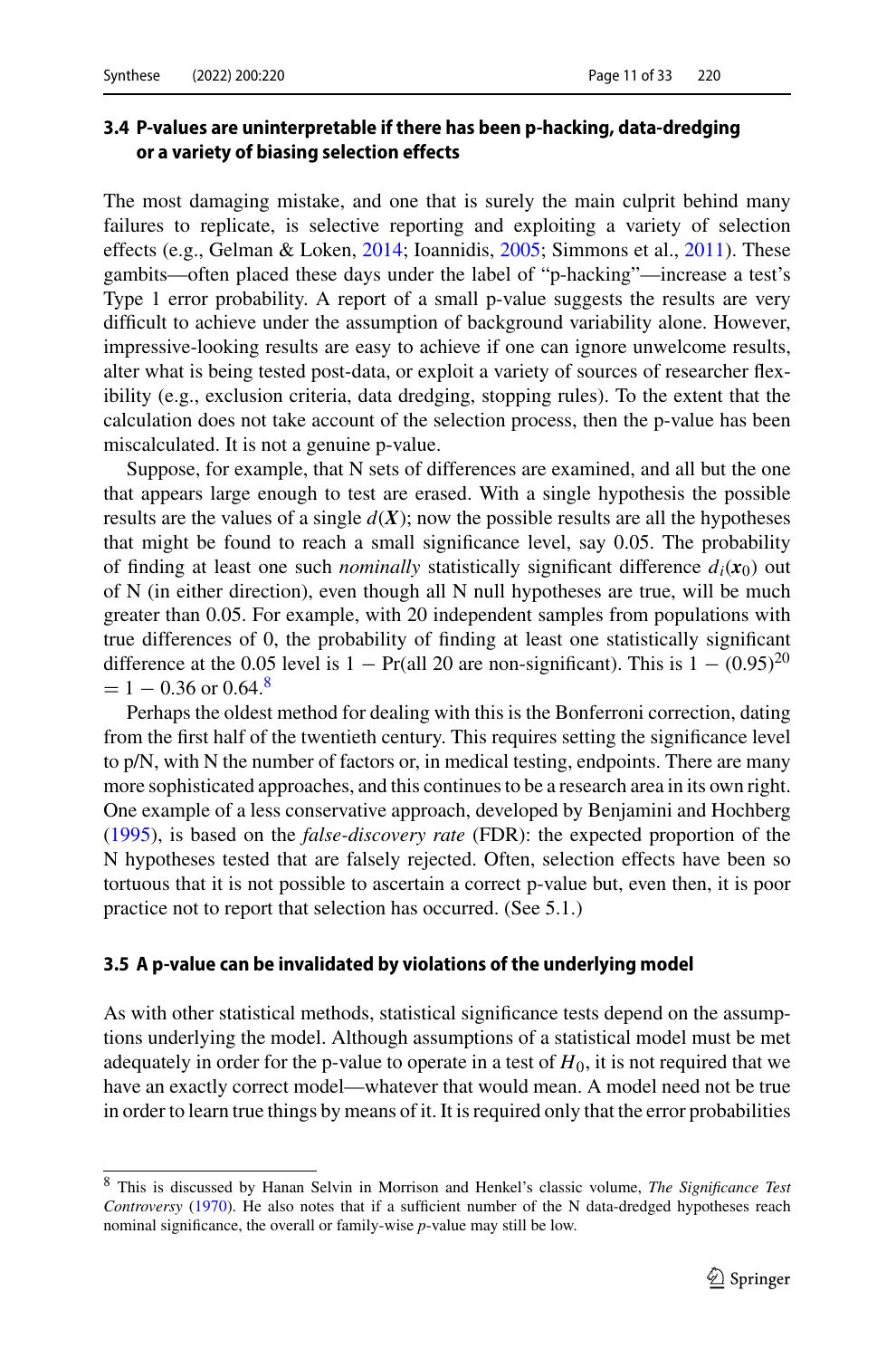of the test are approximately related to the actual ones. (See Box, [1983;](#page-29-6) Mayo, [2018;](#page-31-2) Mayo & Spanos, [2004;](#page-31-12) Spanos, [2007,](#page-32-5) [2018.](#page-32-6))

Some critics of statistical significance tests erroneously suppose that imperfect statistical models create an insurmountable obstacle to the usefulness of tests. David Trafimow, co-editor of the journal *Basic and Applied Social Psychology*, which has banned the use of p-values altogether, remarked in a recent National Institute of Statistical Science (NISS) debate (October 15, 2020): "it's tantamount to impossible that the model is correct, … And so what you're in essence doing then, is you're using the P-value to index evidence against a model that is already known to be wrong. … so there's no point in indexing evidence against it" (NISS, [2020,](#page-31-13) 08:44). But the p-value is not indexing evidence against the underlying model: the p-value is not tracking model violations. Statistical significance tests are, by definition, formulated in terms of a particular test statistic. The chosen test statistic measures discordance of a particular kind between the data and  $H_0$ , not more general discrepancies between the data and the hypothesis or the data and the model. To the extent that underlying model assumptions are mistaken, the p-value could be large or small.

The reason that even Bayesians turn to *simple* significance tests, if they want to check their assumptions, is that such tests do not require specifying an alternative, but only a single, appropriately chosen, null hypothesis (e.g., Bayarri & Berger, [2004;](#page-28-5) Box, [1983;](#page-29-6) Gelman, [2011;](#page-29-7) Gelman & Shalizi, [2013\)](#page-29-8). Bayesian statistician George Box famously advocated eclecticism because "diagnostic checks and tests of fit which, I will argue, require frequentist theory significance tests for their formal justification" (Box, [1983,](#page-29-6) p. 57).

In testing assumptions, typically the null hypothesis is that the assumption(s) hold. Suppose in our example of testing the mean of a Normal distribution we want to test the assumption that the random variables are independent and identically distributed (IID), based on data set  $x_0 = (x_1, x_2, ..., x_n)$ . We transform  $x_0$  into "runs" by recording whether the difference between successive observations is positive (+) or negative (−). So for example if  $x_2$  is greater (less) than  $x_1$ , the first element of our new data set is  $+ (-)$ , and so on for each  $x_i$ . The data with 10 numbers might look like +*,* +*,* −*,* −*,* +*,* +*,* +*,* +*,* −*,* −. Each sequence of pluses only or minuses only is a *run*, so our new data shows 4 runs. The distribution of R, the number of runs, can be computed under the assumption that  $x_0$  is a realization of an IID sample. It depends only on sample size n. The expected number of runs, under IID, is  $(2n -$ 1)/3. The standard error SE equals  $\sqrt{(16n-29)/90.^9}$  $\sqrt{(16n-29)/90.^9}$  $\sqrt{(16n-29)/90.^9}$  IID is rejected if there are either too many or too few runs. This nonparametric test does not depend on the underlying distribution assumption. This allows falsifying assumptions, as well as pinpointing improved models. If an assumption passes a variety of probes, one can argue there is evidence that any departure from the assumption is not too dramatic, particularly with tests known to be robust to small departures from assumptions.

The intimate link between experimental design and interpretation in statistical significance testing is especially seen in design-based, as opposed to model based,

<span id="page-11-0"></span><sup>&</sup>lt;sup>9</sup> The test statistic for the test of IID is [R − E(R)]/SE. For a full discussion see Spanos [\(2019,](#page-32-7) Chaps. 5 and 15).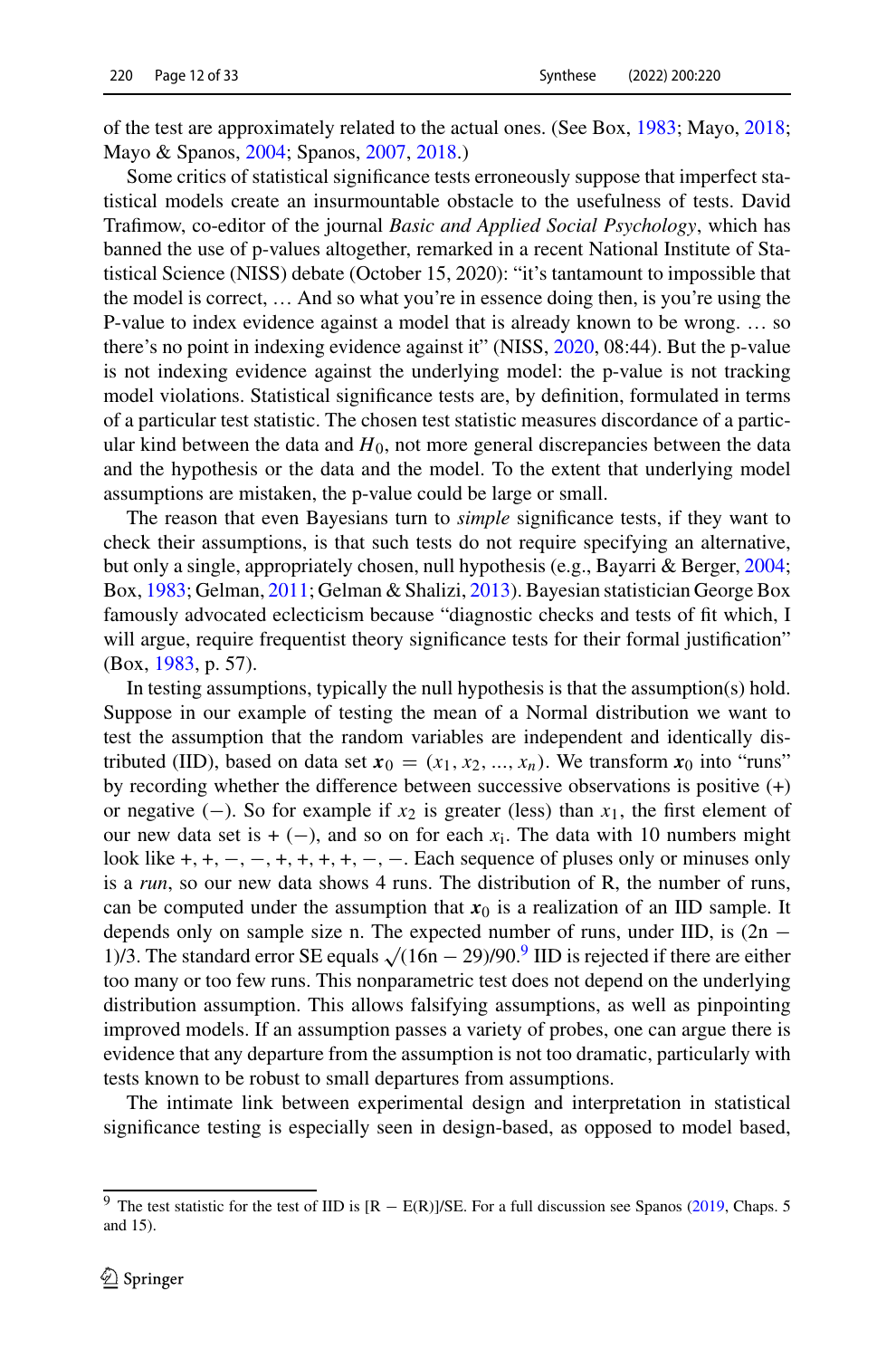p-values: "The simple precaution of randomisation will suffice to guarantee the validity of the test of significance, by which the result of the experiment is to be judged" (Fisher, [1935a,](#page-29-3) p. 24). Suppose a Covid treatment, say dexamethasone, makes no difference to hospitalized patients (receiving oxygen) (Horby et al., [2021\)](#page-30-2). Then patients would have died or not within 28 days regardless of whether they were assigned to the treatment or control group. Under the sharp null hypothesis (of no effect), therefore, any observed differences between the two groups would be due to the accidental assignment to the treated or control groups. Thanks to the random assignment to the two groups we can determine the probability of any observed difference due to the accidental assignment of groups. This allows computing the statistical significance level, which then controls the Type 1 error probability.

## <span id="page-12-0"></span>**4 Criticisms and/or reforms that presuppose rival statistical philosophies**

We have considered familiar criticisms of p-values based on misuses and have proposed a reinterpretation that readily avoids them. Other criticisms revolve around controversial presuppositions about the very concept of evidence and the appropriate roles of probability in statistical inference. These are associated with two main alternatives to the error statistical philosophy, likelihoodist and Bayesian accounts, although they come in many forms. Here probability is used to assign a degree of probability, confirmation, support or belief in hypotheses, given data  $x_0$ . The measure can be absolute, as in computing a posterior probability of a hypothesis, or comparative as with likelihood ratios, Bayes factors, and model selection. To have a single heading for these alternatives, we may place them all under the umbrella of *probabilisms* (although nothing turns on combining them). Even where today's critics view themselves as merely objecting to misuses of tests, the proposed fixes and alternatives grow out of these philosophical presuppositions. Pointing to core assumptions is a way to quickly get to the heart of what may appear to be disconnected criticisms.

#### <span id="page-12-2"></span>**4.1 P-values violate the likelihood principle**

As Sober [\(2008,](#page-32-8) p. 77) observes, Bayesianism and likelihoodism "both interpret experimental results by using the law of likelihood". The *law of likelihood* states: data *x* support  $H_1$  over  $H_0$  if the likelihood of  $H_1$  exceeds  $H_0$ , that is, if the likelihood ratio  $Pr(x|H_1)/Pr(x|H_0)$  exceeds 1. The likelihood function is the probability (or density) of the *observed* value of the test statistic, regarded as a function of the unknown parameter(s). The *likelihood principle (LP),* which goes a bit further, asserts that all the evidence about the unknown parameter(s) resides in the likelihood ratio, once the data are observed.<sup>[10](#page-12-1)</sup> Based on assuming the LP, critics Burnham and Anderson charge that "P-values are not proper evidence as they violate the LP (Royall, [1997\)](#page-31-14). Another way to understand this is the 'irrelevance of the sample space principle'" [\(2014,](#page-29-9) p. 627).

<span id="page-12-1"></span><sup>10</sup> Likelihoods rest on assuming the statistical model.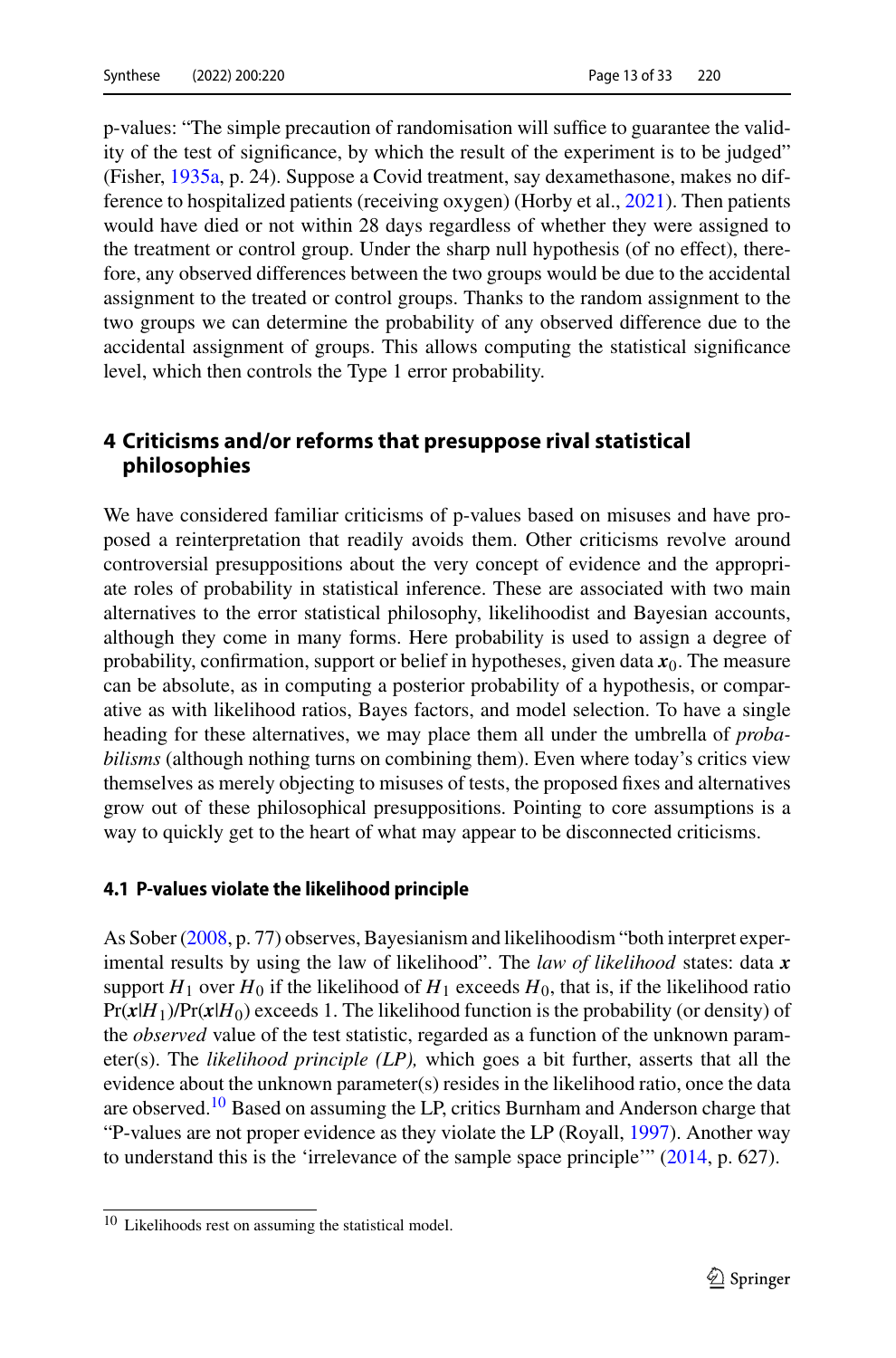The LP is violated by statistical significance testing. As with other error statistical methods, statistical significance tests are not based *solely* on the probability of the observed data but also consider the probability that one might have observed other values. The LP, by contrast, conditions on the observed data. *Likelihood analysis is answering a different question from statistical significance testing*, so that if one wishes to answer the statistical significance question, it will not do to follow the LP. Methods that obey the LP do not provide error control in the sense of the error statistician.<sup>[11](#page-13-0)</sup> A central problem is that any hypothesis that perfectly fits the data is maximally likely.<sup>12</sup> One can therefore readily find in one's data a better supported alternative than  $H_0$  since "there *always* is such a rival hypothesis viz*.*, that things just had to turn out the way they actually did" (Barnard, [1972,](#page-28-6) p. 129). In other words, there is a high probability that  $Pr(H_0$  is less well supported than  $H_1$ ; $H_0$ ) for *some*  $H_1$  or *other*. That is why N–P say, in order "to fix a limit between 'small' and 'large' values of [the likelihood ratio] *we must know how often such values appear when we deal with a true hypothesis*" (Pearson & Neyman, [1930,](#page-31-15) p. 106).<sup>13</sup>

Leading likelihoodist Richard Royall himself gives the example of a "trick deck." Having shuffled a deck of ordinary-looking playing cards; you turn over the top card and find an ace of diamonds: "According to the law of likelihood, the hypothesis that the deck consists of 52 aces of diamonds  $(H_1)$  is better supported than the hypothesis that the deck is normal  $(H_N)$  [by the factor 52]" (Royall, [1997,](#page-31-14) pp. 13–14). Although in such a case, an appeal to a prior disbelief scotches any inference to a trick deck, it is important to see that according to this account of evidence, the trick deck is still maximally supported.

Whatever one's view, a criticism that presupposes the irrelevance of error probabilities to evidence is radically different from one that points to misuses of tests for their intended purpose—to assess and control error probabilities. Any "fix" based on satisfying the LP will not do the job of statistical significance tests.

#### **4.2 Statistical significance tests are not giving a comparative appraisal**

We agree with Sober [\(2008,](#page-32-8) p. 77) that Bayesian and likelihoodist accounts should not be saddled "with ideas that are alien to them", but think the same principle should apply in evaluating statistical significance tests. According to Sober, the fact that "significance tests don't contrast the null hypothesis with alternatives suffices to show that they do not provide a good rule for rejection" (ibid., p. 56). But statistical significance testing is not of the comparative ("evidence favoring") variety. To the significance tester this is a central asset rather than a liability. To merely infer that one hypothesis

<span id="page-13-1"></span><span id="page-13-0"></span> $11$  Berger [\(2003\)](#page-28-7) offers a Bayesian notion of "error probability" whereby the error probability associated with inferring *H* is its posterior probability. A discussion is in Mayo [\(2018,](#page-31-2) Excursion 3 Tour II).

<sup>&</sup>lt;sup>12</sup> In the case of two predesignated point hypotheses,  $H_0: \mu = \mu_0$ , and  $H_1: \mu = \mu_1$ , the error probabilities are controlled. In particular, the probability of obtaining a result that makes  $H_1$  r times more likely than *H*<sub>0</sub>, if *H*<sub>0</sub> is true, is less than 1/r: Pr(LR > r; *H*<sub>0</sub>) < 1/r.

<span id="page-13-2"></span><sup>&</sup>lt;sup>13</sup> Ian Hacking based his logic of support on the law of likelihood [\(1965\)](#page-30-3), but then rejected it in [\(1980\)](#page-30-4) declaring "I now believe that Neyman, Peirce, and Braithwaite were on the right lines to follow in the analysis of inductive arguments" (p. 141). Still, Hacking did not commit to any one view.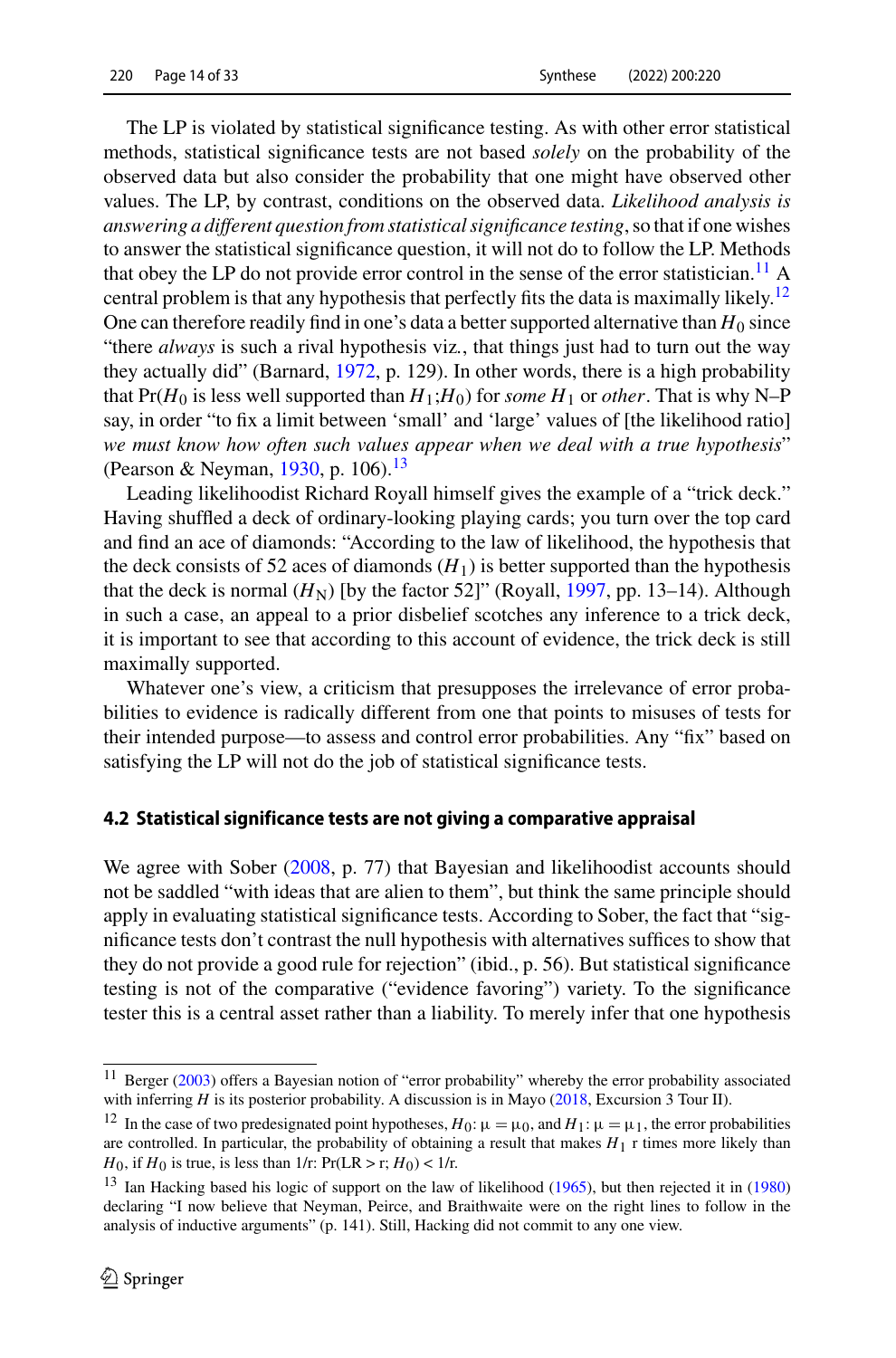is more likely than the other by a given amount is not to provide evidence for or against either. Both can be unlikely.

Moreover, the comparative likelihoodist appraisal precludes the testing of *composite* hypotheses that are central to statistical significance testing—as in our earlier example where  $H_0$  asserts the vaccine efficacy  $\delta \leq 30\%$  while  $H_1$  asserts  $\delta > 30\%$ . (A *simple* or *point* hypothesis, by contrast, would have an equality such as  $\delta = 30\%$ .) The fact that statistical significance tests generally test composite hypotheses becomes problematic for the strict likelihoodist. The problem, as the likelihoodist sees it, is that even though the likelihood of  $\delta = 30\%$  is small, there are values within alternative *H*<sub>1</sub>:  $\delta > 30\%$ that are even less likely on the data  $x$  that has reached a specified p-value. To get the point without computations, imagine an alternative hypothesizing 100% vaccine effectiveness. Such an extreme alternative would typically be *less* likely than the null hypothesis  $H_0$  that  $\delta \leq 30\%$ . Should that preclude inferring  $H_1$ ? For the likelihoodist, rejecting  $H_0$ :  $\delta \leq 30\%$  and inferring  $H_1$ :  $\delta > 30\%$  is to assert every parameter point within  $H_1$  is more likely than every point in  $H_0$ . To the statistical significance tester, this seems an idiosyncratic meaning to attach to "infer evidence of  $\delta > 30\%$ ", but it explains a key objection raised by the likelihoodist. The significance tester just takes rejecting  $H_0$ :  $\delta \leq 30\%$  as inferring evidence of *some* positive discrepancy from 30%.

#### <span id="page-14-1"></span>**4.3 The p-value is not the probability that a test (or null) hypothesis is true**

A p-value of 0.05 means  $Pr(d(X) \geq d(x_0); H_0) = 0.05$ . It is not the conditional probability  $Pr(H_0|d(X) \geq d(x_0))$ . The latter is  $Pr(d(X) \geq d(x_0))$  and  $H_0$ )/  $Pr(H_0)$  which requires a prior probability assignment to statistical hypothesis  $H_0$  and its alternatives. However, some critics charge that unless the p-value is mistakenly interpreted as a posterior probability, it is of questionable relevance to inference. That assumes a philosophy of inference at odds with statistical significance testing.

#### **4.3.1 To a Bayesian, parameters are random**

Jay Kadane, a subjective Bayesian, describes "[t]he key distinction between Bayesian and sampling theory statistics" [i.e., error statistics] as concerning the fundamental issue "of what is to be regarded as random and what is to be regarded as fixed. To a Bayesian, parameters are random and data, once observed, are fixed" (Kadane, [2011,](#page-30-5) p. 437). By contrast, Kadane says,"[t]o a sampling theorist, data are random even after being observed, but parameters are fixed" (ibid.). In particular, the probability statement  $Pr(d(X) > 1.96) = 0.025$  "is a statement about  $d(X)$  before it is observed. After it is observed, the event  $[d(X) > 1.96]$  either happened or did not happen and hence has probability either one or zero" (ibid., p. 439).<sup>[14](#page-14-0)</sup> But this is incorrect: To sampling theorists, or error statisticians, the data which have been observed are also fixed, but they are still interested in the probability the test method would have resulted in an even greater observed  $d(x)$  even if  $H_0$  is true. They are interested in how *probative* their test was. Given how fundamentally different the style of reasoning, the Bayesian

<span id="page-14-0"></span><sup>14</sup> The problem of how a Bayesian confirms *H* with data accorded a probability of 1, the *known evidence problem,* goes beyond the current discussion. (See Glymour, [1980.](#page-29-10))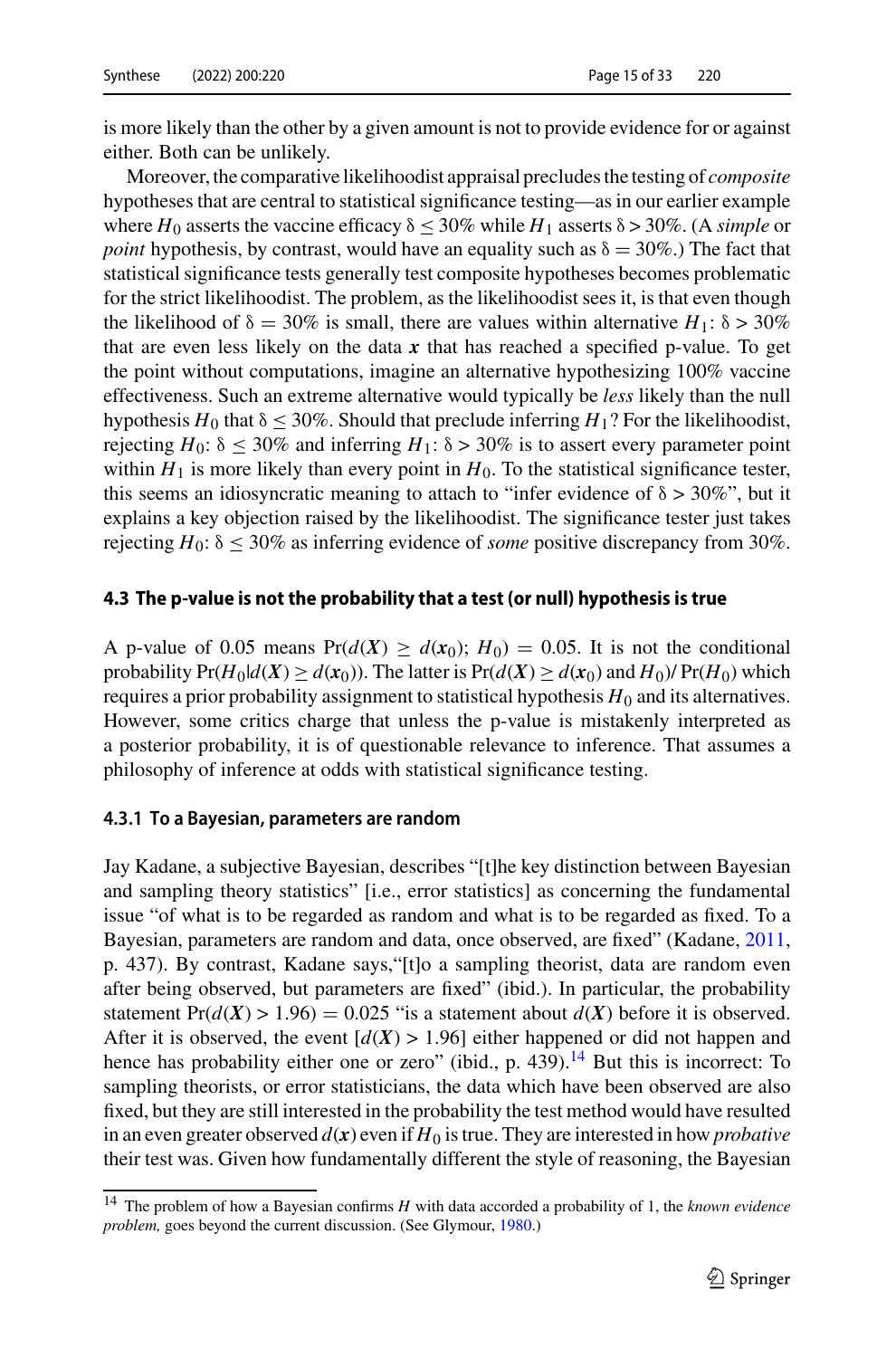and error statistician are often talking past each other. The Bayesian is assuming *probabilism,* while the error statistician is assessing a method's *probativeness*.

An example of how a criticism of statistical significance tests can grow out of assuming a perspective at odds with the fundamental philosophy underlying such tests, is the charge that p*-values exaggerate the evidence* against a null hypothesis (Berger & Sellke, [1987;](#page-28-8) Edwards et al., [1963\)](#page-29-11). This boils down to the fact that a pvalue may be low, pointing to evidence against  $H_0$ , while a posterior probability on *H*<sup>0</sup> might be high. The Bayesian criticism here makes the implicit assumption that posterior probabilities are the correct measure of evidence. Yet one could equally say that these posterior probability measures *understate* the evidence. The fact is that the different measures do different things.

#### **4.3.2 Replace statistical significance**

The recent popular movement to "Redefine Statistical Significance" (Benjamin et al., [2018\)](#page-28-9), which garnered roughly 80 co-authors or signees, recommends that the conventional threshold of 0.05 be replaced with 0.005 so that it will better correspond to a high posterior probability on the alternative. To be clear, our objection is not to lowering the p-value threshold. We think thresholds are to be set in accordance with needs of given contexts. The problem is basing this reform on the supposition that a p-value should match Bayesian measures. Rather than call this a redefinition of statistical significance—since a particular threshold is not part of defining the concept—we refer to it as a call to *replace* a conventional threshold for statistical significance (using a Bayes factor or other probabilist measure as a reference point). A group response to Benjamin et al. [\(2018\)](#page-28-9) is Lakens et al. [\(2018\)](#page-30-6).

The result on which this call is based is actually quite old (Edwards et al., [1963\)](#page-29-11). It turns on the Jeffreys–Lindley "paradox", or more appropriately, the Fisher–Bayes disagreement between posterior probabilities and p-values. The classic example refers to testing the mean  $\mu$  of a Normal distribution (with a known variance  $\sigma^2$ ). There is a point null hypothesis  $H_1$ :  $\mu = 0$  and the alternative is  $H_1$ :  $\mu \neq 0$ . A "lump" or "spike" of prior probability, say 0.5, is given to  $H_0$  (or a tiny region around 0), the remaining 0.5 is spread over the entire alternative space. As the sample size increases, even a result that is statistically significantly different from 0 can be more probable under  $H_0$  than under  $H_1$ . However, it is important to see that p-values can also equal the posterior (with a diffuse rather than a spiked prior)—even though they measure very different things. These are sometimes called *frequentist matching* priors. Berger [\(2006\)](#page-28-10), despite being one of the originators of this criticism of p-values, allows that the p-value is a good measure of evidence when one does not have a strong prior belief in the null hypothesis. (See also Sect. [5.3.](#page-21-0))

Casella and R. Berger claim that "[c]oncentrating mass on the point null hypothesis is biasing the prior in favor of  $H_0$  as much as possible" [\(1987a,](#page-29-12) p. 111). They point out that the most common uses of a point null, asserting the difference between means is 0, merely describe a potentially interesting feature of the population, with "no a priori concentration of belief about *H*0" (Casella & Berger, [1987b](#page-29-13), p. 345). They argue, "the very argument [that some critics] use to dismiss P-values can be turned around to argue for P-values" (ibid., p. 346). That is because in one-sided testing, without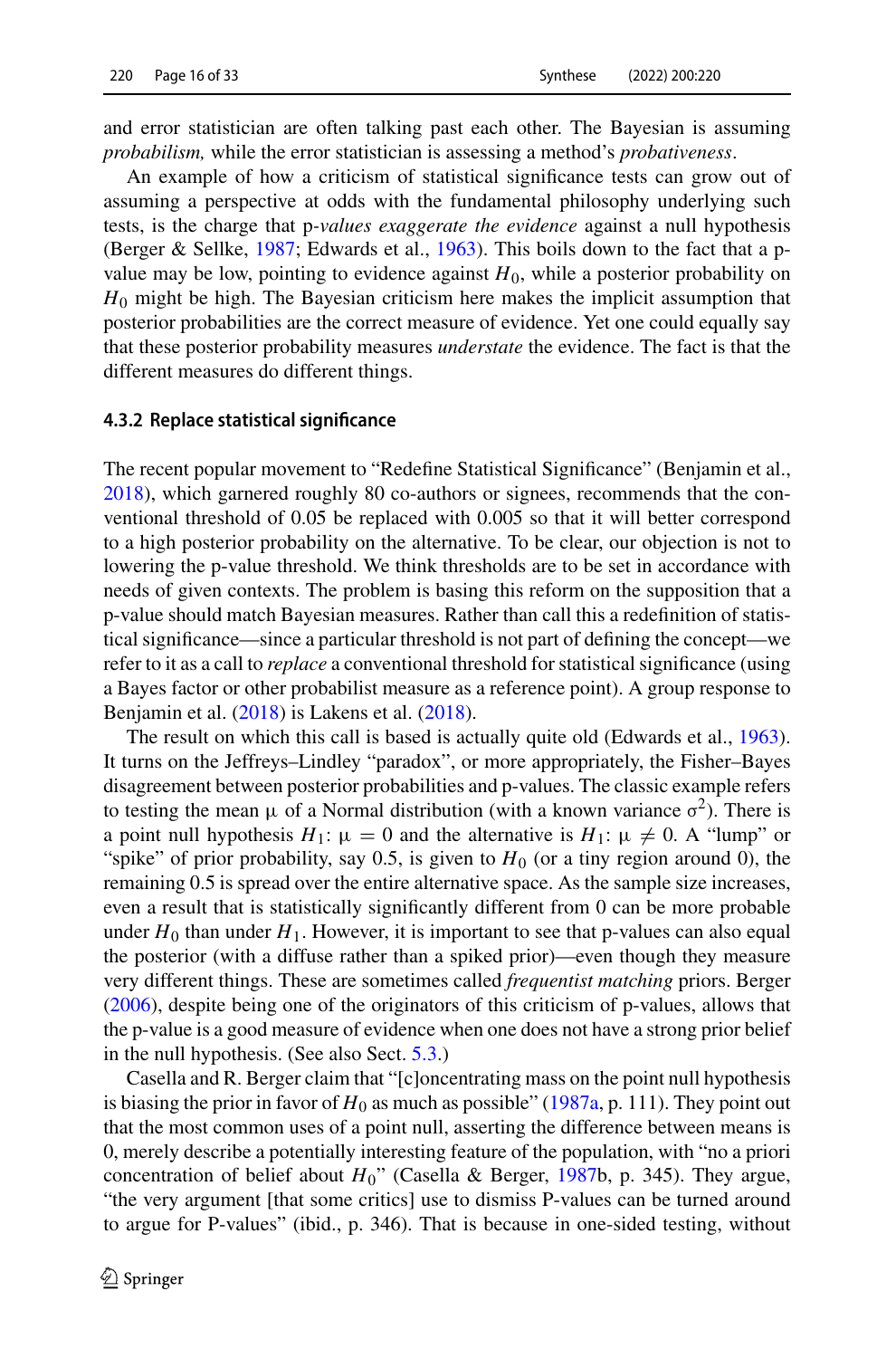the spiked prior, the p-value can be "reconciled" with the posterior probability on the null hypothesis.<sup>15</sup> As important as is this retort by Casella and R. Berger, the deeper problem is getting lost: the statistical significance test does not use prior probabilities, and is not seeking to assign a posterior probability to  $H_0$ , (whether subjective, nonsubjective, empirical or other). Stephen Senn gives a good upshot:

… [S]ome Bayesians in criticizing P-values seem to think that it is appropriate to use a threshold for significance of 0.95 of the probability of the alternative hypothesis being true. This makes no more sense than, in moving from a minimum height standard (say) for recruiting police officers to a minimum weight standard, declaring that since it was previously 6 foot it must now be 6 stone. (Senn, [2001,](#page-32-9) p. 202)

We grant that by setting the threshold to 0.005, along with certain choices of prior probabilities, the p-value can be made to correspond more closely to a posterior of 0.95 on a chosen alternative.<sup>[16](#page-16-1)</sup> But we deny this shows the p-value exaggerates evidence.<sup>17</sup>

Again, whether tests should use a lower Type 1 error probability is a separate issue. The problem is supposing there should be agreement between quantities measuring different things. Interestingly, an eclectic group of authors (in a supporting document for the 2016 ASA Statement), Greenland et al. [\(2016\)](#page-30-7), concede, whether p-values exaggerate.

depends on one's philosophy of statistics. …[M]any other statisticians do not accept these [Bayesian] quantities as gold standards, and instead point out that P values summarize crucial evidence needed to gauge the error rates of decisions based on statistical tests (p. 5).

See also Greenland [\(2019\)](#page-30-8) and Haig [\(2020\)](#page-30-9).

The claims in Sects. [4.1](#page-12-2)[–4.3](#page-14-1) are true, but they do not constitute criticisms of statistical significance tests from the perspective of the statistical significance tester. Any proposed reform that assumes these are bugs rather than features goes beyond pointing to misuses of p-values to importantly different conceptions of evidence and inference. Some maintain that problems with p-values are not about underlying philosophy, the problem is that they exaggerate evidence, or conflict with the LP, or with Bayesian posterior probabilities. But these are problems only under conceptions at odds with the one underlying statistical significance tests—call them what you wish.

Sections [3](#page-6-0) and [4](#page-12-0) do not cover all criticisms or proposed fixes. We will take up further criticisms in Sect. [5.](#page-17-0)

<span id="page-16-0"></span><sup>&</sup>lt;sup>15</sup> We agree with Cox and Hinkley [\(1974\)](#page-29-1) that insofar as one is interested in the direction of the effect, and will not simply infer there is an effect in either direction, the two-sided test should be seen as combining two one-sided tests, doubling the p-value for a selection effect.

<span id="page-16-1"></span><sup>&</sup>lt;sup>16</sup> "A two-sided P value of 0.005 corresponds to Bayes factors between approximately 14 and 26 in favour of *H*1. This range represents 'substantial' to 'strong' evidence according to conventional Bayes factor classifications" (Benjamin et al., [2018\)](#page-28-9). For computations and further references also see Edwards et al. [\(1963\)](#page-29-11), Berger and Sellke [\(1987\)](#page-28-8), Johnson [\(2013\)](#page-30-10), Mayo [\(2018\)](#page-31-2). See also the computation in footnote 19.

<span id="page-16-2"></span><sup>&</sup>lt;sup>17</sup> Bickel [\(2021\)](#page-29-14) argues that "if the *p*-value is sufficiently small while the posterior probability according to a model is insufficiently small, then the model will fail a model check" and may need revision (p. 249). In this view, akin to Fisher [\(1956\)](#page-29-0), conflicts between posteriors and p-values may be resolved by revising the Bayesian model.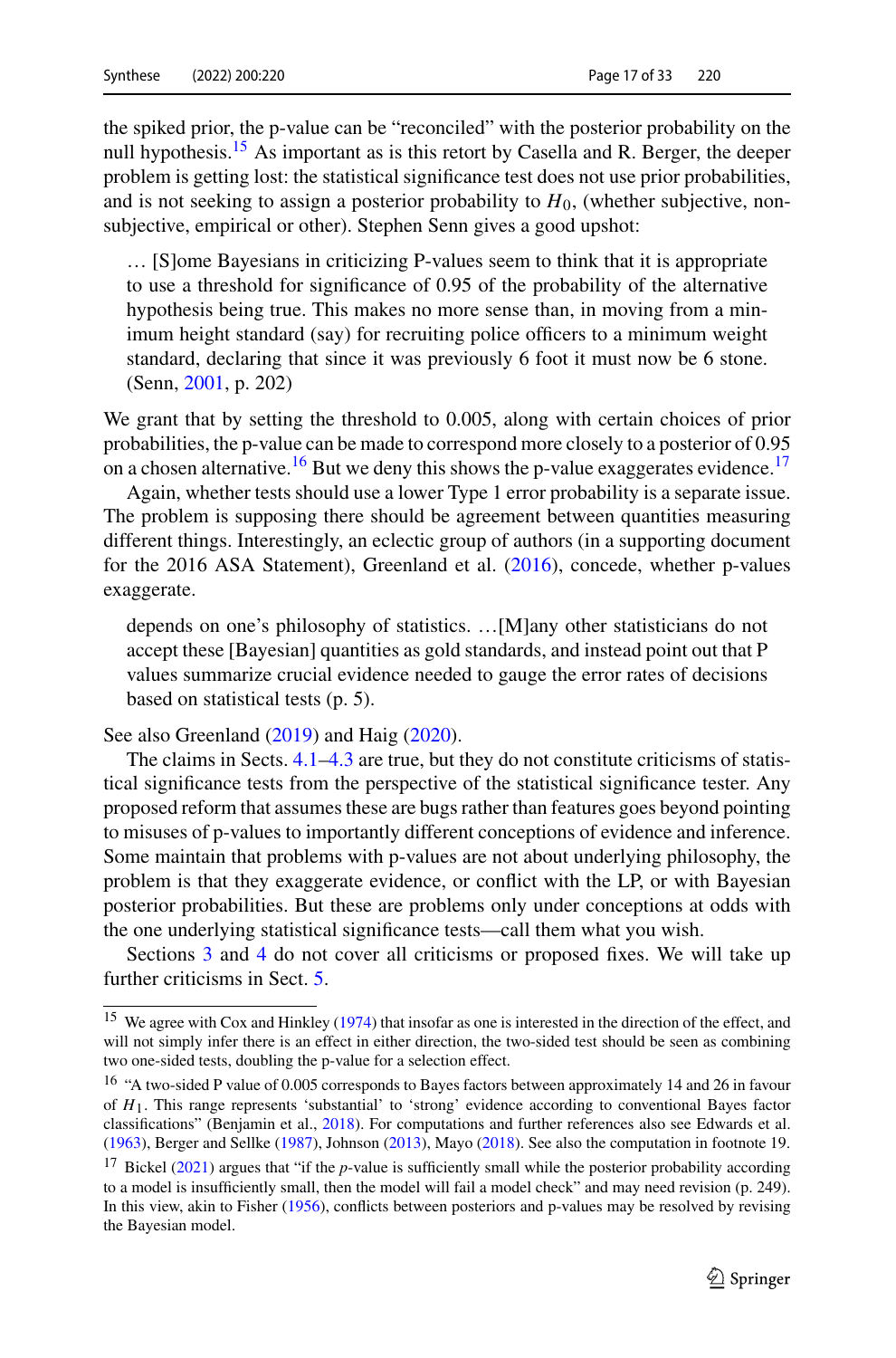## <span id="page-17-0"></span>**5 Abandoning statistical significance tests is damaging scientific practice**

In arguing our position, we must take those who advocate replacing, redefining or abandoning statistical significance at their word. We need to look at their actual arguments and recommendations and not dismiss the consequences of their platform because they only intend to stop abuses and misinterpretations. To change their arguments and recommendations to ones that would not be causing damage, would be to close one's eyes to the damage that we argue is occurring.

#### <span id="page-17-1"></span>**5.1 Researcher flexibility and data dredging are exacerbated**

By and large, there is agreement as to the source of lack of replication. In many fields, latitude in collecting and interpreting data makes it too easy to dredge up impressive looking findings even when spurious. Any reasonably large data set will have interesting patterns or unusual data configurations which are merely the consequence of random variation (Hand, [2014\)](#page-30-11). Such patterns, and their associated low p-values, will disappear when an independent group seeks to replicate the results—and the random variation goes in a different way. Or, to put it another way, the reported p-values are incorrect—they are not genuine p-values. The problem is not testing several claims, the problem is selectively reporting results: that is what causes high error probabilities.

Interestingly, even agreement on this source of poor replication has led to disagreement about dropping the use of p-value thresholds in interpreting results. A key argument made for dropping them is that without a p-value threshold the researcher would lose the (perverse) incentive to data dredge, p-hack, or try and try again when confronted with a statistically insignificant p-value. But it is not p-value thresholds which are the problem here: any measure for showing apparent structures in data is susceptible to the generation of spurious results via data dredging, and would be susceptible to the same perverse incentive. Insofar as p-values are still used (and nearly all proposals to replace statistical significance suggest retaining p-values), researchers would still need to show a reasonably small p-value to claim to have evidence of a genuine effect. Were they to claim large p-values supplied such evidence, they would be forced into the nonsensical position of saying "Even though more extreme results than ours would frequently occur by chance variability alone, I maintain our data provide evidence they are not due to chance variability."

Researchers will still be keen to show evidence of an effect, be it positive or negative. The tendency to spin and selectively report on results is a well-researched empirical fact. Even in fields like medicine where there are official channels to monitor outcome-switching between pre-specified and reported results, "outcome misreporting continues to be prevalent" (Goldacre et al., [2019,](#page-29-15) p.1). Any researchers incentivized to data dredge in order to arrive at an apparently small p-value would be that much more incentivized to dredge were they assured they did not need to meet predesignated statistical significance level thresholds. (Granted they might not have to dredge as far.) That is because it would be hard to hold them accountable when they report datadredged results in just the same way as if they had been predesignated. After all, what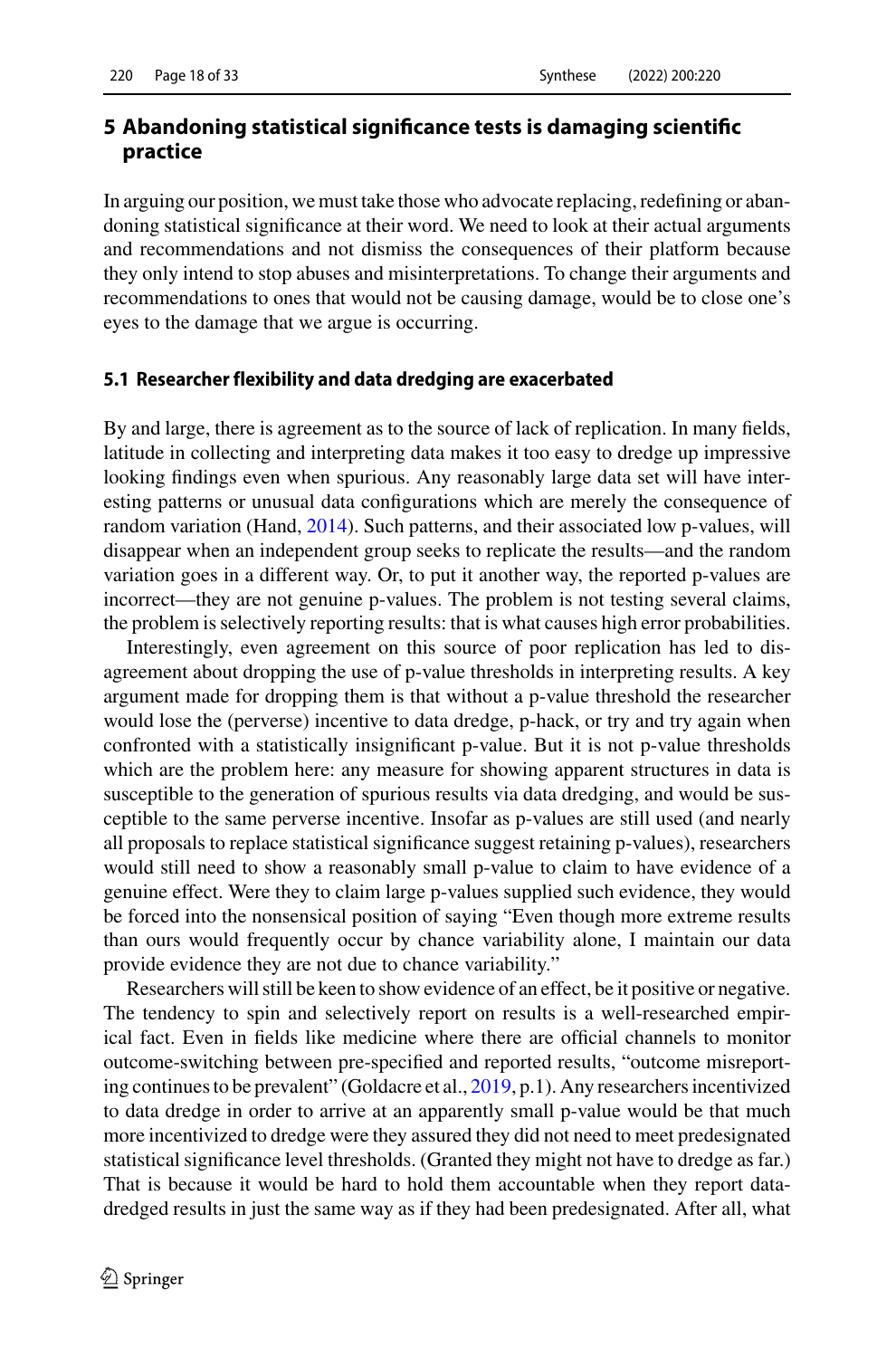distinguishes nominal p-values from actual ones is that they fail to meet a prespecified error probability. Moreover, regarding p-values as "reasonably small" without explicitly stating a threshold is not equivalent to not using one, but rather means that the researcher has the freedom to bend their definition of "small" to achieve their aims. It means that any decision or recommendation arrived at is based on unclear, woolly, and unstated decision criteria. In an editorial in *Clinical Trials*, Cook et al., [\(2019,](#page-29-16) p. 224) worry that, "By removing the prespecified significance level, typically 5%, interpretation could become completely arbitrary. It will also not stop data-dredging, selective reporting, or the numerous other ways in which data analytic strategies can result in grossly misleading conclusions."

#### **5.1.1 The case of Harkonen**

Even the earlier 2016 ASA Statement has been used as grounds to free researchers from culpability for failing to report or adjust for data dredging and multiple testing. In one case that reached the Supreme Court of the United States in 2009, Scott Harkonen (CEO of a drug company InterMune) was found guilty of wire fraud for issuing a misleading press report purporting that his company's drug showed a survival benefit for a fatal lung disease. Downplaying the high p-value on the primary endpoint, that the drug improves lung function (and 10 secondary endpoints), he reported statistically significant drug benefits had been shown, without mentioning this referred only to a subgroup he identified from ransacking the unblinded data. Nevertheless, in the last of many years of appeals, Harkonen and his defenders argued that "the conclusions from the ASA Principles are the opposite of the government's" conclusion that his construal of the data was misleading (Harkonen v. United States, [2018,](#page-30-12) p. 16). The theory on which the client's guilt rests—statistical significance tests—is declared to have been "shown false" by the 2016 ASA Statement. (For details see Mayo, [2020.](#page-31-16))

It might be claimed that Harkonen's defenders were deliberately distorting the 2016 ASA Statement. We think they are in earnest, and unfortunately the Statement provides them some grounds. Immediately after giving the 6 principles, the Statement notes "In view of the prevalent misuses of and misconceptions concerning p-values, some statisticians prefer to supplement or even replace p-values with other approaches". Moreover, some of the "other approaches" listed do not uphold the statistical significance tester's rules against multiple testing. It seems to us that "If the 2016 ASA guide opens the door to giving data dredging a free pass, the recommendation in [WSL 2019] swings the door wide open" (Mayo, [2020\)](#page-31-16).

It is important to recognize that the problem of selective reporting and data dredging can occur when using Bayes factors, likelihood ratios, and other alternative methods. The inference will still be adversely affected even where the method lacks antennae to detect the problem, as with accounts that adhere to the LP (Sect. [4.1\)](#page-12-2). Proponents of alternative methods may say, as they increasingly do, that they too will not allow ignoring multiplicity and selection effects, but that is not the same as having a rationale for taking them into account. (See Lakens, [2019.](#page-30-13)) If explicit principles are now to be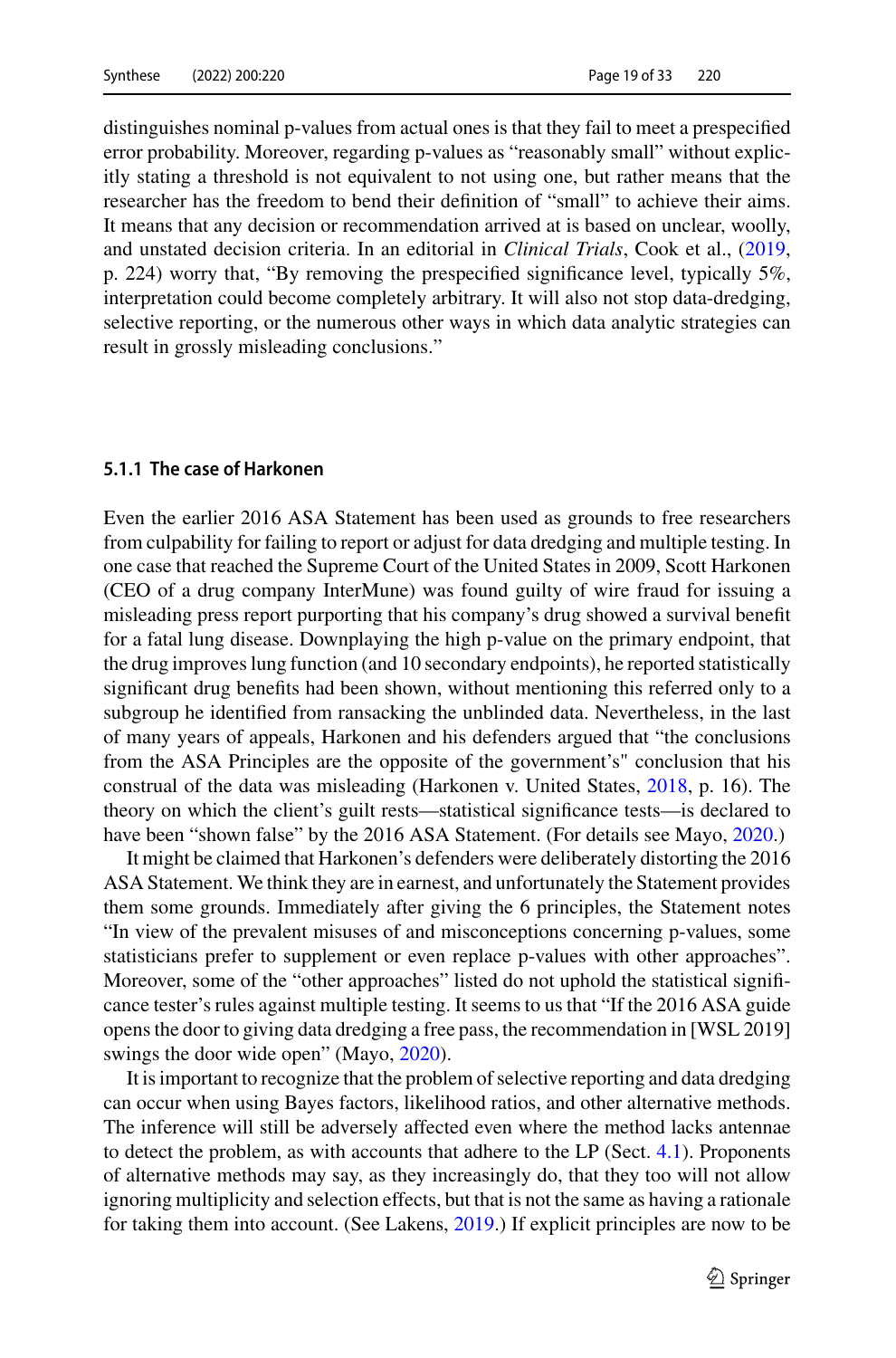added to those accounts, that is all to the good. That is where the focus of discussion on the reforms should lie.<sup>[18](#page-19-0)</sup>

Familiar techniques to control overall Type 1 error rates rely on adjusting  $\alpha$  thresholds for individual tests. Leading supporters of abandoning thresholds, Hurlbert et al. [\(2019\)](#page-30-14) admit:

Others may be concerned about how we can justify and determine or fix set-wise or family-wise Type I error rates when multiple tests or comparisons are being conducted if we abandon critical  $p$ -values and fixed  $\alpha$ 's for individual tests. The short and happy answer is 'you can't. And shouldn't try!' (Hurlbert et al., [2019,](#page-30-14) p. 354)

This is not reassuring for those who care about error probability control.

Commonly, challenges to adjusting for multiplicity come from those whose philosophical conception of evidence comports with the LP. Consider a remark by statistician Steven Goodman, a contributor to the ASA p-value project:

Two problems that plague frequentist inference: multiple comparisons and multiple looks, or, as they are more commonly called, *data dredging* and peeking at the data. The frequentist solution to both problems involves adjusting the *P* value…But adjusting the measure of evidence because of considerations that have nothing to do with the data defies scientific sense. (Goodman, [1999,](#page-29-17) p. 1010)

But does it defy scientific sense? To the error statistical tester, selection effects alter the error probing capacities of methods, and thus have everything to do with the data. Rather than see it as adjusting the p-value, it is more aptly seen as a matter of correctly computing the p-value. To be charitable, we may assume that Goodman also wants to take selection effects into account, but in some other way, perhaps via altered prior probabilities. But this needs to be shown. We might then compare which method gives the more direct way of taking into account the information about selection effects.

#### **5.1.2 Bayesian clinical trials**

Stopping at interim points of clinical trials is common for both frequentists and Bayesians, but to control the Type 1 error probability it is required to prespecify stopping points and adjust p-values according to the stopping rule. This puts advocates of Bayesian clinical trials in a quandary because,

the [regulatory] requirement of type I error control for Bayesian [trials] causes them to lose many of their philosophical advantages, such as compliance with the likelihood principle, and creates a design that is inherently frequentist … That is, inferential corrections, e.g., adjustments to posterior probabilities, are not required for multiple looks at the data. (Ryan et al., [2020,](#page-31-17) p. 7)

They admit that the "type I error was inflated in the Bayesian adaptive designs through incorporation of interim analyses that allowed early stopping for efficacy and without adjustments to account for multiplicity." (They separately consider stopping for

<span id="page-19-0"></span><sup>&</sup>lt;sup>18</sup> If all hypotheses to be considered are already pre-specified in the model prior to the data, the Bayesian may claim to avoid a problem of selection effects in computing a posterior probability.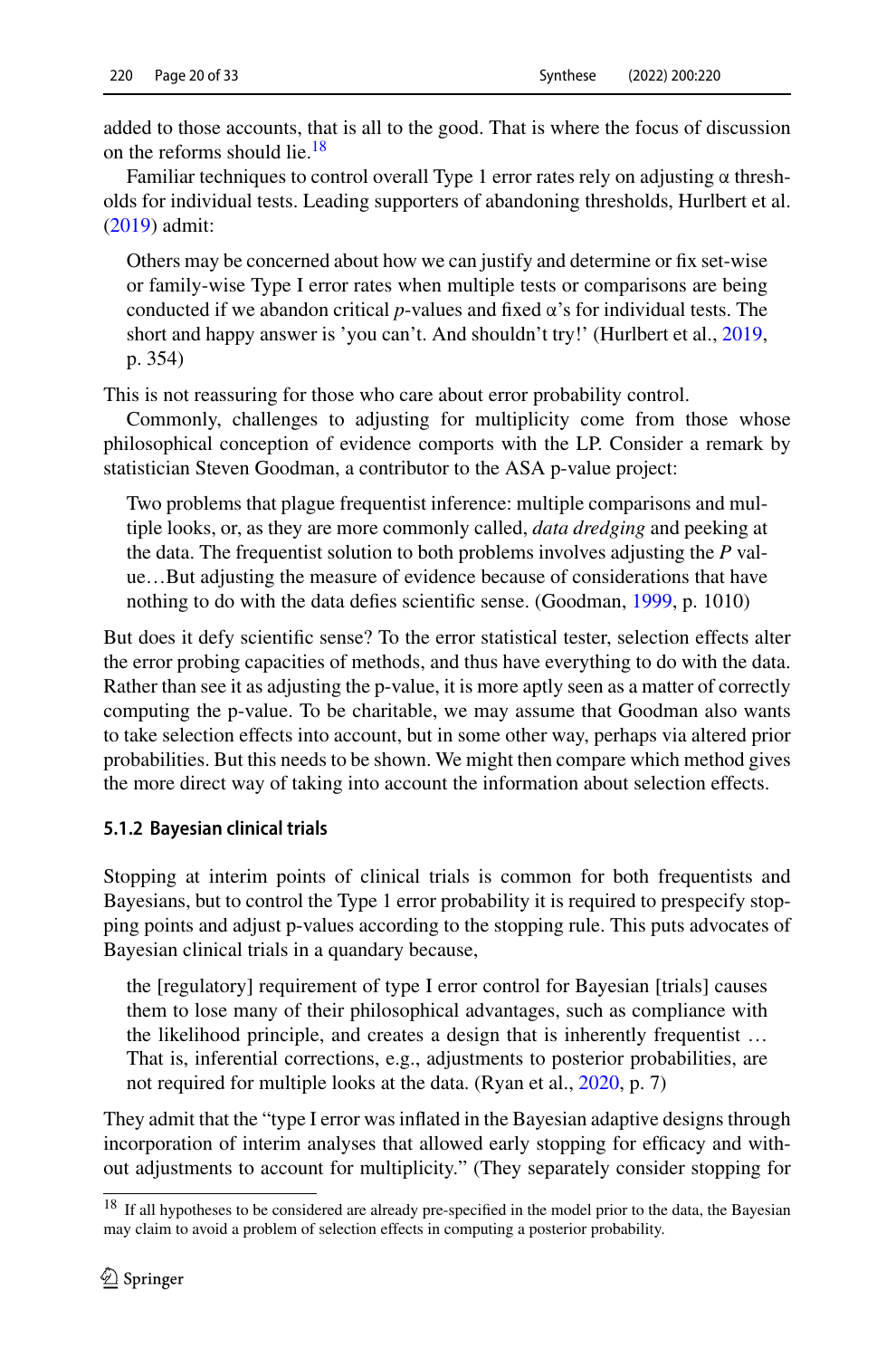futility.) Yet they suggest that: "Given the recent discussions to abandon significance testing it may be useful to move away from controlling type I error entirely in trial designs" (ibid., p. 7). The high error probability would still be there, but would not be reported in the posterior probability. To some this is welcome; to others, it seriously damages error control.

## <span id="page-20-0"></span>**5.2 A central function of statistics in science is undermined**

WSL 2019 do not restrict their recommendations to particular fields, say to observational studies lacking controls offered by randomized controlled trials (RCTs). They call for abandoning statistical significance across all science, acknowledging that strict compliance with the no threshold view is incompatible with the FDA practice of using predesignated thresholds in Phase III trials. (Generally a drug must show statistical significance at a small value in two trials before it will be accepted by the FDA.)

In 2019, *The New England Journal of Medicine* (*NEJM*) resists WSL's 2019 call to abandon statistical significance thresholds, asserting:

A well-designed randomized or observational study will have a primary hypothesis and a prespecified method of analysis, and the significance level from that analysis is a reliable indicator of the extent to which the observed data contradict a null hypothesis of no association between an intervention or an exposure and a response. Clinicians and regulatory agencies must make decisions about which treatment to use or to allow to be marketed, and P values interpreted by reliably calculated thresholds subjected to appropriate adjustments [for multiple trials] have a role in those decisions. (Harrington et al., [2019,](#page-30-15) p. 286)

The WSL 2019 position does not merely object to having a single threshold, but to any number of thresholds. "[T]he problem is not that of having only two labels. Results should not be trichotomized, or indeed categorized into any number of groups…" (p. 2). This glosses over the fact that all real data are necessarily grouped—they are measured to a finite number of decimal places. Note too that the use of classification thresholds is not in opposition to also reporting the particular measure reached. We employ thresholds to distinguish myriad characteristics: high and low blood pressure, PSA levels in prostate cancer, etc.—even though a person's actual reading is also reported. One might say the cut-offs are conventions, but this does not make them arbitrary.

Even the use of confidence intervals, advocated by many as a replacement for statistical significance tests, would violate the rule that results should not be "categorized into any number of groups". An objection to taking a difference that reaches p-value 0.025 as evidence of a discrepancy from the null hypothesis would also be an objection to taking it as evidence that the parameter exceeds the lower 0.025 CI bound (or is "incompatible," at that level, with the parameter values below it). They are identical, insofar as CIs retain their duality with statistical tests. Do any statistical tests survive the no threshold rule? It seems to us that without thresholds there are no tests.

The possibility of falsification is what distinguishes good science from questionable science. While falsification need not be a binary decision (one can have an intermediate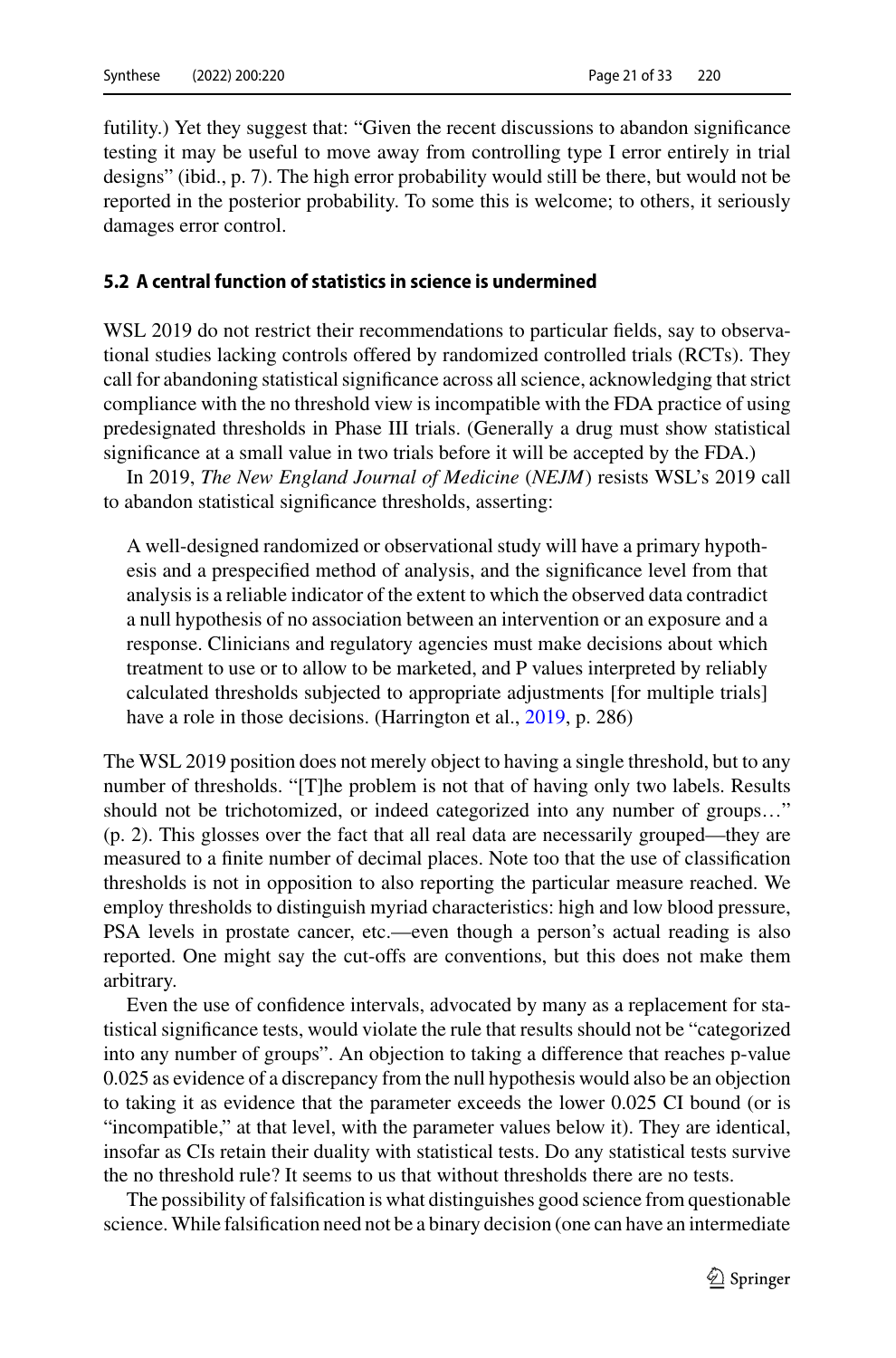zone requiring more evidence to be gathered), there needs to be some point for distinguishing data which are seriously inconsistent with a test hypothesis *H* from those that corroborate it. What is the point of insisting on replication checks if researchers can always deny their effects have failed to replicate? We agree with John Ioannidis that "fields that obstinately resist refutation can hide behind the abolition of statistical significance but risk becoming self-ostracized from the remit of science" [\(2019,](#page-30-16) p. 2068). However, if influential voices reject p-value thresholds, there is a danger that the grounds for ostracism might evaporate.

So that there is no misunderstanding, there are contexts where the goal is constructing a theory to be tested on other data, sometimes called an *exploratory inquiry*. (See Hand, [1994.](#page-30-17)) The reason new data are needed to check hypotheses gleaned from exploration is precisely that finding a hypothesis that fits the data is different from testing it.

It might be said that even those espousing the no threshold view do not *really* favor an end to the use of thresholds in inferences (outside of contexts of inductive behavior). If they do not, they should not be saying it. Their recommendations are being taken to heart every day in science, business, law and elsewhere. Although statistical falsification does not mean that further evidence might not reverse that decision, for a given test of *H* it is essential to specify in advance at least some outcomes that will not be allowed to count in favor of *H*. That is to have a threshold.

## <span id="page-21-0"></span>**5.3 Recommendations to replace, abandon or retire statistical significance do not do the job of statistical significance tests**

The ASA Executive Director's editorial (WSL 2019) admits the statistical community does not agree about statistical methods, and "in fact it may never do so" (p. 2). To nevertheless call for ousting statistical significance tests, or their thresholds, from the large variety of tools that practitioners regularly use is unwarranted and is damaging. (See Mayo, [2022.](#page-31-18)) Let us examine some of the leading recommendations to retire, replace/redefine, and abandon statistical significance to cash out our charges in Sects. [5.1](#page-17-1) and [5.2](#page-20-0) (that they exacerbate researcher flexibility, and undermine a key function of statistics in science).

#### **5.3.1 Retire**

Begin with the recommendation that is closest to the error statistical paradigm: Amrhein et al.'s [\(2019\)](#page-28-3) "retire statistical significance*",* the article enlisted by *Nature* to amplify WSL 2019. For convenience, we refer to it as (AGM), the initials of its authors Amrhein, Greenland, McShane. They recommend reporting the 0.95 confidence interval, although they rename them compatibility intervals—redolent of the "consonance intervals" of Kempthorne and Folks [\(1971\)](#page-30-18). The latter has the advantage of using many thresholds, one for each of several consonance levels, while AGM use the classic 0.95 level. Where the N–P tester infers the data are statistically significantly different (usually indicating the direction) from a hypothesized reference point (at the given level, e.g., 0.05), AGM may report that the data are not compatible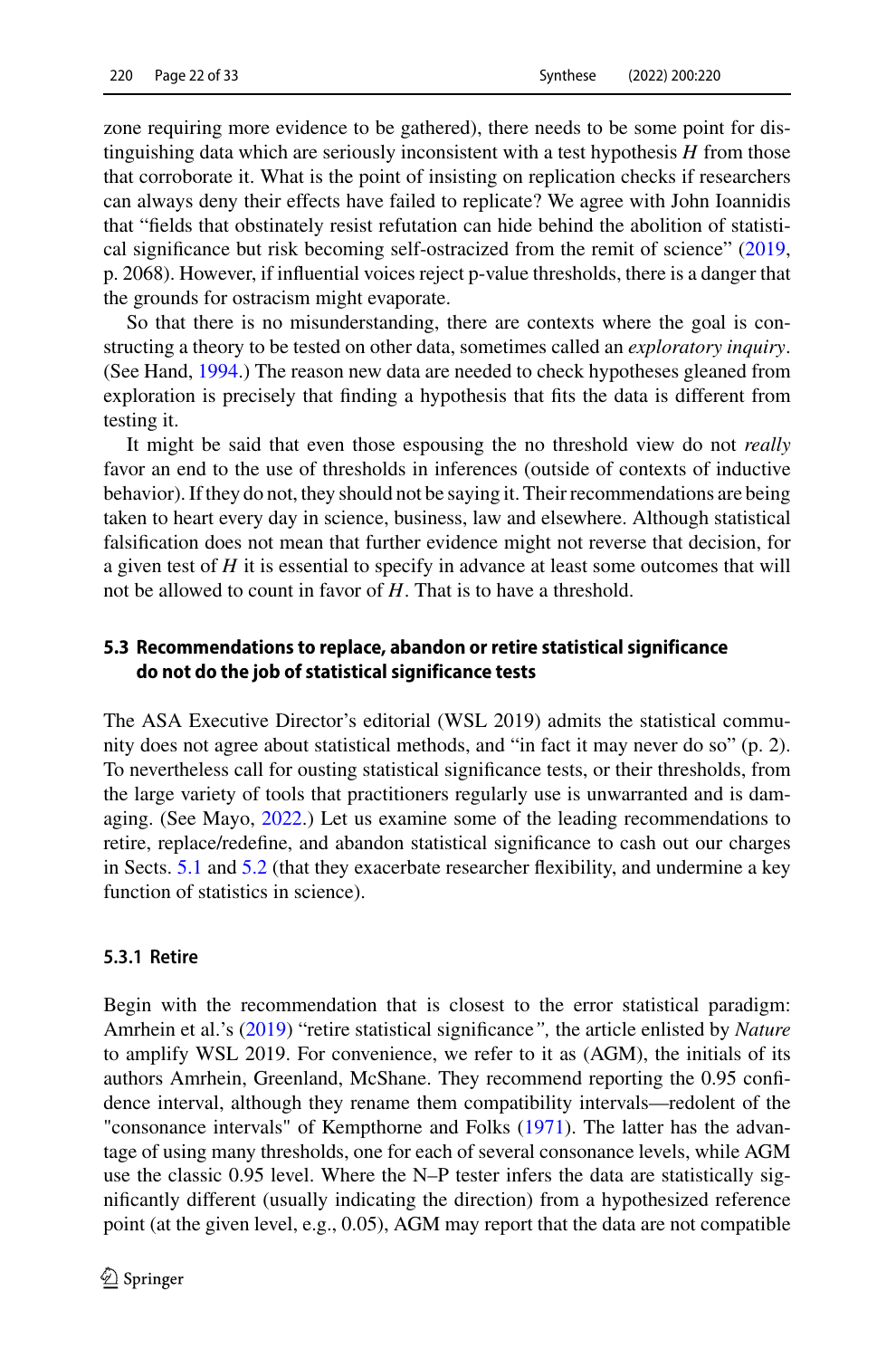with the parameter values outside the 0.95 interval. Insofar as they choose a threshold, they could do the job of statistical significance tests. But a mere comparative report of compatibility (e.g., those within the interval are more compatible than those outside) would not deem any hypotheses about parameters incompatible with the data (however high the confidence level). We think there is a role for first identifying an effect as genuine (via a significance test) before estimating its effect size. Additional reasons we find AGM's "retire" to be damaging are as follows.

First, echoing WSL 2019, AGM declare: "Decisions to interpret or to publish results will not be based on statistical thresholds". As argued in Sect. [5.1,](#page-17-1) this gives a pretext to the data-dredger to wriggle out of charges that they have failed to meet a predesignated threshold. They can conveniently declare: "Decisions to interpret results are not supposed to be based on thresholds, so how can I be blamed for not upholding one?"

Second, they recommend that p-values be restricted to behavioristic, performance goals. Say AGM: "We are not calling for a ban on *P* values. Nor are we saying they cannot be used as a decision criterion in certain specialized applications (such as determining whether a manufacturing process meets some quality-control standard)" (p. 306). However, scientists use p-values for the general goal of finding things out: Do the data indicate that dexamethasone has a statistically significant survival benefit for hospitalized patients (receiving oxygen)? Are these data evidence of a Higgs particle? To maintain that p-values (or significance tests) be restricted to routine quality control contexts would rob scientists of a general tool for dealing with random error. Of course scientists typically must show the statistically significant effect in several trials before claiming evidence of a genuine effect—but that does not turn them into quality control tools, where only performance matters.

Third, what justifies the CI compatibility report that the parameter, say  $\mu$ , is within the particular CI formed? Given how much importance critics place on misinterpreting p-values, one would have expected this question to be addressed in proposed reforms. An extremely common fallacy is to suppose that the 0.95 assigns a probability to the particular CI formed. For example, it might be claimed that the probability is 0.95 that  $\mu$ is in the interval, say, [0, 4]. This is incorrect. At most AGM can say that this particular interval arose from a procedure that in the long run would cover the true parameter value with probability 0.95. This is a quality control performance assessment that they purport to want scientists to move away from! The statistical significance tester, by contrast can give an inferential rationale of this form: The reason the data are evidence  $\mu > 0$  is that, were  $\mu \leq 0$ , then with high probability we would have gotten a smaller x than we did. This probability is still operative, post-data, and is the key to the severity interpretation of tests.

Perhaps they regard their CIs as merely descriptive, without enjoying an associated 0.05 error probability. WSL 2019 may already be having the effect, likely unintended, of divorcing CIs from their initial error probability guarantees. The NEJM's revised guidelines (2019) stipulate: When no method to adjust for multiplicity of inferences or controlling the Type 1 error probability is prespecified, the report of secondary endpoints:

should be limited to point estimates of treatment effects with 95% confidence intervals. In such cases, the Methods section should note that the widths of the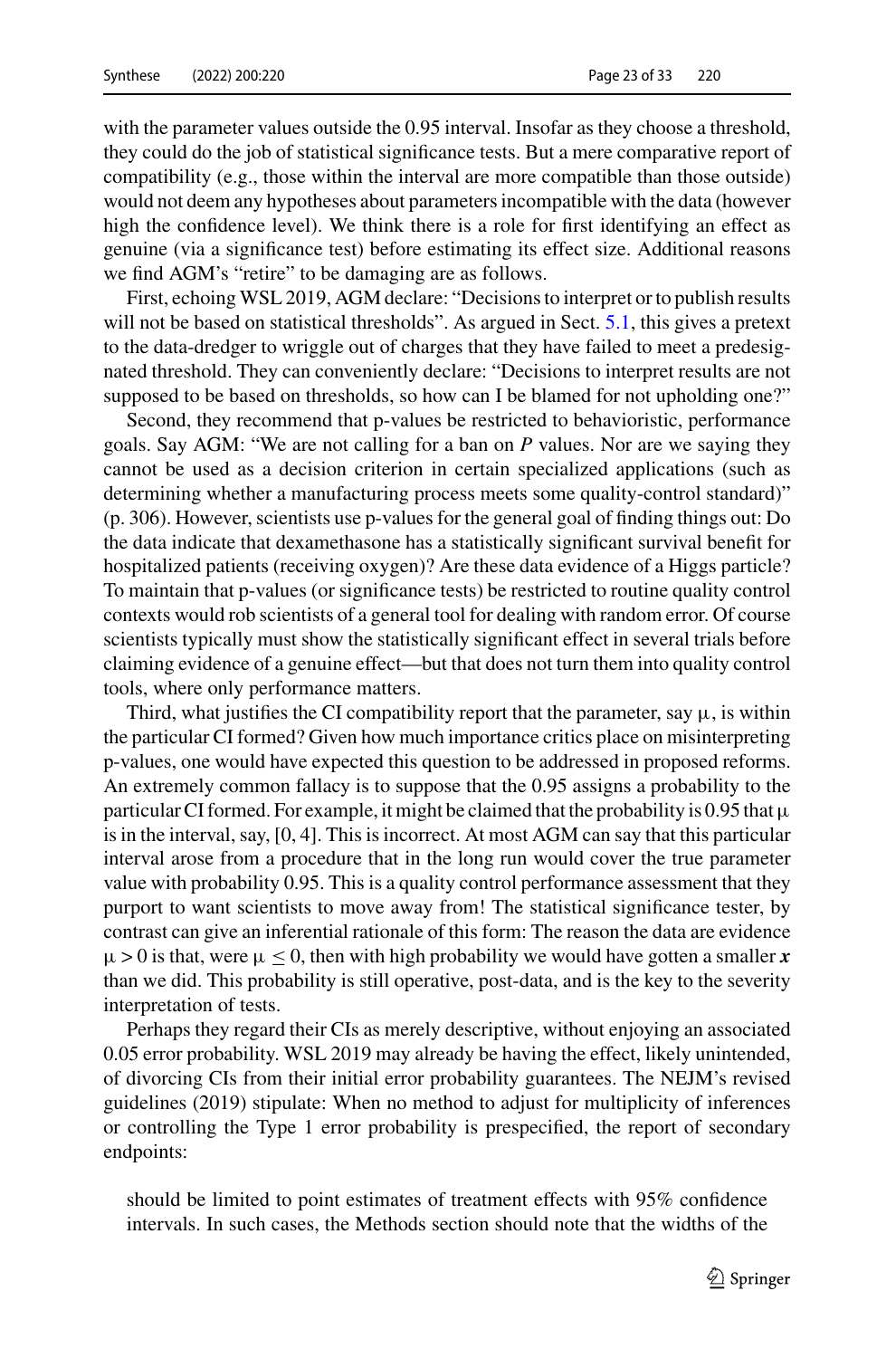intervals have not been adjusted for multiplicity and that the inferences drawn may not be reproducible. No P values should be reported for these analyses.

Severing CIs from their dualities with tests, we think, is damaging.

#### <span id="page-23-0"></span>**5.3.2 Replace/redefine**

Move now to assessing Bayesian replacements. This requires a practitioner to know how to interpret the prior probabilities involved. Some might take priors to measure strength of belief, which a tester might feel are quite fragile. One can hold strong beliefs in a hypothesis which has been subjected to weak tests. A more prevalent view appeals to non-subjective or default priors. They are intended to let the data be dominant in some sense. "Technically they are only positive functions to be formally used in Bayes' theorem to obtain 'non-subjective posteriors'..." (Bernardo, [1997,](#page-29-18) pp. 159–60). The question of interpretation looms large. "If the prior is only a formal device and not to be interpreted as a probability, what interpretation is justified for the posterior as an adequate summary of information?" (Cox, [2006,](#page-29-2) p. 77). (The error statistician will use frequentist priors when they are available and testable.)

We have discussed aspects of the "replace/redefine" significance in Sect. [4.3.](#page-14-1) Our focus here is on the particular recommendation put forward within the recent, highly influential call to "redefine" statistical significance (Benjamin et al., [2018;](#page-28-9) Ioannidis, [2005;](#page-30-0) Johnson, [2013\)](#page-30-10). It has its roots in a much broader Bayes factor approach pioneered by Berger [\(2003,](#page-28-7) [2006\)](#page-28-10). It has found its way into such popular treatises as the 2019 National Academy of Science (NAS) Consensus Study Report on Replication. The idea is to replace p-values with the kind of assessment from diagnostic screening in medicine. Call it the *diagnostic screening* replacement. The outcomes are dichotomized into two: statistically significant (e.g., at the 0.005 level) or not, the significance level having been fixed. In this replacement, assessing evidence for *H*<sup>1</sup> is to be obtained by the posterior prevalence of *H*1, or the *posterior predictive value*  $(PPV)$ .<sup>19</sup> In other words, a threshold remains, e.g., 0.005, but its occurrence becomes an event in a Bayesian (or quasi-Bayesian) computation of a posterior probability. (See Mayo, [2018.](#page-31-2))

Suppose our practitioner is facing a result statistically significant at the 0.05 level, which means it reaches the 1-sided level of 0.025. According to Benjamin et al. [\(2018\)](#page-28-9), the practitioner should report that there is only weak evidence against the null hypothesis, unless one has a high prior degree of belief that the effect is present—that is, a low probability on  $H_0$  of "no effect". Otherwise, a null hypothesis  $H_0$  of "no effect" is given a high prior probability (e.g., 0.8, 0.9). This prior probability may arise in an unusual, quasi-frequentist manner. (There are generally just two hypothesis:

<span id="page-23-1"></span> $\overline{19}$ 

$$
Pr(H_1|x) = \frac{Pr(x|H_1)Pr(H_1)}{Pr(x|H_1)Pr(H_1) + Pr(x|H_0)Pr(H_0)}
$$

With  $Pr(H_1) = 0.1$ ,  $Pr(H_0) = 0.9$ , and obtaining  $Pr(x|H_1) = 0.9$  and  $Pr(x|H_0) = 0.05$  from a test's power and Type 1 error probability, respectively, the PPV is 0.64. Note that if  $Pr(x|H_0) = 0.005$ , the  $Pr(H_1|x)$ becomes 0.95.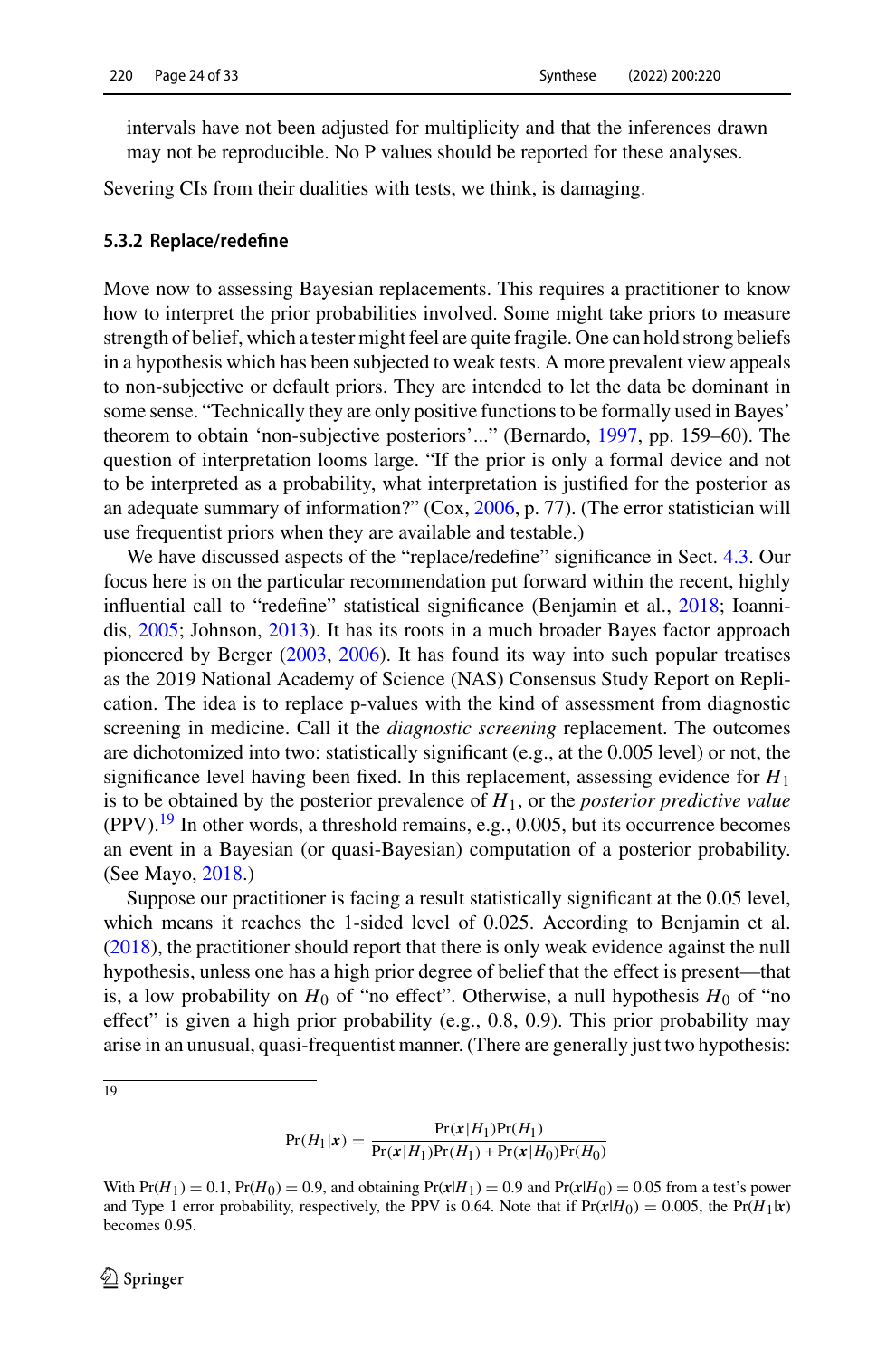$H_0$  and  $H_1$ .) It is assumed  $H_0$  was selected (randomly?) from a population of null hypotheses with a high prevalence (e.g., 90%) of truth. This renders  $H_0$  probable,  $H_1$ improbable. Not only would this prior prevalence be unknown, the attempt is vitiated by the *reference class* problem. Should we look at the prevalence of "no effects" within a given research area? Within a given type of study, e.g., observational, randomized control? Moreover, from the fact that *H* comes from a pool where k% are true, we do not get the probability that this particular  $H$  is true. Such an assignment is fallacious, for the same reason a confidence level is not the probability a particular interval is true. Computing a PPV is apt in given contexts of predicting the prevalence of properties, e.g., the presence of disease in high throughput screening, but it does not provide an assessment of plausibility or well-testedness of a particular hypothesis.

Ioannidis [\(2005\)](#page-30-0) proposed assigning priors according to the group a hypothesis is thought to fall into: high priors for those examined via RCTs, low priors for exploratory research and discovery. Assigning prior probabilities by dint of "association" might have the damaging consequence of disincentivizing both groups to avoid bias: for the former (latter), because assigning priors by group means they will be accorded fairly high (low) prior prevalence regardless of the effort made in the case at hand. (Further criticisms of the diagnostic screening replacement are Goodman & Greenland,  $2007$ ; Mayo, [2018;](#page-31-2) Spanos, [2010\)](#page-32-10).

Granted, if the concepts of N–P power and the Type 1 error probability are allowed to be treated as likelihoods in a Bayesian computation, lowering the p-value threshold (e.g., to 0.005) gets a justification in terms of raising the PPV (see footnote 19). This can have the odd effect of giving a high PPV to alternatives tested with high power. There is no problem if power is assumed to be the same for all alternatives (as Benjamin et al., 2019 assume), but it entirely changes the assessment of the warrant to accord the particular effect and research effort under study. Ironically, it becomes more like the quality control assessment that statistical significance test critics deride. Finally, its advocates admit that:

The proposal does not address multiple hypothesis testing, P-hacking, publication bias, low power, or other biases … which are arguably the bigger problems. We agree. Reducing the P value threshold complements — but does not substitute for — solutions to these other problems. (Benjamin et al., [2018,](#page-28-9) p. 8)

So a practitioner embracing "redefine/replace" still needs to appeal to methods to address multiplicity and the other "bigger problems". But these bigger problems are the ones underlying the replication crisis, and the error statistical account supplies ways to address them—and without prior probability assignments.<sup>20</sup>

#### **5.3.3 Abandon**

Suppose now our practitioner turns to a recommendation to ["abandon"](#page-25-0) statistical significance in McShane et al.  $(2019)$ —one of the leading papers in the collection introduced by WSL 2019. According to McShane et al. [\(2019\)](#page-31-19), problems are "unresolved by proposals involving modified p-value thresholds, confidence intervals, and

<span id="page-24-0"></span><sup>&</sup>lt;sup>20</sup> We do not rule out ways to reconcile Bayesian and error statistical approaches using frequentist priors (Bayarri & Berger [2004;](#page-28-5) Efron, [2005\)](#page-29-19) and assessing associated error probabilities.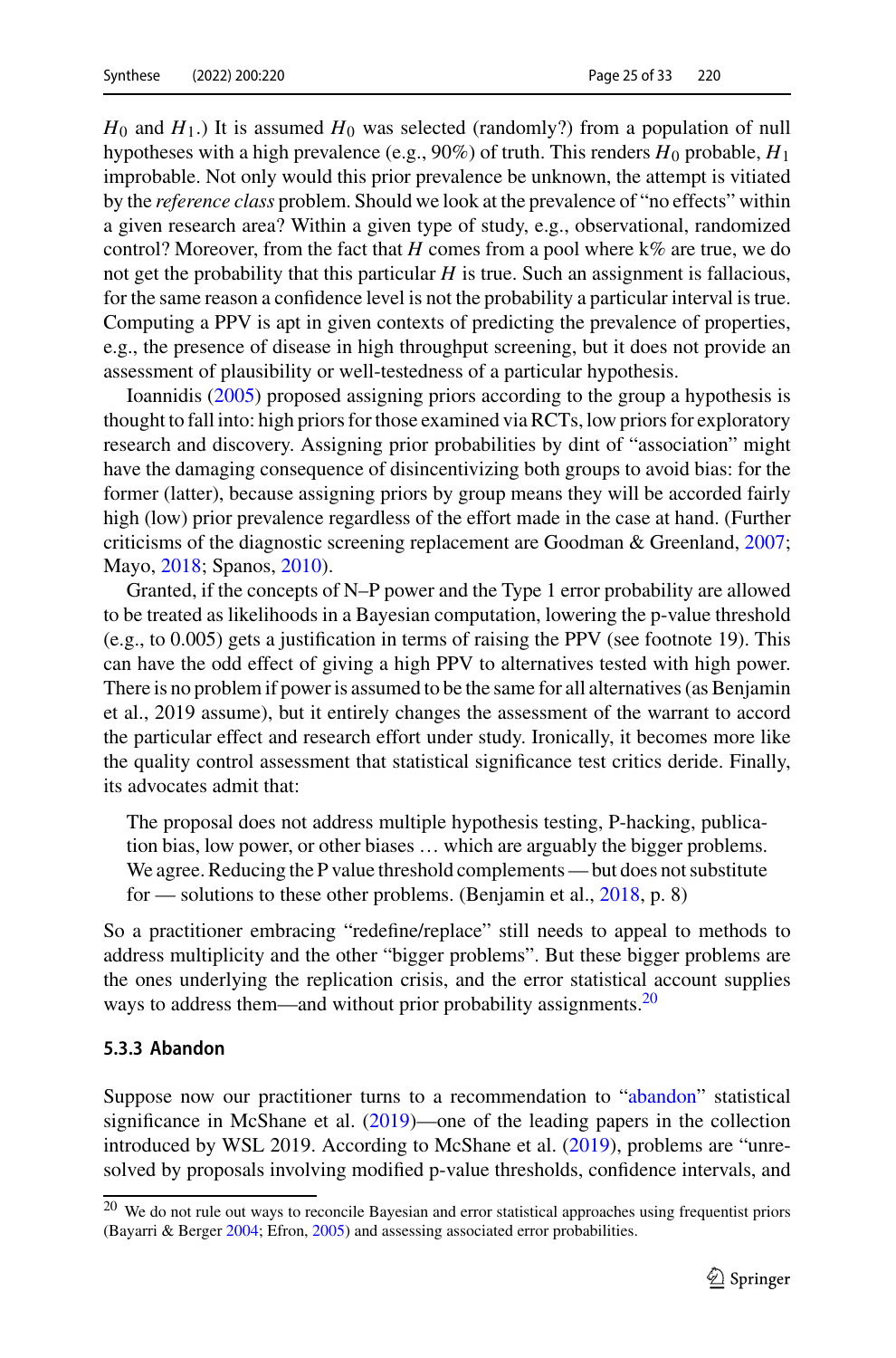Bayes factors" (p. 235). So the practitioner is not advised to use any of these. They are especially hard on the replace/redefine approach just discussed (Benjamin et al., [2018\)](#page-28-9), because it retains p-value thresholds. Moreover they criticize it because "it falls short of being truly Bayesian" (p. 242). For example "it does not condition upon the actual observations but instead integrates over the observation space and hence may fall afoul of the likelihood principle" (ibid.). But, as we have already noted, any account that obeys the LP violates error statistics principles. Hearing them laud the LP, the practitioner is rightly worried that their recommendations will not control error probabilities.

McShane et al. [\(2019,](#page-31-19) p. 235) aver "that it seldom makes sense to calibrate evidence as a function of p-values or other purely statistical measures". In our view, the p-value is an apt measure of evidence when engaged in the question of whether there is evidence of a genuine effect. The p-value is not "purely" formal: it requires knowledge of the context, how many tests were done, if there was data-dredging, and aspects of the design of the data generation (2016 ASA Statement, principle 4). The main positive proposal that McShane et al. [\(2019\)](#page-31-19) offer the significance tester is to take account of a variety of background factors rather than looking only at the p-value. Of course that is right, and their list is clearly useful. But most practitioners will be aware that the error statistical framework contains systematic means for taking these factors into account in design and specification, and in multiplicity adjustments. So they will wonder what advantage this position holds, given we are not told how the abandoners propose to do so (except for an allusion to "informative priors"). The practitioner is at sea. She is left wondering how to proceed to answer her question of whether there is reasonably good evidence that a given intervention has a genuine positive effect. She recognizes there is much more to scientific inference than p-values—indeed, much more than statistics—but she seeks a way to ask questions piecemeal, rather than reach some grand substantive conclusion, all at once.

## <span id="page-25-0"></span>**6 Conclusion**

A long paper calls for an overview. Allow us to supply one.

### **6.1 Summary**

As noted in Sect. [1,](#page-0-0) our paper explains why some of today's attempts to fix statistical practice by abandoning or replacing statistical significance are actually jeopardizing reliability and integrity. The ASA Executive Director's editorial, WSL 2019, is a vehicle to zero in on the current debates. In Sect. [2](#page-3-0) we set out the main features of statistical significance tests, emphasizing aspects routinely misunderstood especially by their critics. Section [3](#page-6-0) describes five mistaken interpretations of p-values around which numerous criticisms revolve, and shows how the improved formulation in Sect. [2](#page-3-0) avoids them. These criticisms and especially proposed reforms are often intertwined with rival underlying conceptions about evidence and the role of probability in statistical inference. We call these the method's "philosophy". In Sect. [4,](#page-12-0)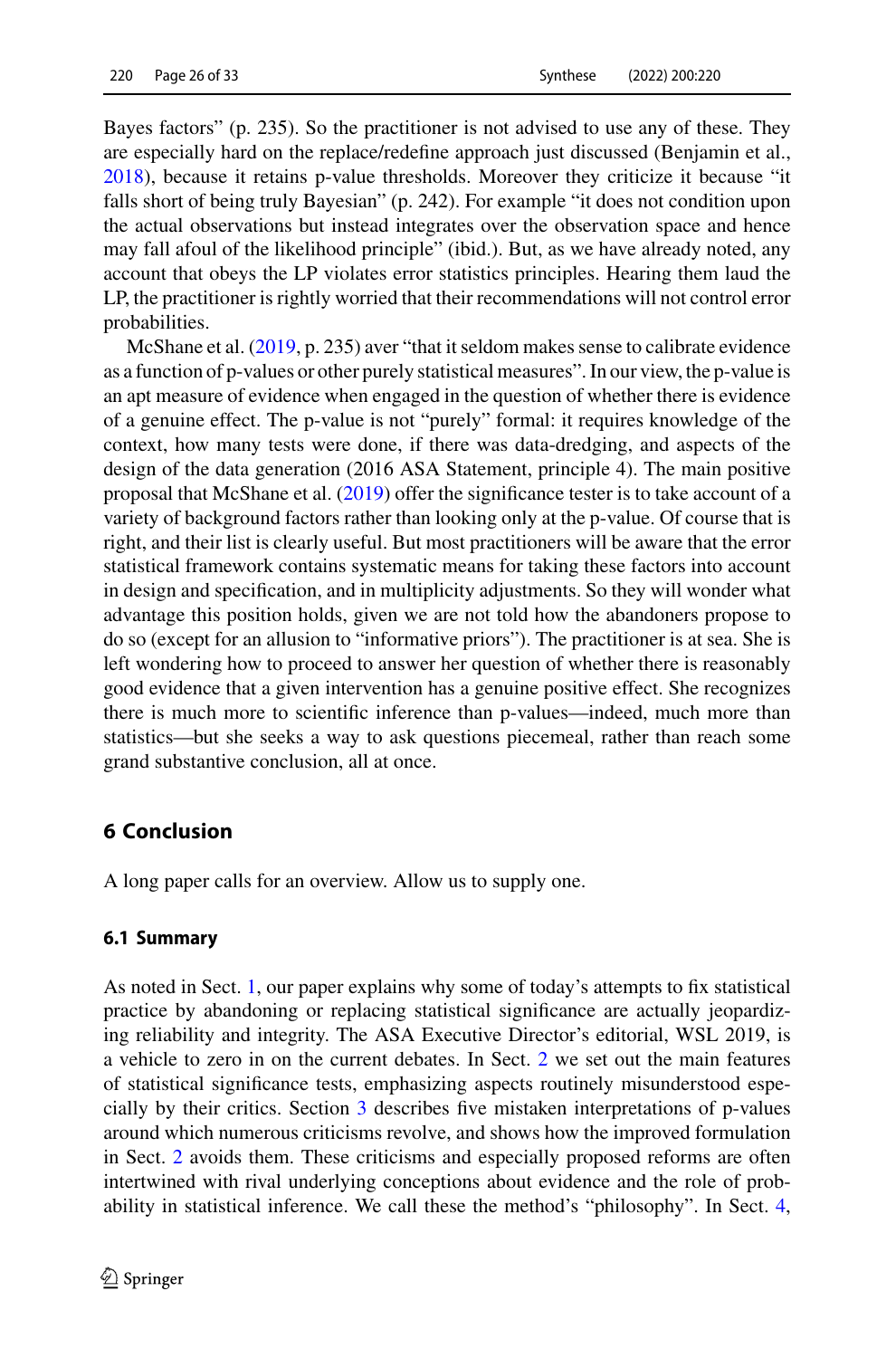we delineate some of these rival philosophical conceptions. Even where critics of statistical significance tests are mainly objecting to misuses, recommended fixes often reflect underlying conceptions about evidence and probability. In Sect. [5](#page-17-0) we employ the insights from the previous sections to argue that calls to abandon or replace statistical significance tests are damaging to scientific practice. We explain why banning the use of p-value thresholds does not diminish but rather exacerbates data-dredging and biasing selection effects (5.1), and undermines a central function of statistical testing in science (Sect. [5.2\)](#page-20-0). Section [5.3](#page-21-0) shows how the specific recommendations to retire, replace, or abandon statistical significance exemplify the problems in Sects. [5.1](#page-17-1) and [5.2.](#page-20-0)

#### **6.2 A reviewer objection**

One reviewer has objected that the damages we consider would only arise if the replace, retire, abandon statistical significance advocates enforced their view, precluding even thoughtful and appropriate uses of statistical significance testing. We disagree, and we have argued in detail why (see especially Sect. [5.3\)](#page-21-0). Policies need not preclude valuable tools to result in undermining them. If legitimate characteristics, essential to the successful use of significance tests, are the focus of criticism and disparagement, then the goals of tests are diminished, insofar as criticisms are attended to—which we think they are.

For example, thoughtful tests turn on specifying ahead of time outcomes that will not be allowed to count in favor of a claim—but this is to identify a predesignated threshold, going against the "no threshold" view. Or again, essential goals of significance tests are weakened if tests are criticized for not obeying the LP, which finds error probabilities irrelevant, or if p-values are appraised using Bayesian quantities that are measuring different things. To recommend replacements, without acknowledging where such replacements lack essential features for accomplishing the tasks of significance tests, may discourage researchers from performing a key job of statistics in science.

#### **6.2.1 Final remarks**

P-values have the intrinsic properties for their task, if used properly. We have an indication of inconsistency with a test hypothesis  $H_0$  only when  $H_0$  very probably would have survived the test, if adequate, and yet the test yields results discordant with  $H_0$ . The more probable it is that a test would have correctly alerted us that results are reasonably consistent with  $H_0$ , the tougher the test that  $H_1$  *has passed*, and the stronger the evidence against  $H_0$ . The same pattern of reasoning occurs at multiple stages of learning from data, formal or informal.

The debate is not over a single tool, it is much more than that. Statistical significance tests are a small part of a rich repertoire of methods, entwining design, modeling and inference, that have been developed to put deliberate constraints on human biases to construe data in terms of a preferred claim. It serves as a small piece contributing to full-bodied inquiries built on piecemeal error control. Many criticisms focus on those who take a single, isolated statistically significant result as evidence of a genuine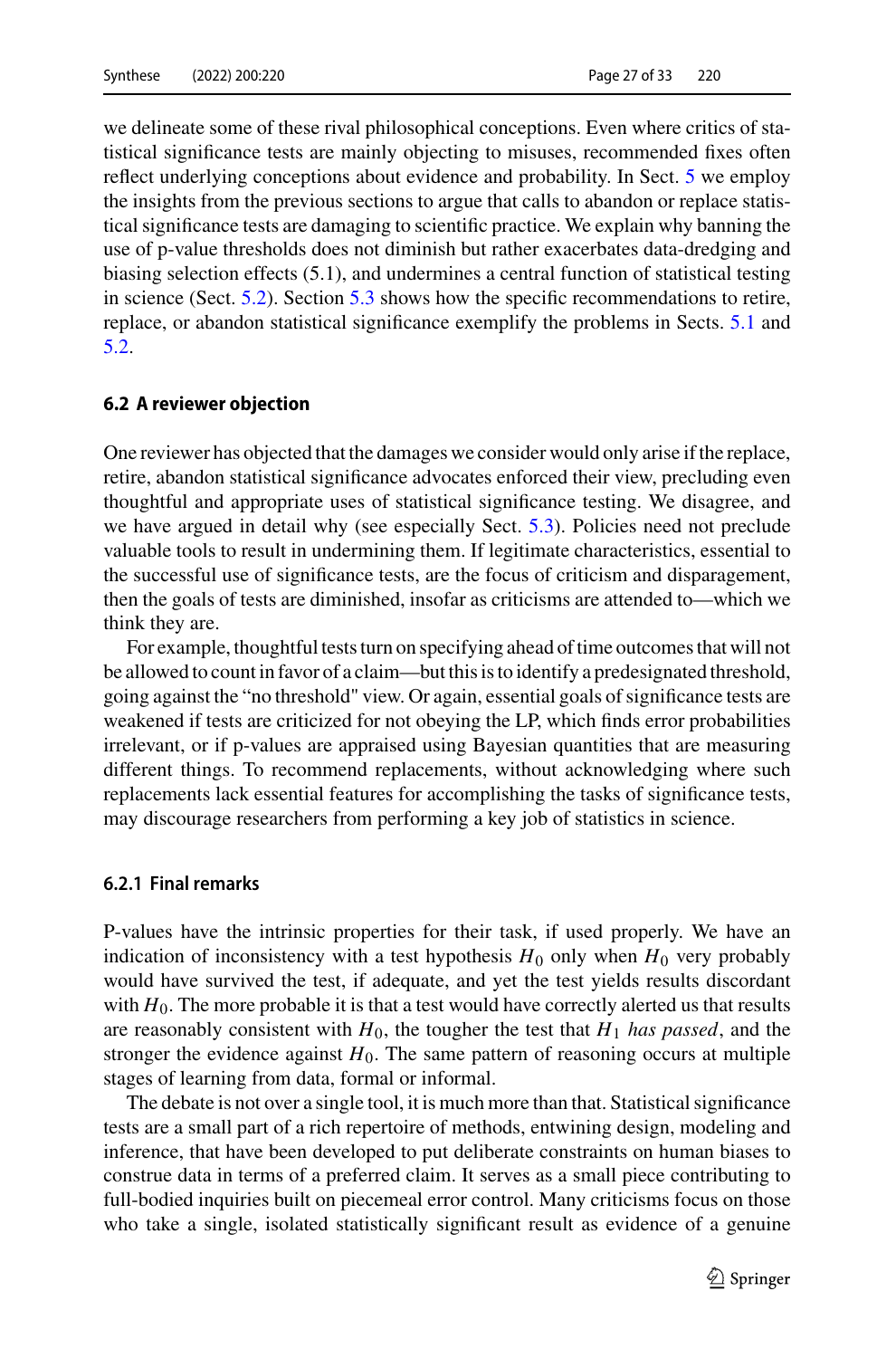experimental effect, and even of a substantive scientific theory. But the fact that a tool can be misunderstood and misused is not a sufficient justification for discarding that tool. Rather, methods for calling out and avoiding such mistakes are required—and error statistical principles enable just that.

The 2016 ASA Statement declared itself concerned that irreplication would lead to "doubt about the validity of science" (p. 129). To reject or play down the role of statistical significance tests risks implying that the statistical community accepts that those tools are unsuitable, rather than that misuse of those tools is the problem. The consequence could be "the most dramatic example of a scientific discipline shooting itself in the foot" (Hand, [2021\)](#page-30-20). We know irreplications and fraud are unearthed by statistical significance tests, and that they are the basis for tests of assumptions of statistical models, which all accounts use. The replication crisis should not be used to replace statistical significance tests with alternative methods that do not accomplish statistical significance testing tasks.

Our critical analysis has implications for how to evaluate statistical methods with integrity. When WSL 2019 criticize "the seductive certainty falsely promised by statistical significance," (p. 3), it is a shock to serious practitioners. Statistical tests provide certainty only in the hands of those who are misusing them. Indeed, it is the essence of statistical inference that it does *not* provide certainty. Perhaps they imagine the only way to express uncertainty is using comparative likelihoods, Bayes factors, or posterior probabilities (*probabilisms*). The error statistician instead qualifies the inference by assessing the error probing capabilities of the method used and the data that result (*probativism*). The WSL 2019 authors would have strengthened their cause had they given a more charitable interpretation of tests, avoiding straw person fallacies.

WSL 2019 tells us that "a declaration of 'statistical significance' has today become meaningless" (p. 2). Admittedly, a statistically significant p-value only gets its meaning in context, but it is not meaningless. Today, it is rather informative to learn, for example, that a given Covid-19 treatment yields a statistically significant decrease in mortality (at a specified level) between patients randomized to treatment versus control groups. WSL 2019 maintain "No *p*-value can reveal the …presence… of an association or effect" (p. 2), but this even conflicts with Principle 1 of the 2016 ASA Statement, that "*p*-values can indicate how incompatible the data are with a specified statistical model" (p. 131). An indication of how incompatible data are with a claim of the absence of a relationship *is* an indication of the *presence* of the relationship.

It is generally agreed that a large part of the blame for lack of replication in many fields may be traced to biases encouraged by the reward structure. The pressure to publish, to advance one's career, is thought to seduce even researchers aware of the pitfalls of capitalizing on selection biases. That mindset makes for a highly susceptible group. It is risky to stand in opposition to journals and leaders of professional organizations. Instead of critically reflecting on the arguments independently, practitioners may blithely repeat the same criticisms, and accept that statistical significance tests have brought about a crisis in science. The ASA President's Task Force is to be commended for distinguishing the Executive Director's editorial (WSL 2019) from ASA policy. (See Mayo, [2022.](#page-31-18)) Rather than follow the most valuable recommendation of WSL 2019—that researchers take a neutral stance in confronting controversial hypotheses (part of their call for "Modesty")—antagonists to statistical significance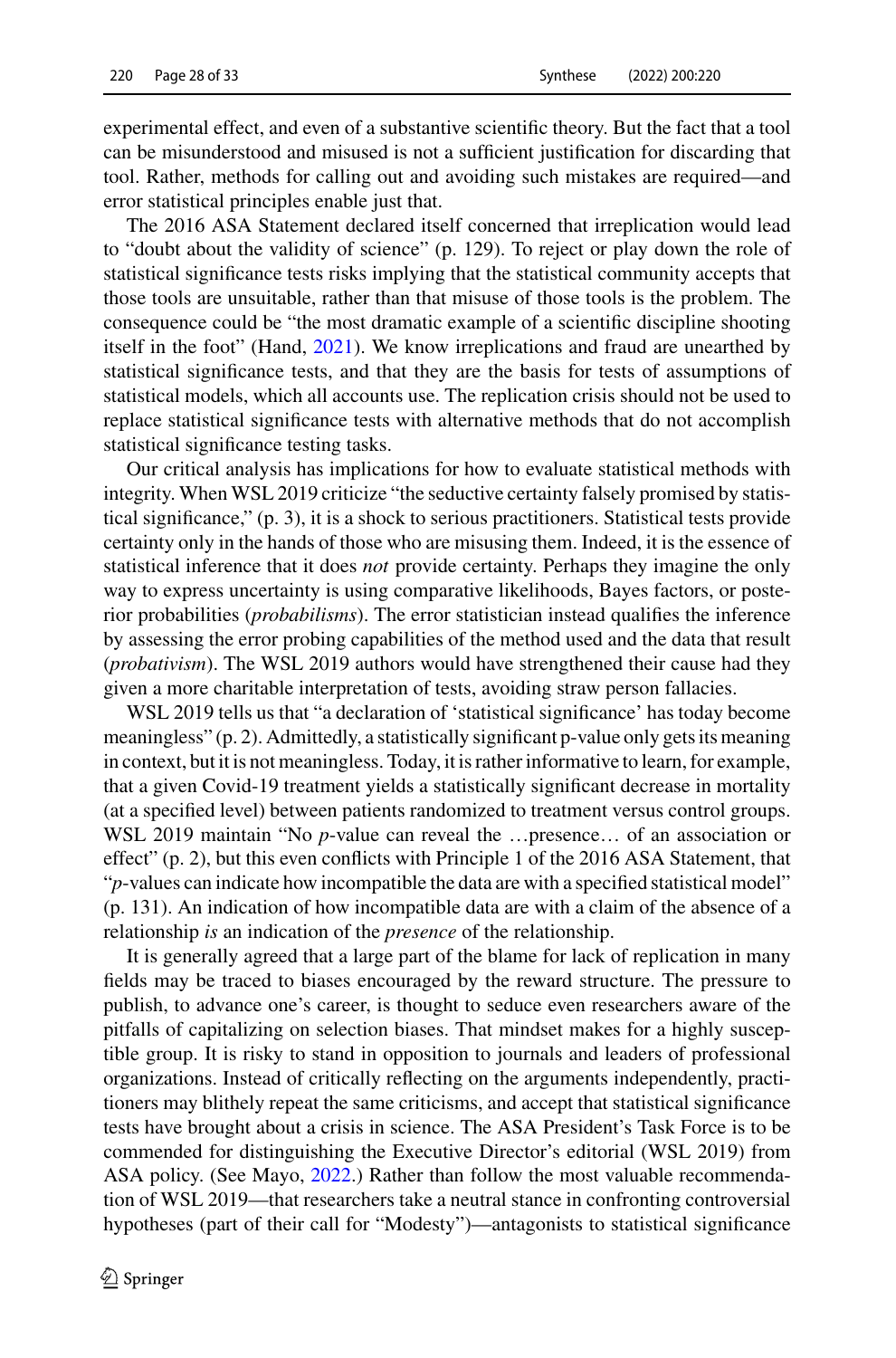repeat the criticisms we have discussed, rarely engaging existing counterevidence in favor of statistical significance.<sup>21</sup> Thus, the very process used today to advance a position purporting to improve on replication may inculcate the bad habits that lead to irreplication. This is another reason that calls to abandon statistical significance are damaging scientific practice.

**Acknowledgements** We are grateful to Aris Spanos for his help on statistical model assumptions, and to Jean Anne Miller for numerous comments and corrections on earlier drafts.

**Open Access** This article is licensed under a Creative Commons Attribution 4.0 International License, which permits use, sharing, adaptation, distribution and reproduction in any medium or format, as long as you give appropriate credit to the original author(s) and the source, provide a link to the Creative Commons licence, and indicate if changes were made. The images or other third party material in this article are included in the article's Creative Commons licence, unless indicated otherwise in a credit line to the material. If material is not included in the article's Creative Commons licence and your intended use is not permitted by statutory regulation or exceeds the permitted use, you will need to obtain permission directly from the copyright holder. To view a copy of this licence, visit [http://creativecommons.org/licenses/](http://creativecommons.org/licenses/by/4.0/) [by/4.0/.](http://creativecommons.org/licenses/by/4.0/)

## **References**

- <span id="page-28-2"></span>Altman, D., & Bland, J. (1995). Absence of evidence is not evidence of absence. *BMJ, 311*(7003), 485. <https://doi.org/10.1136/bmj.311.7003.485>
- <span id="page-28-3"></span>Amrhein, V., Greenland, S., & McShane, B. (2019). Comment: Scientists rise up against statistical significance. *Nature, 567*, 305–307. <https://doi.org/10.1038/d41586-019-00857-9>
- <span id="page-28-6"></span>Barnard, G. (1972). The logic of statistical inference (Review of "The Logic of Statistical Inference" by Ian Hacking). *[British Journal for the Philosophy of Science, 23](https://doi.org/10.1093/bjps/23.2.123)*(2), 123–132. https://doi.org/10.1093/ bjps/23.2.123
- <span id="page-28-5"></span>Bayarri, M., & Berger, J. (2004). the interplay of Bayesian and frequentist analysis. *Statistical Science, 19*(1), 58–80. <https://doi.org/10.1214/088342304000000116>
- <span id="page-28-9"></span>Benjamin, D., Berger, J., Johannesson, M., et al. (2018). Redefine statistical significance. *Nature Human Behaviour, 2*, 6–10. <https://doi.org/10.1038/s41562-017-0189-z>
- <span id="page-28-1"></span>Benjamini, Y. (2016). It's not the *P*-values' fault comment on *"Wasserstein, R. and Lazar, N. (2016), The ASA's statement on p-values: Context, process and purpose. The American Statistician, [70\(2\), 129–133". On-line supplemental material, 3rd item:](https://doi.org/10.1080/00031305.2016.1154108?scroll=top)* https://doi.org/10.1080/00031305.2016. 1154108?scroll=top*.*
- <span id="page-28-0"></span>Benjamini, Y., De Veaux, R., Efron, B., et al. (2021). The ASA President's task force statement on statistical significance and replicability. *The Annals of Applied Statistics*. [https://doi.org/10.1080/09332480.](https://doi.org/10.1080/09332480.2021.2003631) 2021.2003631
- <span id="page-28-4"></span>Benjamini, Y., & Hochberg, Y. (1995). Controlling the false discovery rate: A practical and powerful approach to multiple testing. *[Journal of the Royal Statistical Society B, 57](https://doi.org/10.1111/j.2517-6161.1995.tb02031.x)*, 289–300. https://doi.org/ 10.1111/j.2517-6161.1995.tb02031.x
- <span id="page-28-7"></span>Berger, J. (2003). Could Fisher, Jeffreys and Neyman have agreed on testing?' and 'Rejoinder', *Statistical Science, 18*(1), 1–12, 28–32. <https://doi.org/10.1214/ss/1056397485>
- <span id="page-28-10"></span>Berger, J. (2006). The case for objective Bayesian analysis and rejoinder. *Bayesian Analysis, 1*(3), 385–402, 457–464. <https://doi.org/10.1214/06-BA115>
- <span id="page-28-8"></span>Berger, J., & Sellke, T. (1987). Testing a point null hypothesis: The irreconcilability of p values and evidence (with discussion and rejoinder). *Journal of the American Statistical Association, 82*(397), 112–122, 135–139. <https://doi.org/10.2307/2289131>

<span id="page-28-11"></span><sup>&</sup>lt;sup>21</sup> While it is impossible to give a full list, we respond to a reviewer by giving a few: Birnbaum [\(1977\)](#page-29-20), Cox [\(1977,](#page-29-21) [2006\)](#page-29-2), Fisher [\(1935a,](#page-29-3) [1935b\)](#page-29-22), Fraser [\(2011\)](#page-29-23), Gelman and Shalizi [\(2013\)](#page-29-8), Giere [\(1976\)](#page-29-24), Haig [\(2016\)](#page-30-21), Kempthorne and Folks [\(1971\)](#page-30-18), Lehmann [\(1993,](#page-30-22) [2011\)](#page-30-23), Mayo [\(1996,](#page-31-3) [2018\)](#page-31-2), Mayo and Cox [\(2006\)](#page-31-0), Neyman [\(1977\)](#page-31-20), Senn [\(2002,](#page-32-11) [2007,](#page-32-12) [2011\)](#page-32-13), Wellek [\(2017\)](#page-32-14).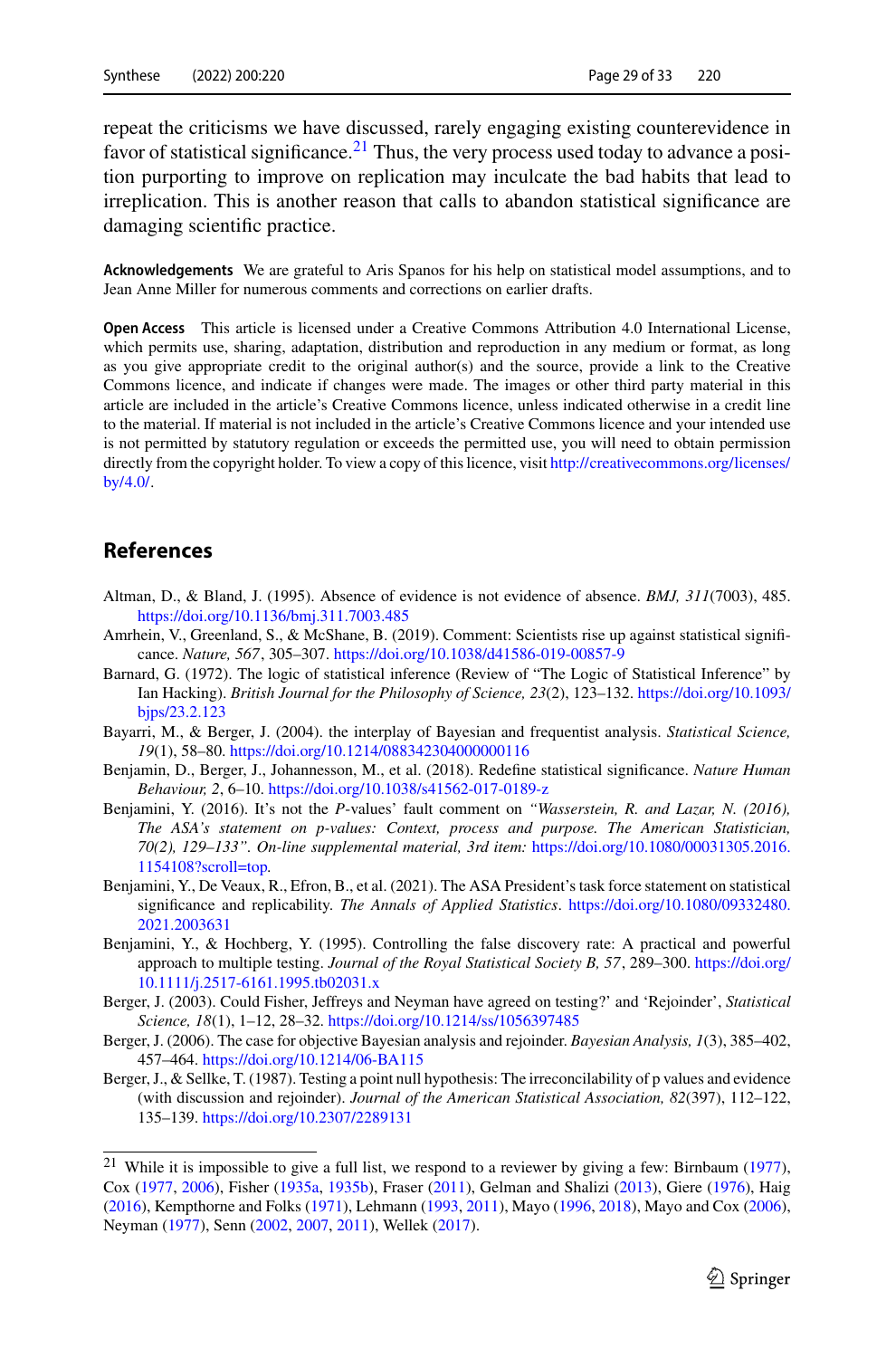- <span id="page-29-18"></span>Bernardo, J. (1997). Non-informative priors do not exist: A discussion. *Journal of Statistical Planning and Inference, 65*, 159–189.
- <span id="page-29-14"></span>Bickel, D. R. (2021). Null hypothesis significance testing defended and calibrated by Bayesian model checking. *The American Statistician, 75*(3), 249–255. <https://doi.org/10.1080/00031305.2019.1699443>
- <span id="page-29-20"></span>Birnbaum, A. (1977). The Neyman—Pearson theory as decision theory, and as inference theory; with a [criticism of the Lindley–Savage Argument for Bayesian Theory.](https://doi.org/10.1007/BF00485690) *Synthese, 36*(1), 19–49. https://doi. org/10.1007/BF00485690
- <span id="page-29-6"></span>Box, G. (1983). An apology for ecumenism in statistics. In G. Box, T. Leonard, & D. Wu (Eds.), *Scientific [inference, data analysis, and robustness](https://doi.org/10.1016/B978-0-12-121160-8.50009-0)* (pp. 51–84.). Academic Press. https://doi.org/10.1016/B978- 0-12-121160-8.50009-0
- <span id="page-29-9"></span>Burnham, K., & Anderson, D. (2014). P values are only an index to evidence: 20th- vs. 21st-century statistical science. *Ecology, 95*(3), 627–630. <https://doi.org/10.1890/13-1066.1>
- <span id="page-29-13"></span>Casella, G., & Berger, R. (1987b). Comment on testing precise hypotheses by J. O. Berger and M. Delampady. *Statistical Science, 2*(3), 344–347.
- <span id="page-29-12"></span>Casella, G., & Berger, R. (1987a). Reconciling Bayesian and frequentist evidence in the one-sided testing problem. *[Journal of the American Statistical Association, 82](https://doi.org/10.1080/01621459.1987.10478396)*(397), 106–111. https://doi.org/10.1080/ 01621459.1987.10478396
- <span id="page-29-16"></span>Cook, J., Fergusson, D., Ford, I., Gonen, M., Kimmelman, J., Korn, E., & Begg, C. (2019). There is still [a place for significance testing in clinical trials.](https://doi.org/10.1177/1740774519846504) *Clinical Trials, 16*(3), 223–224. https://doi.org/10. 1177/1740774519846504
- <span id="page-29-4"></span>Cox, D. R. (1958). Some problems connected with statistical inference. *The Annals of Mathematical Statistics, 29*, 357–372. <https://doi.org/10.1007/s12045-013-0140-1>
- <span id="page-29-21"></span>Cox, D. R. (1977). The role of significance tests (with discussion). *Scandinavian Journal of Statistics, 4*, 49–70.
- <span id="page-29-2"></span>Cox, D. R. (2006). *[Principles of statistical inference](https://doi.org/10.1017/CBO9780511813559)*. Cambridge University Press. https://doi.org/10.1017/ CBO9780511813559
- <span id="page-29-1"></span>Cox, [D. R., & Hinkley, D. \(1974\).](https://doi.org/10.1201/b14832) *Theoretical statistics*. Chapman and Hall Ltd. https://doi.org/10.1201/ b14832
- <span id="page-29-11"></span>Edwards, W., Lindman, H., & Savage, L. (1963). Bayesian statistical inference for psychological research. *Psychological Review, 70*(3), 193–242. <https://doi.org/10.1037/h0044139>
- <span id="page-29-19"></span>Efron, B. (2005). Bayesians, frequentists, and scientists. *Journal of the American Statistical Association, 100*(469), 1–5. <https://doi.org/10.1198/016214505000000033>
- FDA (U. S. Food and Drug Administration). (2017). *Multiple endpoints in clinical trials: Guidance for industry (DRAFT GUIDANCE)*. Retrieved from <https://www.fda.gov/media/102657/download>
- <span id="page-29-3"></span>Fisher, R. A. (1935a). *The design of experiments*. Oxford University Press.
- <span id="page-29-22"></span>Fisher, R. A. (1935b). The logic of inductive inference. *Journal of the Royal Statistical Society, 98*(1), 39–82. <https://doi.org/10.2307/2342435>
- <span id="page-29-0"></span>Fisher, R. A. (1956). *Statistical methods and scientific inference*. Oliver and Boyd.
- <span id="page-29-23"></span>Fraser, D. (2011). Is Bayes posterior just quick and dirty confidence? and rejoinder. *Statistical Science, 26*(3), 299–316, 329–331. <https://doi.org/10.1214/11-STS352>
- <span id="page-29-7"></span>Gelman, A. (2011). Induction and deduction in Bayesian data analysis. *Rationality, Markets and Morals (RMM), 2*, 67–78.
- <span id="page-29-5"></span>Gel[man, A., & Loken, E. \(2014\). The statistical crisis in science.](https://doi.org/10.1511/2014.111.460) *American Scientist, 2*, 460–465. https:// doi.org/10.1511/2014.111.460
- <span id="page-29-8"></span>Gelman, A., & Shalizi, C. (2013). Philosophy and the practice of Bayesian statistics and Rejoinder. *British [Journal of Mathematical and Statistical Psychology, 66](https://doi.org/10.1111/j.2044-8317.2011.02037.x)*(1), 8–38, 76–80. https://doi.org/10.1111/j. 2044-8317.2011.02037.x, <https://doi.org/10.1111/j.2044-8317.2012.02066.x>
- <span id="page-29-24"></span>Giere, R. (1976). Empirical probability, objective statistical methods, and scientific inquiry. In W. Harper & C. Hooker (Eds.), *Foundations of probability theory, statistical inference and statistical theories of science* (Vol. 2, pp. 63–101). D. Reidel. [https://doi.org/10.1007/978-94-010-1436-6\\_3](https://doi.org/10.1007/978-94-010-1436-6_3)
- <span id="page-29-10"></span>Glymour, C. (1980). *Theory and evidence*. Princeton University Press.
- <span id="page-29-15"></span>Goldacre, B., et al. (2019). COMPare: A prospective cohort study correcting and monitoring 58 misreported trials in real time. *Trials, 20*, 118. <https://doi.org/10.1186/s13063-019-3173-2>
- <span id="page-29-17"></span>Goodman, S. (1999). Toward evidence-based medical statistics. 2: The Bayes factor. *Annals of Internal Medicine, 130*(12), 1005–1013. <https://doi.org/10.7326/0003-4819-130-12-199906150-00019>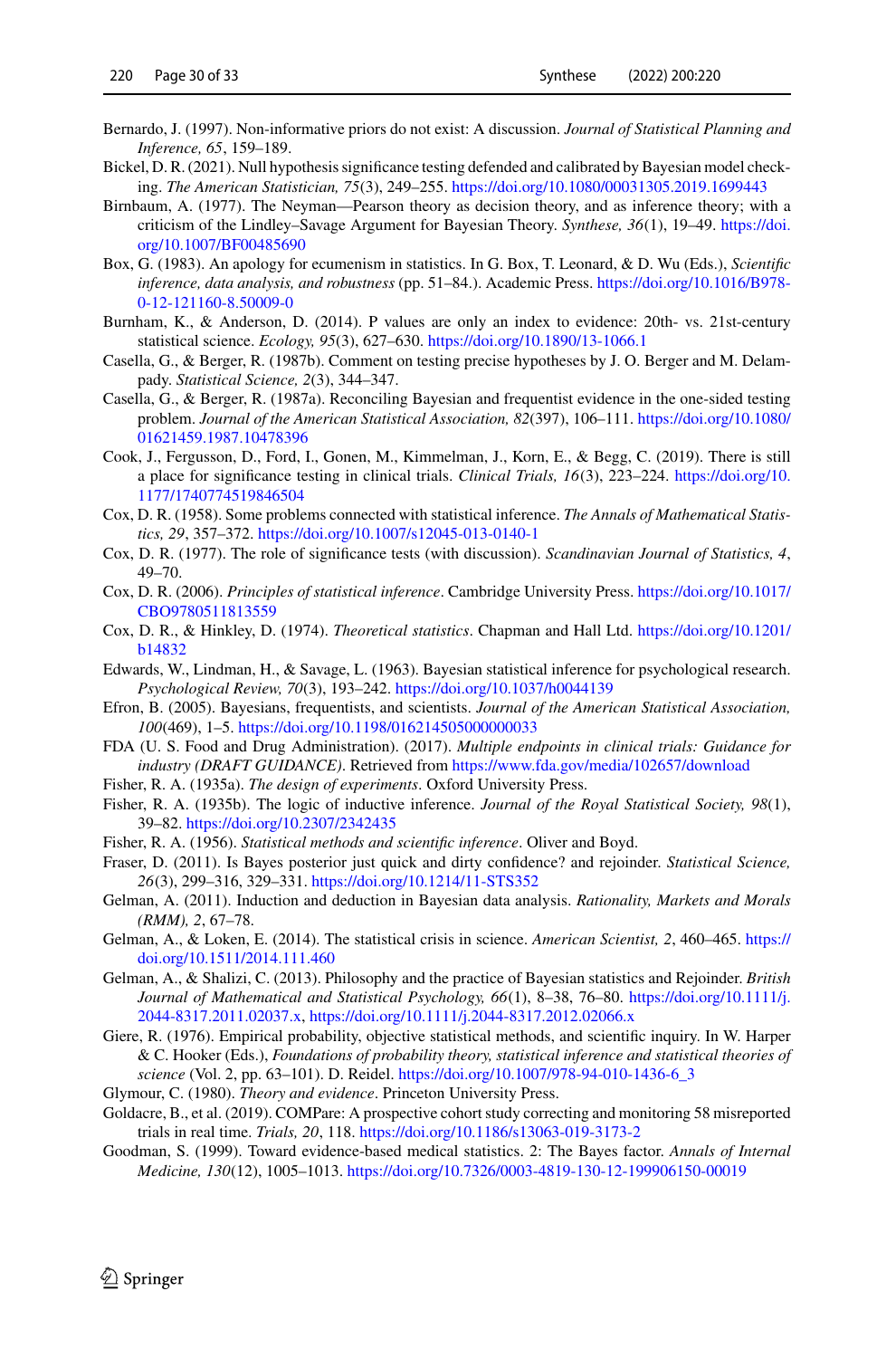- <span id="page-30-19"></span>Goodman, S., & Greenland S. (2007). Assessing the unreliability of the medical literature: A response to "Why Most Published Research Findings Are False". Johns Hopkins University, Department of Biostatistics Working Papers. Working Paper 135, pp. 1–25.
- <span id="page-30-8"></span>Greenland, S. (2019). Valid p-values behave exactly as they should: Some misleading criticisms of p-values [and their resolution with s-values.](https://doi.org/10.1080/00031305.2018.1529625) *American Statistician, 73*(Sup1), 106–114. https://doi.org/10.1080/ 00031305.2018.1529625
- <span id="page-30-7"></span>Greenland, S., Senn, S., Rothman, K., Carlin, J., Poole, C., Goodman, S., & Altman, D. (2016). Statistical tests, P values, confidence intervals, and power: a guide to misinterpretations comment on 'Wasserstein, R. and Lazar, N. (2016), The ASA's statement on p-values: Context, process and purpose. *The American Statistician, 70*[\(2\), 129–133'. On-line supplemental material, 1st item.](https://doi.org/10.1080/00031305.2016.1154108?scroll=top) https://doi.org/10. 1080/00031305.2016.1154108?scroll=top
- <span id="page-30-3"></span>Hacking, I. (1965). *Logic of statistical inference*. Cambridge University Press.
- <span id="page-30-4"></span>Hacking, I. (1980). The theory of probable inference: Neyman, Peirce and Braithwaite. In D. Mellor (Ed.), *Science, belief and behavior: Essays in honour of R. B. Braithwaite* (pp. 141–60). Cambridge University Press.
- <span id="page-30-21"></span>Haig, B. (2016). Tests of statistical significance made sound. *Educational and Psychological Measurement, 77*(3), 489–506. <https://doi.org/10.1177/0013164416667981>
- <span id="page-30-9"></span>Haig, B. (2020). What can psychology's statistics reformers learn from the error-statistical perspective? *Methods in Psychology*, *2*, 100020. <https://doi.org/10.1016/j.metip.2020.100020>
- <span id="page-30-17"></span>Hand, D. J. (1994). Deconstructing statistical questions. *Journal of the Royal Statistical Society, Series A (Statistics in Society)*, *157*(3), 317–356. <https://doi.org/10.2307/2983526>
- <span id="page-30-11"></span>Hand, D. J. (2014). *The Improbability Principle: Why Coincidences, Miracles, and Rare Events Happen Every Day*. Farrar, Straus, and Giroux.
- <span id="page-30-20"></span>Hand, D. J. (2021). Trustworthiness of statistical inference. *Journal of the Royal Statistical Society: Series A (Statistics in Society)*. [https://doi.org/10.1111/rssa.12752.](https://doi.org/10.1111/rssa.12752)
- <span id="page-30-12"></span>*Harkonen v. United States,* No. 18 (Supreme Court of the United States, filed October 1, 2018). Petition [for a Writ of Certiorari. Retrieved December 1, 2020, from](https://errorstatistics.files.wordpress.com/2019/06/harkonen-v-us-scotus-2018-petn-cert.pdf) https://errorstatistics.files.wordpress.com/ 2019/06/harkonen-v-us-scotus-2018-petn-cert.pdf.
- <span id="page-30-15"></span>Harrington, D., D'Agostino, R., Gatsonis, C., et al. (2019). New guidelines for statistical reporting in the journal. *New England Journal of Medicine, 381*, 285–286. <https://doi.org/10.1056/NEJMe1906559>
- <span id="page-30-2"></span>Horby, P., Lim, W. S., Emberson, J. R., Mafham, M., Bell, J. L., Linsell, L., Staplin, N., Brightling, C., Ustianowski, A., Elmahi, E., Prudon, B., Green, C., Felton, T., Chadwick, D., Rege, K., Fegan, C., Chappell, L. C., Faust, S. N., Jaki, T., … RECOVERY Collaborative Group. (2021). Dexamethasone in hospitalized patients with covid-19. *[The New England Journal of Medicine, 384](https://doi.org/10.1056/NEJMoa2021436)*(8), 693–704. https:// doi.org/10.1056/NEJMoa2021436
- <span id="page-30-14"></span>Hurlbert, S., Levine, R., & Utts, J. (2019). Coup de grâce for a tough old bull: 'Statistically Significant' expires. *The American Statistician, 73*(sup1), 352–357.
- <span id="page-30-0"></span>Ioannidis, J. (2005). Why most published research findings are false. *PLoS Medicine, 2*(8), 0696–0701. <https://doi.org/10.1371/journal.pmed.0020124>
- <span id="page-30-16"></span>Ioannidis, J. (2019). The importance of predefined rules and prespecified statistical analyses: Do not abandon significance. *[Journal of the American Medical Association \(JAMA\), 321](https://doi.org/10.1001/jama.2019.4582)*, 2067–2068. https://doi.org/ 10.1001/jama.2019.4582
- <span id="page-30-10"></span>Johnson, V. (2013). Revised standards of statistical evidence. *Proceedings of the National Academy of Sciences (PNAS), 110*(48), 19313–19317. <https://doi.org/10.1073/pnas.1313476110>
- <span id="page-30-5"></span>Kadane, J. (2011). *Principles of uncertainty*. Chapman and Hall/CRC.
- <span id="page-30-18"></span>Kempthorne, O., & Folks, L. (1971). *Probability, statistics, and data analysis*(1st ed.). Iowa State University Press.
- <span id="page-30-13"></span>Lakens, D. (2019). The value of preregistration for psychological science: A conceptual analysis. *Japanese Psychological Review, 62*(3), 221–230.
- <span id="page-30-6"></span>Lakens, D., Adolfi, F. G., Albers, C. J., et al. (2018). Justify Your Alpha. *Nature Human Behavior, 2*, 168–171. <https://doi.org/10.1038/s41562-018-0311-x>
- <span id="page-30-22"></span>Lehmann, E. (1993). The Fisher, Neyman–Pearson theories of testing hypotheses: One theory or two? *Jour[nal of the American Statistical Association, 88](https://doi.org/10.1080/01621459.1993.10476404)*(424), 1242–1249. https://doi.org/10.1080/01621459. 1993.10476404
- <span id="page-30-23"></span>Lehmann, E. (2011). *[Fisher, Neyman, and the creation of classical statistics](https://doi.org/10.1007/978-1-4419-9500-1)* (1st ed.). Springer. https://doi. org/10.1007/978-1-4419-9500-1
- <span id="page-30-1"></span>Lehmann, E., & Romano, J. (2005). *Testing statistical hypotheses* (3rd ed.). Springer.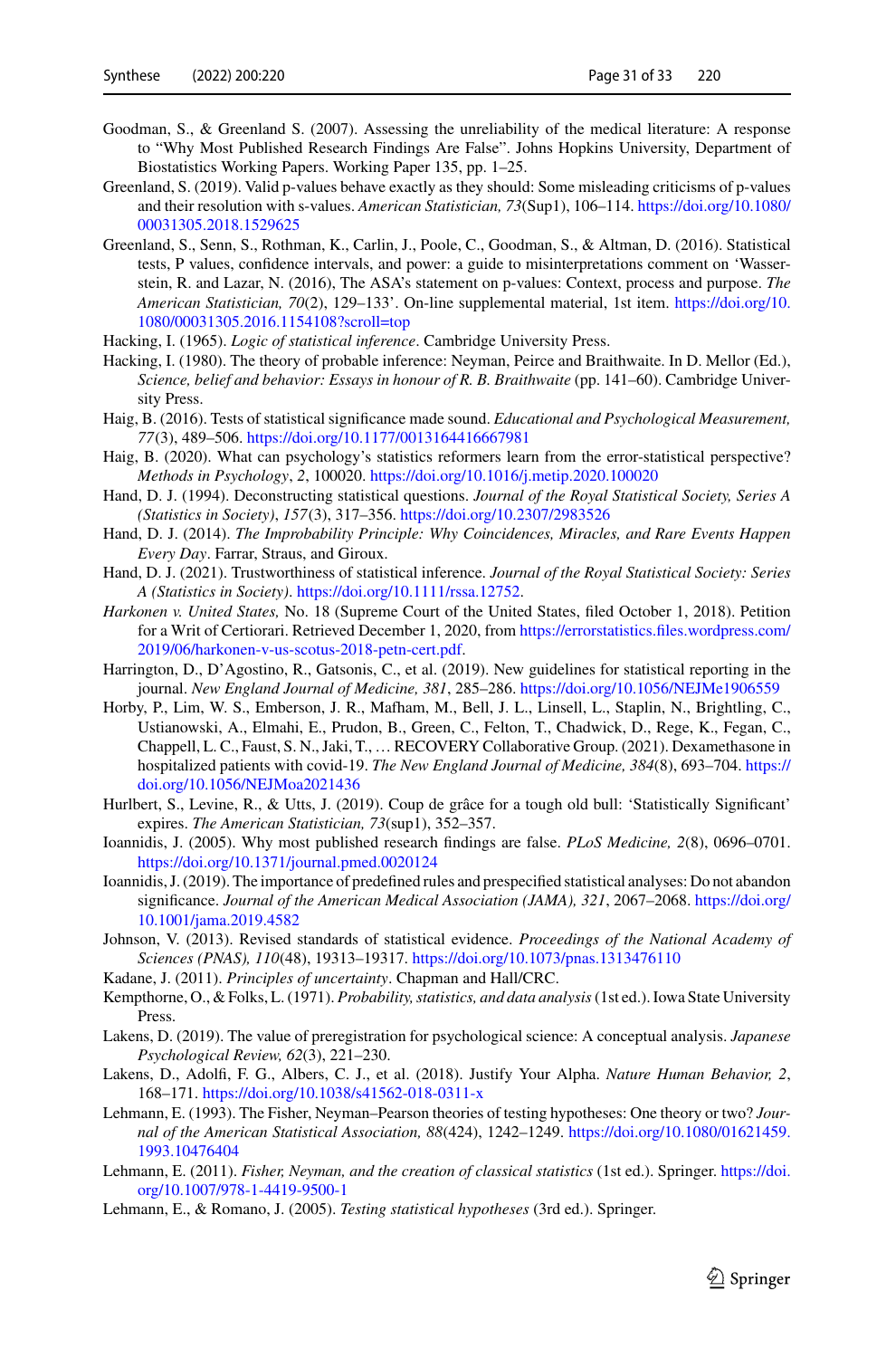<span id="page-31-3"></span>Mayo, D. (1996). *Error and the growth of experimental knowledge*. University of Chicago Press.

- <span id="page-31-2"></span>Mayo, D. (2018). *Statistical inference as severe testing: How to get beyond the statistics wars*. Cambridge University Press. <https://doi.org/10.1017/9781107286184>
- <span id="page-31-16"></span>Mayo, D. (2020). P-values on trial: Selective reporting of (best practice guides against) selective reporting. *Harvard Data Science Review*. <https://doi.org/10.1162/99608f92.e2473f6a>
- <span id="page-31-18"></span>Mayo, D. (2022). The statistics wars and intellectual conflicts of interest (editorial). *Conservation Biology*. <https://doi.org/10.1111/cobi.13861>
- <span id="page-31-0"></span>Mayo, D., & Cox, D. (2006). Frequentist statistics as a theory of inductive inference. InJ. Rojo (Ed.), *Optimality: The second Erich L. Lehmann Symposium* (pp. 77–97). Lecture notes—monograph series, 49). Institute of Mathematical Statistics (IMS). <https://doi.org/10.1214/074921706000000400>
- <span id="page-31-12"></span>Mayo, D., & Spanos, A. (2004). Methodology in practice: Statistical misspecification testing. *Philosophy of Science, 71*, 1007–1025. <https://doi.org/10.1086/425064>
- <span id="page-31-8"></span>Mayo, D., & Spanos, A. (2006). Severe testing as a basic concept in a Neyman–Pearson philosophy of induction. *[British Journal for the Philosophy of Science, 57](https://doi.org/10.1093/bjps/axl003)*(2), 323–357. https://doi.org/10.1093/ bjps/axl003
- <span id="page-31-4"></span>Mayo, D., & Spanos, A. (2011). Error statistics. In P. Bandyopadhyay & M. Forster (Eds.), *Philosophy of statistics* (Vol. 7, pp. 153–198). In D. Gabbay, P. Thagard, & J. Woods (Eds.), *Handbook of philosophy of science*. Elsevier. <https://doi.org/10.1016/B978-0-444-51862-0.50005-8>
- <span id="page-31-19"></span>McShane, B. B., Gal, D., Gelman, A., Robert, C., & Tackett, J. L. (2019). Abandon statistical significance. *American Statistician, 73*, 235–245. <https://doi.org/10.1080/00031305.2018.1527253>
- <span id="page-31-6"></span>Meehl, P. (1978). Theoretical risks and tabular asterisks: Sir Karl, Sir Ronald, and the slow progress of soft psychology. *[Journal of Consulting and Clinical Psychology, 46](https://doi.org/10.1037/10112-043)*, 806–834. https://doi.org/10.1037/ 10112-043
- Morrison, D., & Henkel, R. (Eds.). (1970). *The significance test controversy: A reader*. Aldine De Gruyter.
- National Academies of Science (NAS). (2019). Consensus study report: Reproducibility and replicability in science. National Academies Press. [http://nap.edu/25303.](http://nap.edu/25303)
- *NEJM* (*New England Journal of Medicine*). (2019). Author guidelines. Retrieved March 30, 2022, from <https://www.nejm.org/author-center/new-manuscripts>
- <span id="page-31-9"></span>Neyman, J. (1937). Outline of a theory of statistical estimation based on the classical theory of probability. *Philosophical Transactions of the Royal Society of London, Series A*, *236*(767), 333–380. (Reprinted 1967 in *Early statistical papers of J. Neyman*, 250–290.)
- <span id="page-31-1"></span>Neyman, J. (1957). "Inductive behavior" as a basic concept of philosophy of science. *Revue de l'Institut [International de Statistique/Review of the International Statistical Institute](https://doi.org/10.2307/1401671)*, *25*(1/3), 7–22. https://doi. org/10.2307/1401671
- Neyman, J. (1967). *Early statistical papers of J. Neyman*. University of California Press.
- <span id="page-31-10"></span>Neyman, J. (1976). Tests of statistical hypotheses and their use in studies of natural phenomena.*Communications in Statistics: Theory and Methods, 5*(8), 737–751. <https://doi.org/10.1080/03610927608827392>
- <span id="page-31-20"></span>Ney[man, J. \(1977\). Frequentist probability and frequentist statistics.](https://doi.org/10.1007/BF00485695) *Synthese, 36*(1), 97–131. https://doi. org/10.1007/BF00485695
- <span id="page-31-7"></span>Neyman, J., & Pearson, E. (1928). On the use and interpretation of certain test criteria for purposes of statistical inference: Part I. *Biometrika 20A*(1/2), 175–240. <https://doi.org/10.2307/2332112> (Reprinted in *Joint statistical papers*, 1–66.)
- Neyman, J., & Pearson, E. (1967). *Joint statistical papers of J. Neyman and E. S. Pearson*. University of California Press.
- <span id="page-31-13"></span>NISS, National Institute of Statistical Sciences. (2020). The statistics debate! With J. Berger, D. Mayo, and D. Trafimow, moderated by D. Jeske (Link to Video of Debate).
- <span id="page-31-15"></span>Pearson, E., & Neyman, J. (1930). On the problem of two samples. *Bulletin of the Academy of Polish Sciences*, 73–96. (Reprinted 1966 in *Joint statistical papers*, 99–115.)
- <span id="page-31-5"></span>Popper, K. (1959). *The logic of scientific discovery*. Routledge. <https://doi.org/10.4324/9780203994627>
- <span id="page-31-14"></span>Royall, R. (1997). *[Statistical evidence: A likelihood paradigm](https://doi.org/10.1201/9780203738665)*. Chapman and Hall, CRC Press. https://doi. org/10.1201/9780203738665
- <span id="page-31-17"></span>Ryan, E. G., Brock, K., Gates, S., & Slade, D. (2020). Do we need to adjust for interim analyses in a Bayesian adaptive trial design? *[BMC Medical Research Methodology](https://doi.org/10.1186/s12874-020-01042-7)*. https://doi.org/10.1186/s12874- 020-01042-7
- <span id="page-31-11"></span>Selvin, H. (1970). A critique of tests of significance in survey research. In D. Morrison & R. Henkel (Eds.), *[The significance test controversy](https://doi.org/10.4324/9781315134918-14)* (pp. 94–106). Aline De Gruyter. https://doi.org/10.4324/ 9781315134918-14